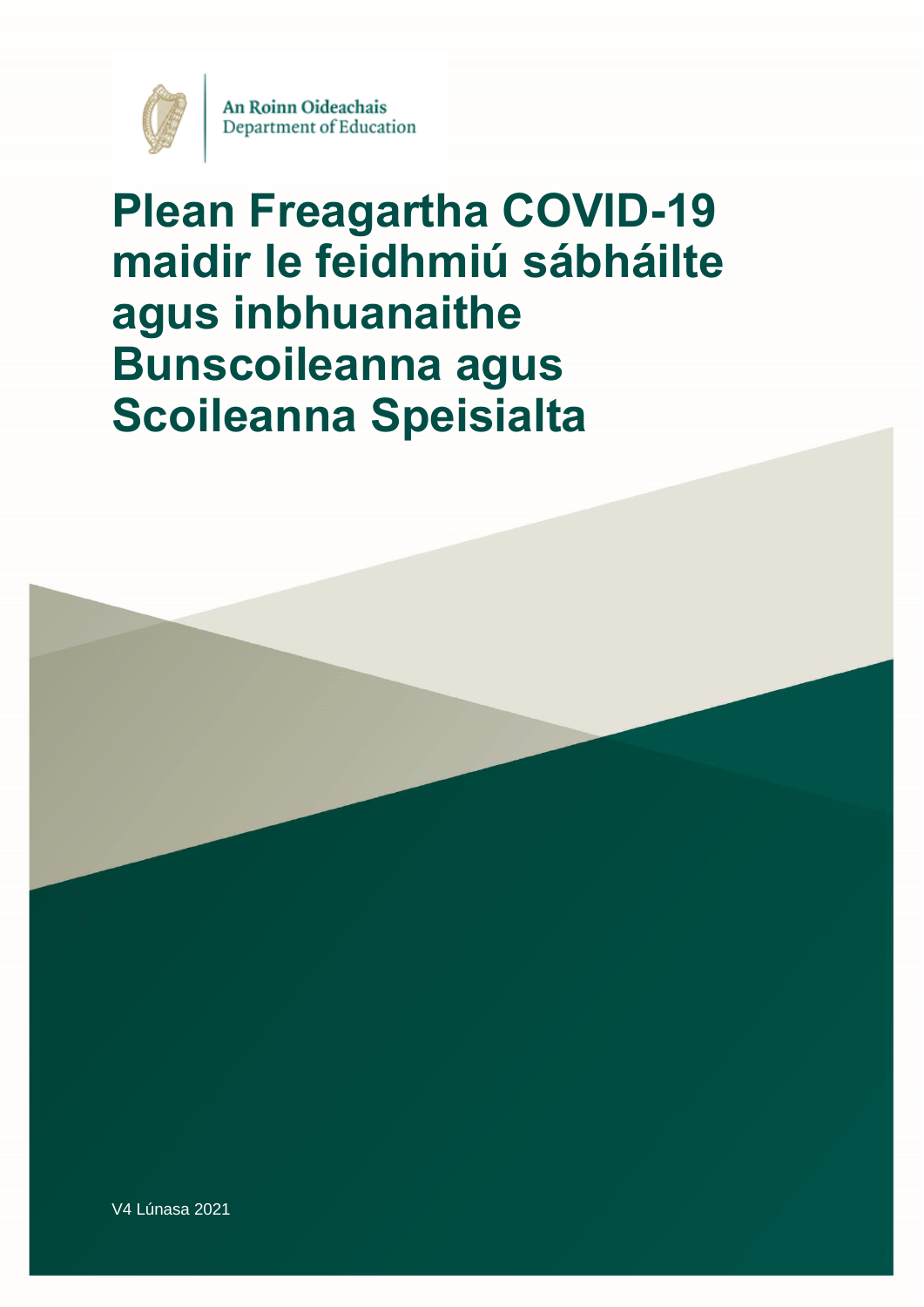# **Clár**

- 1) Réamhrá
- 2) Cad é Plean Freagartha Scoile COVID-19?
- 3) Polasaí COVID-19 na Scoile
- 4) Pleanáil agus ag Ullmhúchán chun Filleadh ar Scoil
	- 4.1) Oiliúint Ionduchtaithe
	- 4.2) Nós Imeachta chun Filleadh ar Obair (NIFO)
	- 4.3) Príomhionadaí Oibrithe (PO)
	- 4.4) Comharthaí le haghaidh Taispeána
	- 4.5) Leagan amach na scoile a athrú
	- 4.6) Measúnú Sábháilteachta agus Riosca a Nuashonrú
	- 4.7) Rochtain ar an Scoil agus Log Teagmhála
- 5) Bearta Rialaithe Chun Tabhairt Isteach agus Leathadh Covid-19 i Scoileanna a chosc
	- 5.1) Bíodh Comharthaí COVID-19 ar eolas agat
	- 5.2) Sláinteachas Riospráide
	- 5.3) Sláinteachas Lámh
	- 5.4) Scaradh Fisiciúil
	- 5.5) Úsáid TCP i Scoileanna
- 6) Tionchar COVID-19 ar ghníomhaíochtaí scoile áirithe
- 7) Sláinteachtas agus Glantachán i Scoileanna
- 8) Déileáil le cás amhrasta
- 9) Riachtanais Speisialta Oideachais
- 10) Dualgais Foirne
- 11) Bainistíocht Neamhláithreachta
- 12) Clár um Chúnamh agus Fholláine Fostaithe

Is doiciméad beo é seo agus d'fhéadfaí athbhreithniú a dhéanamh air agus é a leasú chun treoir nua ó [www.Gov.ie,](http://www.gov.ie/) [www.dbei.ie](http://www.dbei.ie/) , [www.hse.ie,](http://www.hse.ie/) [www.hpsc.ie,](http://www.hpsc.ie/) [www.hsa.ie;](http://www.hsa.ie/) [www.education.ie](http://www.education.ie/) nó comhaontuithe le comhpháirtithe oideachais mar is cuí le haghaidh bunscoileanna agus scoileanna speisialtaa chur san áireamh.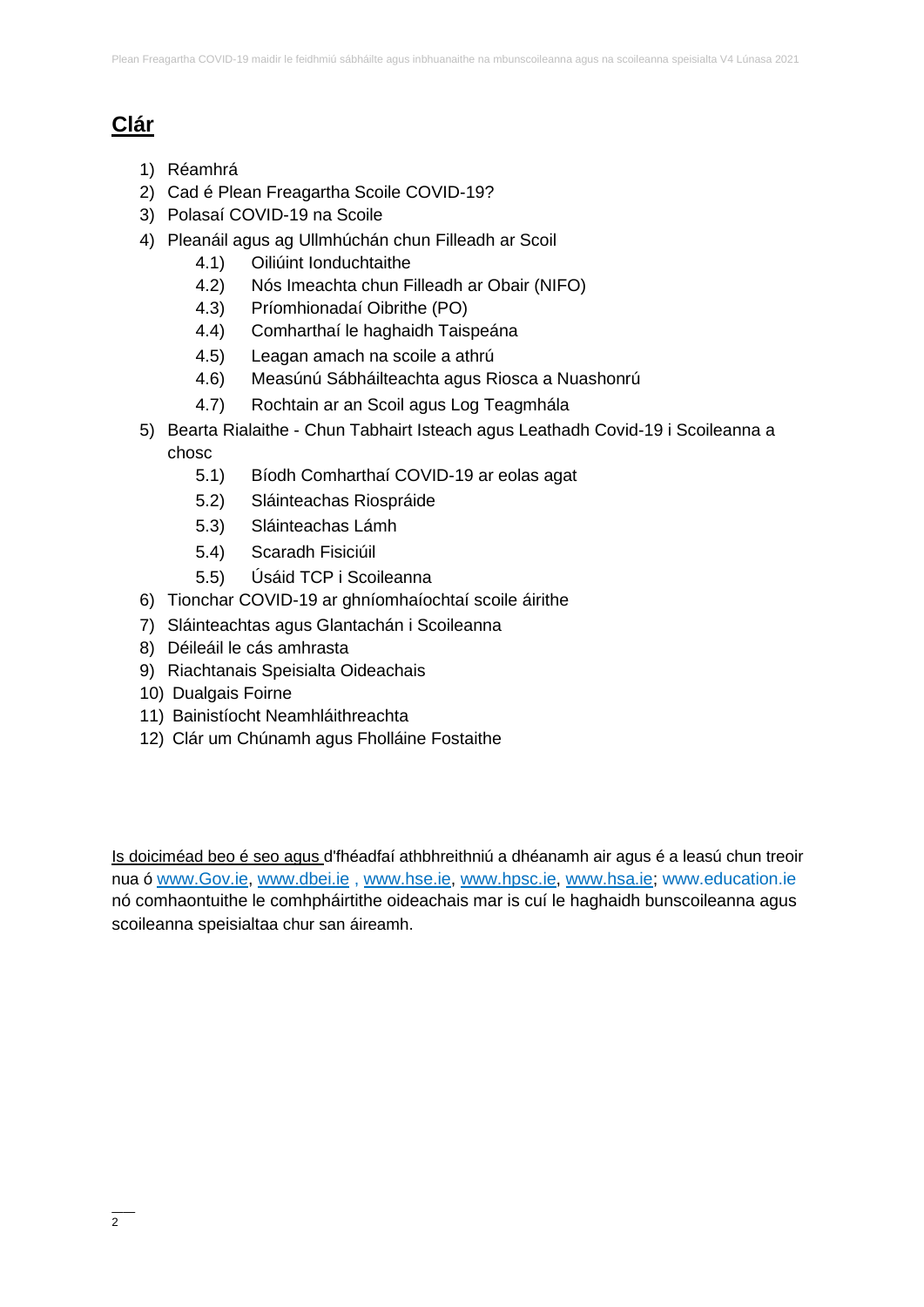# **Aguisíní**

| Aguisí 1         | Teimpléad i gcomhair Ráiteas Polasaí Scoile COVID-19 |
|------------------|------------------------------------------------------|
| <b>Aguisín 2</b> | Foirm um Fhilleadh ar Obair (FO)                     |
| Aguisín 3        | Príomhionadaí Oibrithe                               |
| Aguisín 4        | Measúnú Riosca                                       |
| Aguisín 5        | Loga Rianaithe Teagmhála Scoile                      |
| Aguisín 6        | Seicliosta do Bhainisteoirí Scoile                   |
| <b>Aguisín 7</b> | Seicliosta chun Déileáil le Cás Amhrasta do COVID-19 |
| Aguisín 8        | Seicliosta le haghaidh Príomhionadaí Oibrithe        |
| Aguisín 9        | Seicliosta Glantacháin                               |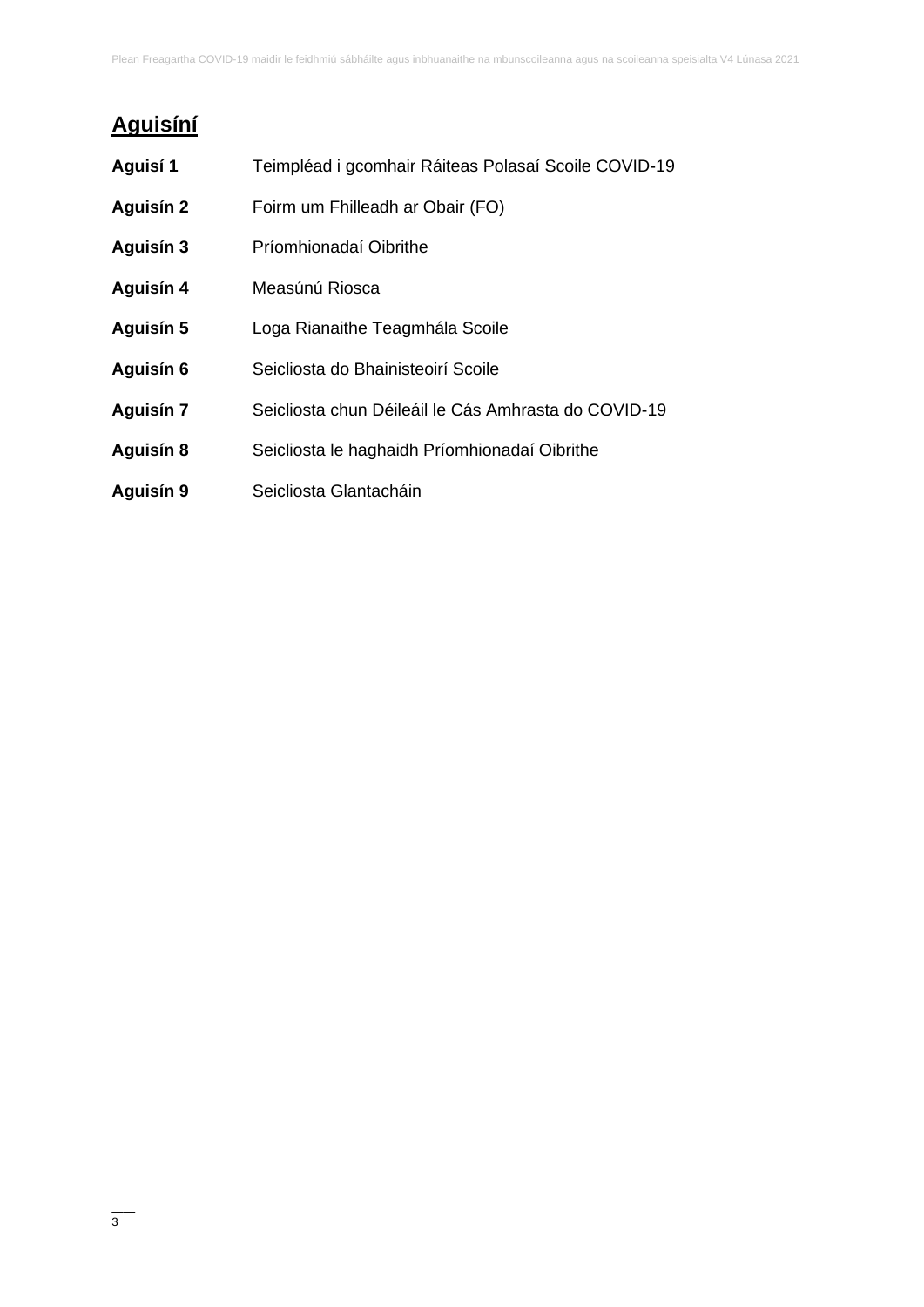# **1) Réamhrá**

Ní mór Plean Freagartha COVID-19 a bheith ag gach ionad oibre de réir an Phrótacail Oibre Sábháilte. Chomh maith le bheith ina n-áiteanna foghlama, is áiteanna oibre iad scoileanna freisin.

Is é is cúis leis an doiciméid seo treoir shoiléir chuidiúil a sholáthar maidir le hoibriú sábháilte trí COVID-19 a chosc, a bhrath go luath agus a smachtú i mbunscoileanna agus i scoileanna speisialta. Tugtar príomhtheachtaireachtaí ann chun riosca COVID-19 a íoslaghdú don fhoireann, do dhaltaí, do theaghlaigh agus don phobal go ginearálta agus ag an am céanna aithnítear ann an tábhacht a bhaineann leis an oideachais do shláinte agus folláine na ndaltaí agus na sochaí ina hiomláine.

Dírítear sa doiciméad seo ar na céimeanna praiticiúla is féidir a chur i bhfeidhm i mbunscoileanna agus i scoileanna speisialta chun an riosca a íoslaghdú go dtabharfaí ionfhabhtú isteach i scoileanna agus ag an am céanna a aithint nach bhfuil aon ghníomhaíocht idirphearsanta ann gan riosca go ndéanfar an t-ionfhabhtú a tharchur ag am ar bith. Tacaítear leis an gcáipéisíocht agus na teimpléid sa leabhrán seo tríd an gcomhairle sláinte poiblí a thagann ón Ionad Faireachais um Chosaint Sláinte (HPSC) maidir le hathoscailte scoileanna agus áiseanna oideachais go sábháilte. Tá an tuairisc sin ar fáil [anseo.](https://assets.gov.ie/82096/e4e85f2e-88b8-4c37-8591-0bc517d88cf6.pdf)

Príomhdhúshlán atá ann an riachtanas chun leibhéal praiticiúil agus airdill a bhaint amach agus timpeallacht thacúil teagaisc agus foghlama a sholáthar ag an am céanna. Aithnítear sa doiciméad seo na céimeanna is féidir le scoileanna a ghlacadh chun gach rud praiticiúil a dhéanamh gan COVID-19 a thabhairt isteach sa scoil agus na céimeanna is féidir a ghlacadh chun an dóchúlacht go scaipfear laistigh den scoil féin a laghdú.

D'oibrigh an Roinn go dícheallach leis na comhpháirtithe oideachais chun pleananna, comhairle, prótacail agus treoir chomhsheasmhach a fhorbairt do scoileanna, lena n-áirítear plean Freagartha Scoile COVID-19. Tá sraith caipéisíochta ar fáil chun tacaíocht a thabhairt do scoileanna leanúint ar aghaidh ag oibriú go sábháilte agus go hiomlán, lena n-áirítear treoir faoin bhfoghlaim, cláir scoile agus folláine don scoilbhliain 2020/21. Tá eolas ann freisin faoi mhaoiniú, chúrsaí foirne agus acmhainní i scoileanna chun tacú le bearta COVID-19. Cuirtear comhairle ar scoileanna eolas a chur ar na doiciméid seo. Beidh na doiciméid uile ar fáil ag **[gov.ie/ga/feachtais/filleadh-ar-scoil/](https://www.gov.ie/ga/feachtais/filleadh-ar-scoil/)**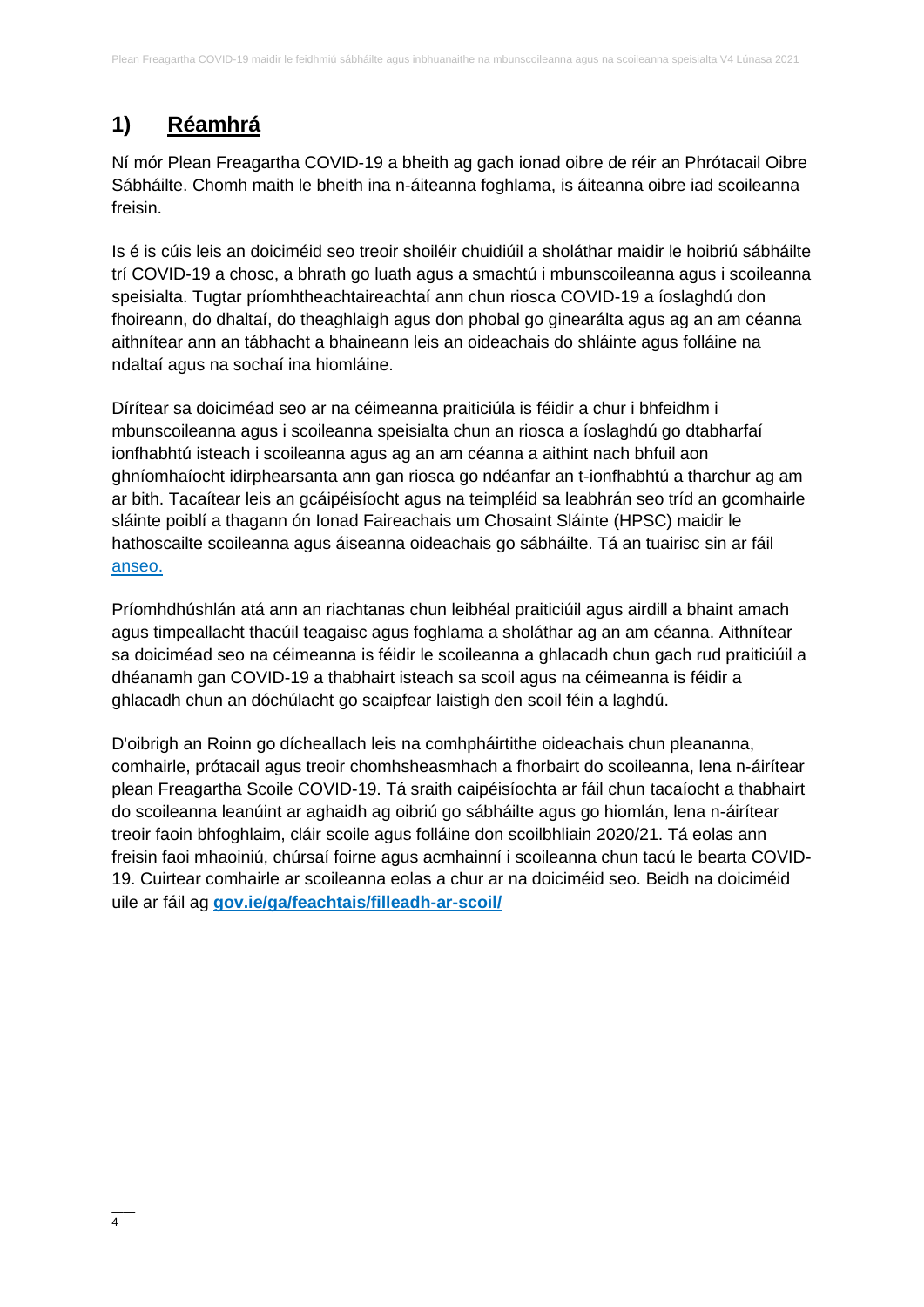# **2) Cad é Plean Freagartha Scoile COVID-19?**

Ceapadh Plean Freagartha Covid-19 chun tacú leis an bhfoireann agus leis an mBord Bainistíochta (BOM) / Bord Oiliúna Oideachais (ETB) bearta a chur i bhfeidhm a bhfuil sé i gceist acu leathadh Covid-19 a chosc i dtimpeallacht na scoile.

Soláthraíonn an Plean Freagartha Covid-19 mionsonraí faoi na beartais agus na cleachtais atá riachtanach chun go gcomhlíonfaidh scoil *'Prótacal um Oibriú go Sábháilte*' an Rialtais, chun cosc a chur ar thabhairt isteach agus leathadh Covid-19 i dtimpeallacht na scoile.

Is den tábhacht go gcomhlíonfaidh teagasc agus foghlaim scoilbhunaithe agus oibriú áiseanna na scoile na doiciméid chomhairle agus treorach sláinte phoiblí atá ullmhaithe ag an Roinn. Má dhéantar é seo is amhlaidh gur lú an riosca do dhaltaí, don fhoireann agus do dhaoine eile. Tacaíonn an plean freagartha le hathoscailt inbhuanaithe na scoile agus tá sé mar phríomhchuspóir sláinte na foirne agus na ndaltaí a chosaint agus riachtanais oideachais agus forbartha na ndaltaí sa scoil a chur chun cinn ag an am céanna. Doiciméad beo atá sa phlean freagartha COVID-19 déanfar é a nuashonrú de réir na comhairle sláinte poiblí do bhunscoileanna agus do scoileanna speisialta de réir mar is cuí.

Ag teacht leis an bPrótacal um Oibriú go Sábháilte, tá cumarsáid láidir agus cur chuige comhoibritheach idir an B/BOO, an fhoireann, na daltaí agus na tuismitheoirí ríthábhachtach chun scoil shábháilte a chaomhnú.

Tá géarghá le cuidiú agus le comhoibriú ó gach ball foirne, gach dalta, gach tuismitheoir, conraitheoirí agus cuairteoirí le go n-éireoidh leis an bplean amach anseo.

*Tá gach iarracht á déanamh lena chinntiú go bhfuil an t-eolas sa doiciméad seo cruinn. Má thugtar faoi deara earráidí nó easnaimh, áfach, cuirtear sin in iúl dúinn ionas gur féidir linn sin a leasú.*

# **3) Polasaí COVID-19 na Scoile**

Tugann beartas COVID-19 achoimre ar thiomantas leanúnach na scoile an plean a chur i bhfeidhm agus cuidiú le cosc a chur le tabhairt isteach agus leathadh an víris. Síneoidh agus dátóidh cathaoirleach agus príomhoide an BB/BOO an polasaí agus cuirfear faoi bhráid na foirne, na ndaltaí, na dtuismitheoirí agus eile é. Is féidir teacht ar theimpléad polasaí scoile maidir le COVID-19 in *Aguisín 1.*

# **4) Athbhreithniú a dhéanamh ar oibriú sábháilte scoileanna**

Tá sé i gceist ag an BB/BOO atosú an teagaisc agus na foghlama scoilbhunaithe agus filleadh na foirne ar an ionad oibre sábháilte a éascú. Ní mór oibriú scoileanna a dhéanamh go sábháilte agus ní mór cloí go dochta leis an gcomhairle maidir le sláinte phoiblí agus le treoir ar bith eistithe ag an Roinn Oideachais.

Tá mionsonraí maidir le hoibriú sábháilte na háise scoile agus na rialuithe is infheidhme leagtha amach sa doiciméad seo. Beidh ar gach scoil athbhreithniú a dhéanamh ar a gcuid próisis reatha lena chinntiú go gcuimsíonn siad na nithe seo a leanas: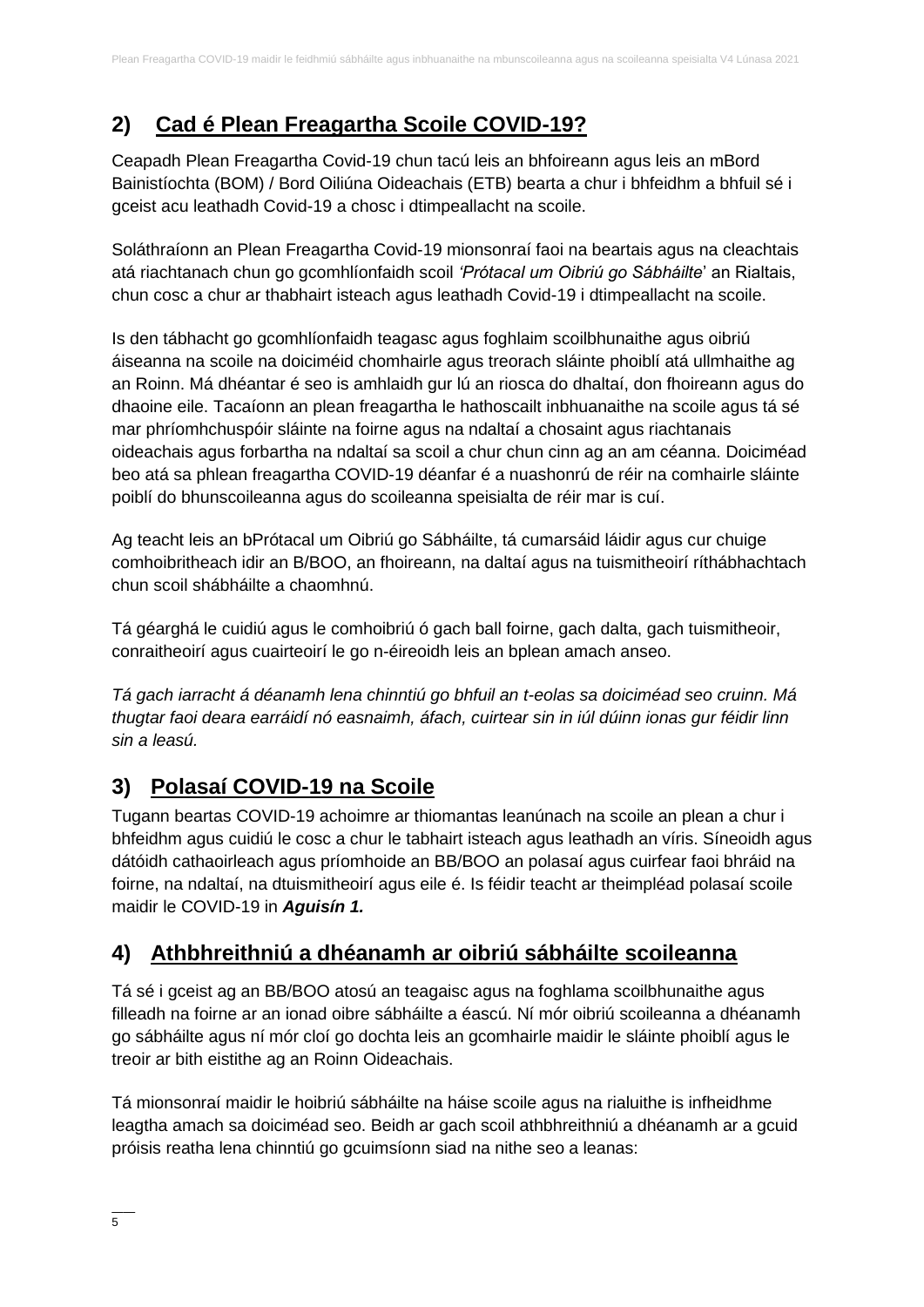- Socruithe le bheith cothrom le dáta maidir le comhairle sláinte poiblí agus nuashonruithe ón Roinn Oideachais;
- Socruithe chun an fhoireann, daltaí, tuismitheoirí agus eile a chur ar an eolas in am cuí agus de réir mar is gá;
- Cinntiú go bhfuil athbhreithniú déanta ag an bhfoireann ar an ábhar oiliúna atá curtha ar fáil ag an Roinn Oideachais *(sonraí i gCuid 4.1);*
- Teacht a bheith ag an bhfoireann ar an bhfoirm um Fhilleadh ar Obair (FO) **(***sonraí i gCuid 4.2);*
- Príomhionadaí Oibrithe a bheith aitheanta **(***sonraí i gCuid 4.3);*
- Póstaeir ar taispeáint agus comharthaíocht eile chun tabhairt isteach agus leathadh Covid-19 i scoileanna a chosc **(***sonraí i gCuid 4.4);*
- Na hathruithe cuí ar leagan amach na scoile nó an tseomra ranga curtha i bhfeidhm más gá chun tacú le hathdhearadh seomraí rangaí chun cuidiú le scaradh sóisialta **(***sonraí i gCuid 4.5);*
- Baineadh bearradh neamhriachtanach as chun glanadh leanúnach na scoile a éascú agus aire ar an tábhacht a bhaineann le hábhair oideachasúla a bheith ann chun timpeallacht foghlama spreagúil a chruthú;
- Nuashonrú a bheith déanta ar an measúnú sláinte agus riosca **(***sonraí i gCuid 4.6);*
- Na socruithe is gá a bheith déanta chun srian a choinneáil ar an rochtain ar an scoil ag cuairteoirí riachtanacha agus taifid a choinneáil ar theagmhálaithe leis an scoil **(***sonraí i gCuid 4.7);*
- Athbhreithniú déanta ar fhoirgnimh na scoile chun seiceáil a dhéanamh ar na nithe seo a leanas after any period of closure:
	- An gcaithfidh an córas uisce a shruthlú ag asraonta i ndiaidh úsáid íseal chun galar Legionella a chosc;
	- Ar seiceáladh trealamh scoile agus aeráil mheicniúil le haghaidh comharthaí meathlúcháin nó damáiste sula mbaintear úsáid arís astu;
	- Ar cuireadh tús le bruscar a bhailiú agus seirbhísí riachtanacha eile.

In Aguisíní an phlean seo tá seicliostaí ann chun cuidiú le scoileanna maidir le nithe áirithe atá riachtanach chun na socruithe seo a chur i bhfeidhm.

# **4.1) Oiliúint Ionduchtaithe (le comhlánú ag gach iarratasóir)**

Tabharfaidh gach ball foirne faoi Oiliúint Ionduchtaithe Covid-19 agus cuirfidh siad i gcrích í sula bhfillfidh siad ar fhoirgneamh na scoile. Is é is cúis leis an oiliúint sin a chinntiú go bhfuil eolas agus tuiscint iomlán ag na baill foirne ar na nithe seo a leanas:

- An chomhairle agus an treoir is nuashonraithe maidir le sláinte phoiblí;
- Siomptóim Covid-19;
- Cad é ba chóir a dhéanamh má thagann siomptóim Covid-19 ar bhall foirne nó ar dhalta agus iad ar scoil;
- Achoimre ar phlean freagartha Covid-19.

Coinneofar an fhoireann ar an eolas go hiomlán faoi na bearta rialaithe atá i bhfeidhm sa scoil agus a ndualgais agus a bhfreagrachtaí maidir le leathadh Covid-19 a chosc agus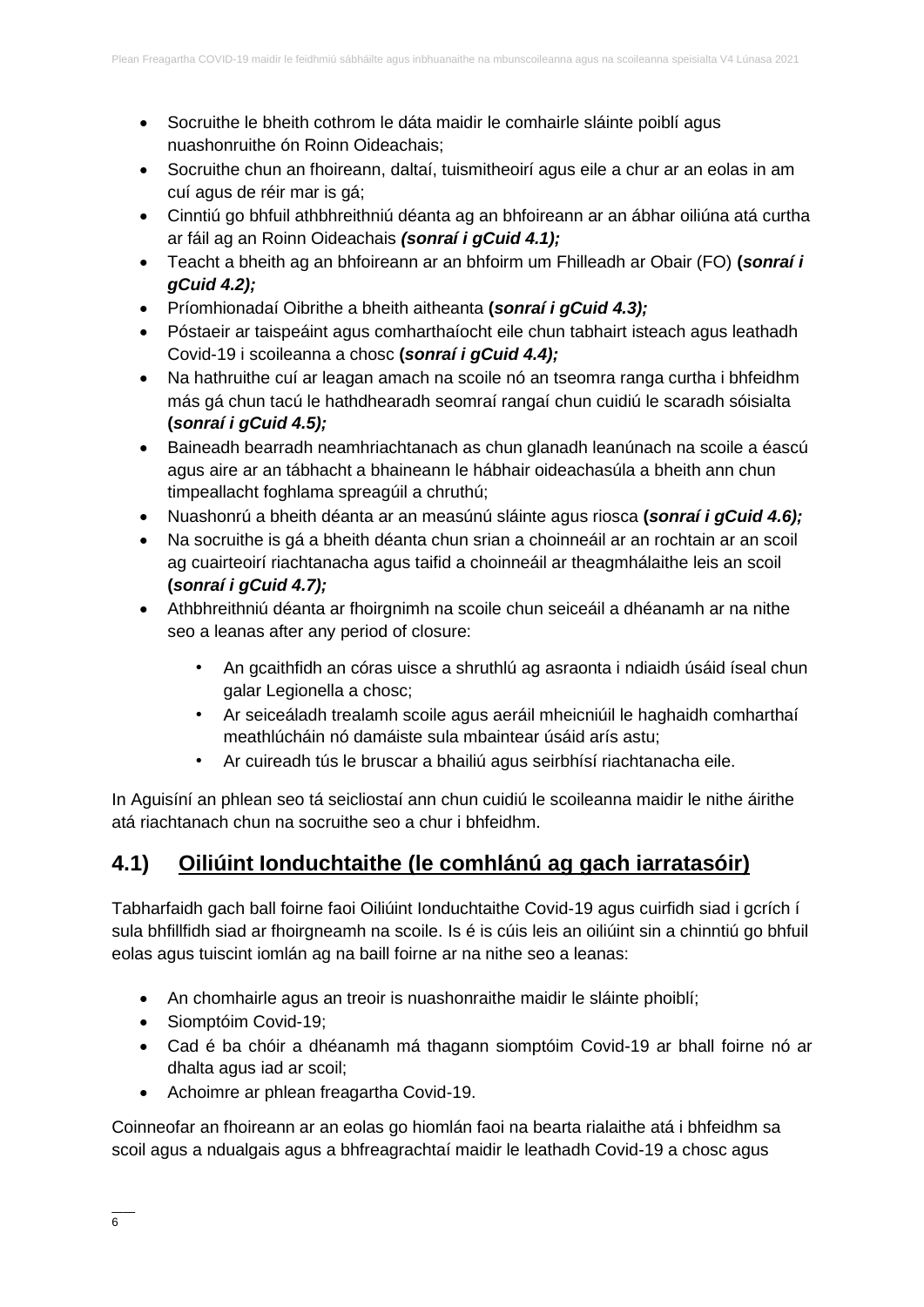tabharfar cothrom le dáta iad le haon athruithe ar na bearta rialaithe nó an treoir atá ar fáil ó na húdaráis sláinte poiblí.

Má tá ball foirne ar bith ann nach bhfuil cinnte faoi aon chuid de Phlean Freagartha Covid-19, na bearta rialaithe a bhaineann leis, nó a chuid nó a cuid dualgas, ba cheart dó / di treoir a lorg ón bPríomhoide láithreach, príomhoide a dtacaíonn an BOM / ETB leis sa ról seo.

# **4.2) Nós Imeachta chun Filleadh ar Obair (NIFO)**

Sula bhfilleann siad ar an ionad oibre, ní mór don fhoireann foirm **Filleadh ar Obair (FO)** a chomhlánú, foirm atá ar fáil ar líne nó ón bpríomhoide. Tá cóip ar fáil ceangailte fosta ag *Aguisín 2.*

Ba chóir foirm FO a chomhlánú agus a chur ar ais chuig an scoil roimh filleadh ar an ionad oibre. Ba choir do scoileanna a iarraidh ar bhaill foirne a dhearbhú nach bhfuil aon athrú ar na sonraí san fhoirm un fhilleadh ar obair tar éis tréimhsí dúnta ina dhiaidh sin, amhail laethanta saoire scoile.

Cuirfidh an príomhoide mionsonraí ar fáil freisin faoin **Oiliúint Ionduchtaithe** atá le comhlánú ag an bhfoireann agus mionsonraí faoi aon bhearta sláinte agus sábháilteachta breise atá i bhfeidhm sa scoil chun filleadh an bhaill foirne ar an áis scoile a éascú.

Tá na socruithe oibre a bhaineann le baill foirne scoile fíor-ardphriacail ag teacht leis na socruithe sin a bhfuil feidhm acu maidir leis an tseirbhís phoiblí i gcoitinne, agus tugtar mionsonraí ina leith sna ciorcláin ábhartha de chuid na Roinne Oideachais atá ar fáil ar laithreán gréasáin na Roinne

# **4.3) Príomhionadaí Oibrithe**

Tá foráil sa Phrótacal le haghaidh Príomhionadaí Oibrithe (PO) a cheapadh i ngach ionad oibre. Beidh príomhionadaí na n-oibrithe (PIO) ag obair i ndlúthpháirtíocht leis an bhfostóir chun cabhrú le bearta a chur i bhfeidhm maidir le scaipeadh COVID-19 a chosc agus chun monatóireacht a dhéanamh ar chomhlíonadh na mbearta sin agus chun a bheith rannpháirteach i gcraobhscaoileadh comhairle sláinte atá cothrom le dáta i dtaca le COVID-19 sa láthair oibre.

Leagtar amach sa chuid seo an dóigh a gcuirfear na forálacha i bhfeidhm sna scoileanna. Thángthas ar chomhaontú go lárnach idir an Roinn Oideachais agus páirtnéirí an oideachais maidir leis an bpróiseas lena ndéantar phríomhionadaí na n-oibrithe sna scoileanna a cheapadh.

Is ar an mBord Bainistíochta/Oideachais agus Oiliúna agus bainistíocht na scoile go príomha atá an fhreagracht as Plean Freagartha Covid-19 a fhorbairt, a nuashonrú agus a chur i bhfeidhm.

Tá barrthábhacht ag baint le teagmháil sheasmhach agus le cur chuige comhroinnte comhoibríoch mar chosaint in éadan tabhairt isteach agus scaipeadh COVID-19 sna scoileanna, agus le haire a thabhairt do shláinte, sábháilteacht agus folláine na foirne agus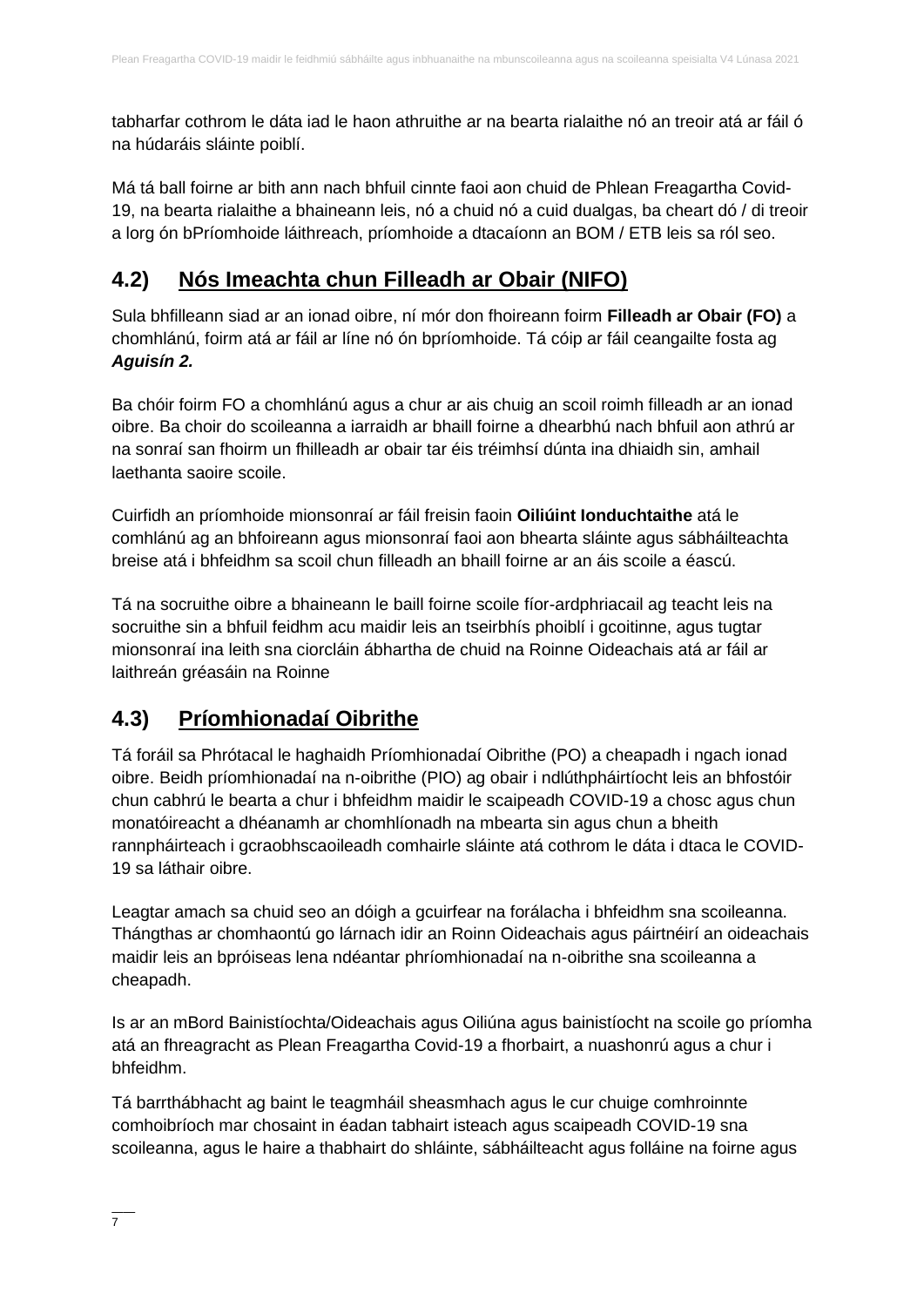na ndaltaí. Ní bhainfear cloí leis an bPrótacal um Obriú go Shábháilte amach ach amháin má dhéanann gach duine an fhreagracht a chomhroinnt agus na bearta atá sa Phrótacal a chur i bhfeidhm san áit oibre.

Má tá aon imní nó barúlacha ag ball foirne maidir le Plean Freagartha Covid-19, bearta rialaithe nó an dóigh le cloí leis na bearta sin ag baill foirne, daltaí nó daoine eile ba chóir dó / di teagmháil a dhéanamh leis an bpríomhoibrí / na hoibrithe a rachaidh i dteagmháil leis an bpríomhoide / BOM.

### **Ról an Phríomhionadaí Oibrithe (PO)**

Go hachomair, is é ról an PO ná:

- Ionadaíocht a dhéanamh ar son an fhoireann ar fad san ionad oibre, beag beann ar an ról atá acu, agus a bheith ar an eolas ar na saincheisteanna a d'fhéadfadh teacht chun cinn maidir le cohóirt áirithe foirne;
- A bheith ag comhoibriú le bainistíocht na scoile chun sábháilteacht, sláinte agus leas na bhfostaithe maidir le COVID-19 a chinntiú, a oiread agus is féidir;
- A bheith ar an eolas maidir leis an gcomhairle is déanaí ón Rialtas maidir le COVID-19;
- I gcomhpháirt le bainistíocht na scoile, dea-chleachtais sláinteachais a chur chun cinn ar nós lámha a ní go rialta agus dea-bhéasa anála a chothú chomh maith le scaradh sóisialta a choinneáil de réir chomhairle sláinte poiblí;
- Cabhrú le bainistíocht na scoile bearta rialaithe um chosc ar ionfhabhtú a chur i bhfeidhm chun COVID-19 a chur faoi chois san ionad oibre de réir an Phrótacail um Obriú go Sábháilte agus an chomhairle reatha maidir le sláinte phoiblí;
- I gcomhpháirt le bainistíocht na scoile, monatóireacht a dhéanamh ar an méid atáthar ag cloí le bearta chun leathadh COVID-19 a chosc;
- Athbhreithnithe a dhéanamh go rialta ar bhearta sábháilteachta;
- Ábhar imní ar bith a thuairisciú láithreach do bhainistíocht na scoile agus taifid ar na ceisteanna sin agus na gníomhartha a glacadh chun dul i ngleic leo a choinneáil;
- Dul i gcomhairle le bainistíocht na scoile ar Phlean Freagartha COVID-19 sa chás ina dtagann COVID-19 ar dhuine agus iad ar scoil lena n-áirítear suíomh ionaid leithlise agus bealach sábháilteacht chuig an ionad sin;
- Tar éis aon eachtra, déan measúnú le bainistíocht na scoile ar aon ghníomh iarchúraim a theastaíonn;
- Dul i gcomhairle le comhghleacaithe ar cheisteanna maidir le COVID-19 san ionad oibre;
- Ionadaíocht a dhéanamh do bhainistíocht na scoile ar son a gcomhghleacaithe ar cheisteanna maidir le COVID-19 san ionad oibre.

Ceapfiadh gach scoil Príomhionadaí Oibrithe amháin

Beidh Leas-Ionadaí Oibrithe chomh maith le PO á cheapadh ag scoileanna ina bhfuil níos liú ná 30 bhaill foirne. Is é ról an Leas-Ionadaí Oibrithe ná chun feidhmiú mar an PO nuair a bhfuil an PO as láthair.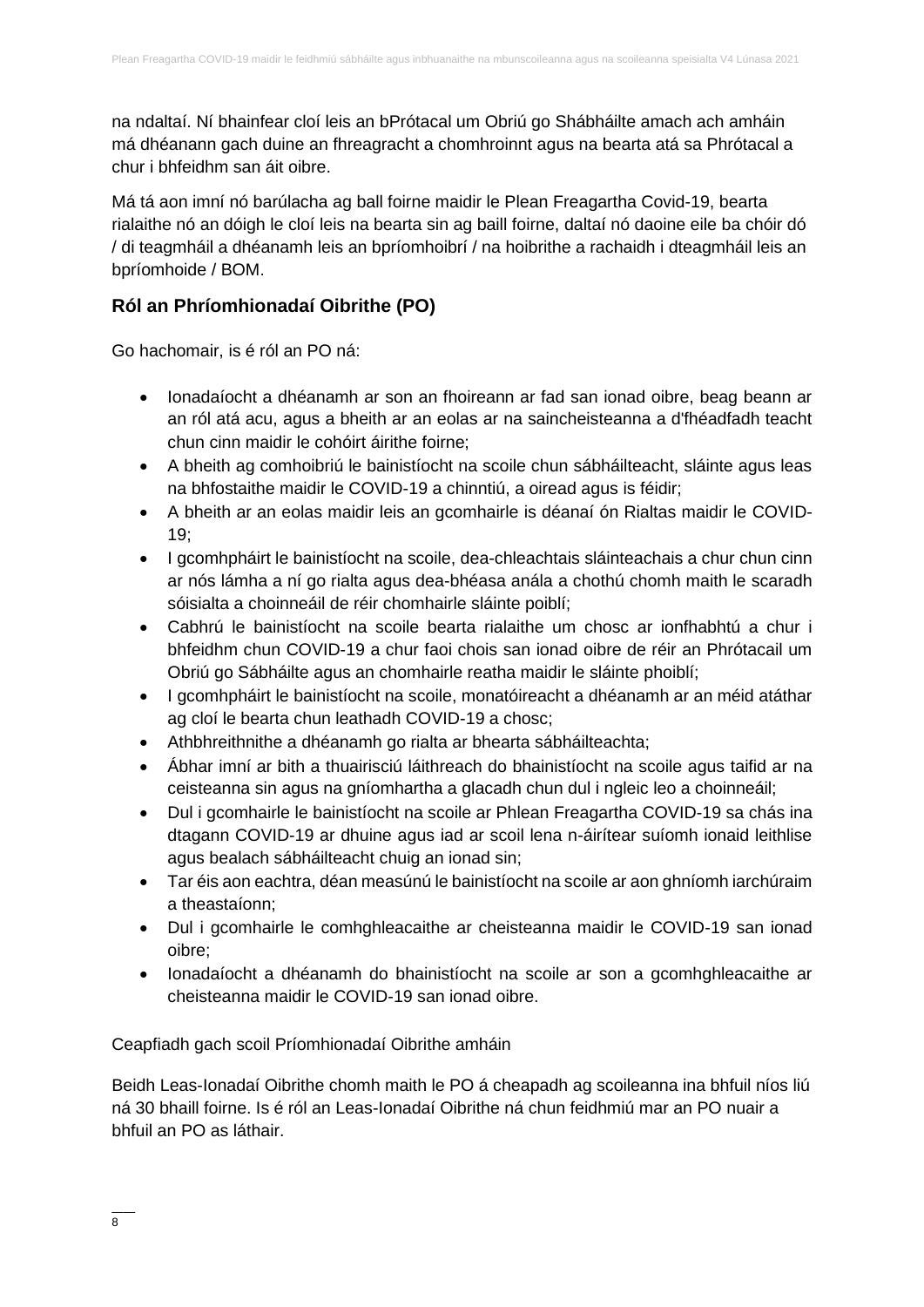Beidh Ionadaí Oibrithe Cúnta chomh maith le PO á cheapadh ag scoileanna ina bhfuil níos mó ná 30 bhaill foirne agus ag gach scoil speisialta. Is é ról an Ionadaí Oibrithe Cúnta ná:

- chun cabhair a thabhairt don PO agus iad i mbun na dualgais thuasluaite; agus
- chun feidhmiú mar an PO nuair atá an PO as láthair.

| Ainm (neacha) Príomhionadaí Oibrithe; | Sonraí Teagmhála: |
|---------------------------------------|-------------------|
| Gráinne Ní Fhátharta                  | 091-850638        |
| Melissa Ní Fhlaithearta               |                   |

Tá freagracht ar gach ball foirne, ar dhaltaí, ar thuismitheoirí, ar chonraitheoirí agus ar chuairteoirí mar dhaoine aonair agus i dteannta a chéile aird chuí a thabhairt ar a sláinte agus a sábháilteacht féin agus ar shláinte dhaoine eile agus cuidiú le cur i bhfeidhm an Phlean Freagartha Covid-19 agus an rialú gaolmhar ar bhearta maidir le cosc ionfhabhtaithe.

Tá iomlán na sonraí maidir leis na socruithe a chuirfear i bhfeidhm maidir leis an PO i mbunscoileanna agus i scoileanna speisialta leagtha amach ag *Aguisín 3.*

# **4.4) Comharthaí le haghaidh Taispeána**

Ní mór do scoileanna comharthaíocht a thaispeáint chun comharthaí agus airíonna COVID-19 a léiriú agus chun tacú le dea-shláinteachas láimhe agus riospráide.

Féach an nasc thíos leis na póstaeir seo. Is féidir soláthar ar bith den chineál seo a lorg ar bhonn áitiúil.

<https://www.education.ie/ga/An-Roinn/Fograí/comhairle-o-fss-maidir-le-coronavirus.html#1>

Féadfaidh scoileanna socrú a dhéanamh na póstaeir a thaispeáint in áiteanna tábhachtacha ar nós oifigí, pasáistí, seomraí foirne agus i leithris.

# **4.5) Leagan amach na scoile a athrú**

Moltar scaradh fisiceach a choinneáil i bhfeidhm i dtimpeallacht na scoile mar cheann de na príomh bhearta um chosc ar ionfhabhtú an riosca COVID-19 a thabhairt isteach agus leathadh a íoslaghdú. Tá eolas faoin dóigh ar féidir scaradh sóisialta a úsáid i dtimpeallacht na scoile le fáil ag *Cuid 5.4* thíos lena n-áirítear nasc chuig sraith íomhánna de leaganacha amach seomraí ranga (ranganna speisialta san áireamh).

Is féidir le scoileanna seomraí ranga agus áiteanna eile sa scoil a athchumrú de réir mar is gá chun tacú le scaradh fisiceach de réir na treorach.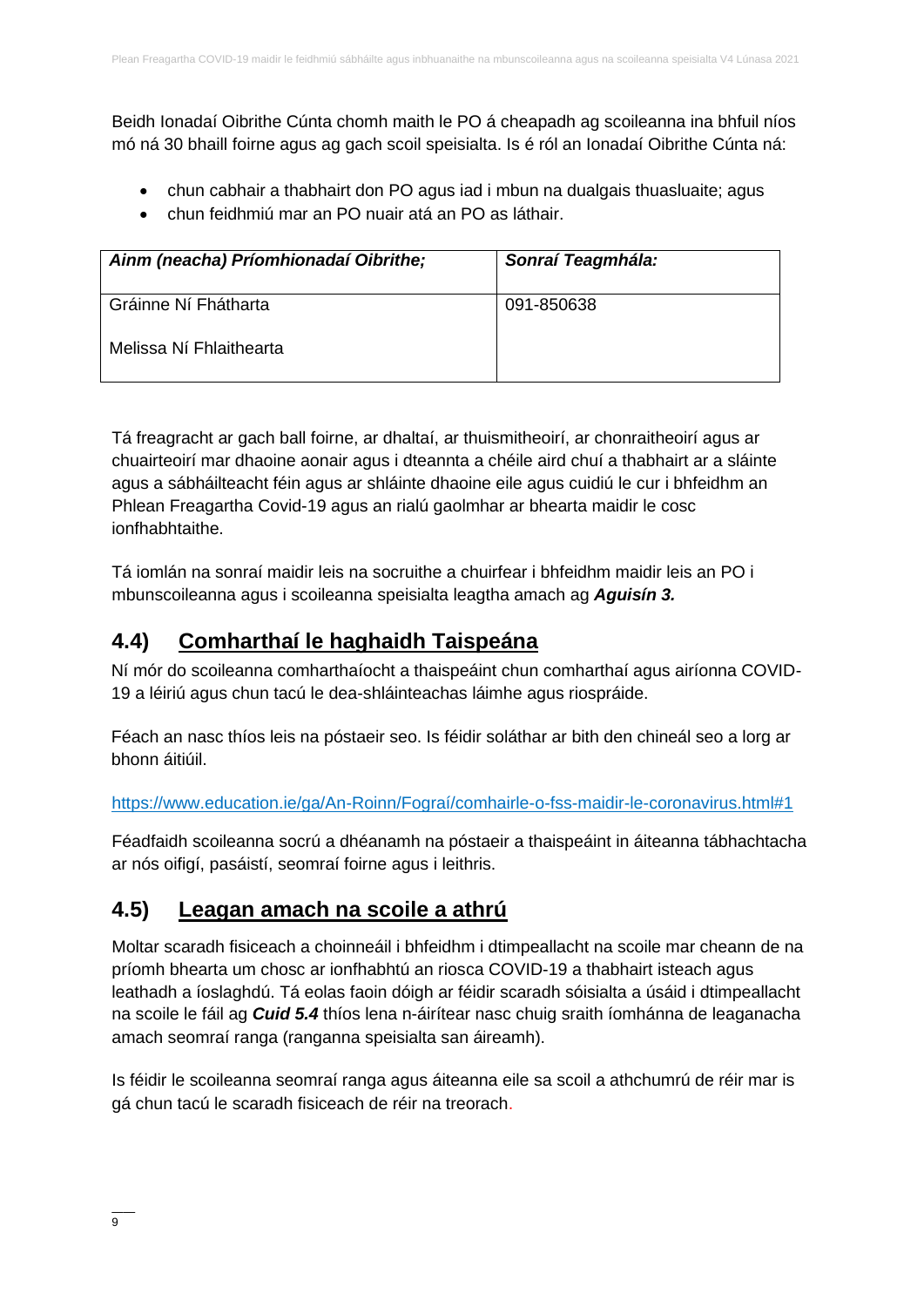# **4.6) Measúnú Sábháilteachta agus Riosca a Nuashonrú**

Baol i dtimpeallacht na scoile atá in COVID-19 i gcomhthéacs na sláinte agus na sábháilteachta. Tá teimpléad maidir le measúnú riosca chun na bearta rialaithe atá ag teastáil chun riosca COVID-19 a mhaolú i suíomhanna scoile ceangailte ag *Aguisín 4.*

Is tábhachtach go ndéanann scoileanna athbhreithniú ar a nósanna imeachta éigeandála maidir le sábháilteacht ó dhóiteán, garchabhair, timpistí agus tarluithe contúirteacha chun aon rioscaí nua bhíonn ann mar gheall ar Phlean Freagartha COVID-19 na scoile a mheas. Ba cheart athrú ar bith maidir le nósanna imeachta éigeandála na scoile atá ann cheana a dhoiciméadú agus a thabhairt isteach mar chuid de ráiteas sábháilteachta na scoile.

Ba cheart do scoileanna athbhreithniú a dhéanamh ar na measúnuithe riosca atá acu cheana féin chun aon rioscaí nua a bhíonn ann mar gheall ar Phlean Freagartha COVID-19 na scoile a mheas. Ba cheart athrú ar bith ar mheasúnuithe riosca reatha na scoile a dhoiciméadú agus a thabhairt isteach mar chuid de ráiteas sábháilteachta na scoile.

### **Nós Imeachta Éigeandála/Garchabhrach**

Beidh an Nós Imeachta Éigeandála/Garchabhrach i bhfeidhm i scoileanna go fóill. I gcás éigeandála nó mar tharlaíonn eachtra thromchúiseach, ba cheart do scoileanna scairt a chur ar otharcharr nó ar an mbriogáid dóiteáin ar 112/999 ag tabhairt sonraí faoi shuíomh agus faoin chineál eachtra leighis a thit amach.

# **4.7) Rochtain ar an Scoil agus Log Teagmhála**

Beidh rochtain ar fhoirgneamh na scoile de réir na nósanna imeachta comhaontaithe ag scoileanna.

Beidh socruithe do chuairteoirí riachtanacha ar nós conraitheoirí agus tuismitheoirí teoranta do chuspóirí riachtanacha agus teoranta dóibh siúd a gheobhaidh cead roimh ré ón bpríomhoide. Féadfar freisin go mbeidh gá ag Cigireacht na Roinne Oideachais cuairt a thabhairt ar scoileanna agus ar ionaid oideachais chun tacú leo mar is iomchuí i dtaca le comhairle sláinte poiblí a chur i bhfeidhm maidir le timpeallacht shábháilte foghlama agus oibre a chruthú do chách agus i dtaca le hatosú gnáthchigireachtaí i rith na scoilbhliana 2021/22.

Is ríthábhachtach go n-aithnítear daoine aonair a d'fhéadfadh a bheith tógálach agus iad a aonrú ionas gur féidir srian a chur le leathadh an víris chun a sláinte agus sábháilteacht agus sláinte agus sábháilteacht bhaill foirne agus cuaiteoirí eile agus conraitheoirí ar an ionad oibre a chosaint. Ba cheart loga síneadh isteach/amach dóibh siúd a théann isteach in áiseanna scoile a choinneáil. Ba cheart don scoil loga do lucht teagmhálaithe na foirne agus na ndaltaí a choinneáil. Tá loga samplach ar fáil in *Aguisín 5.*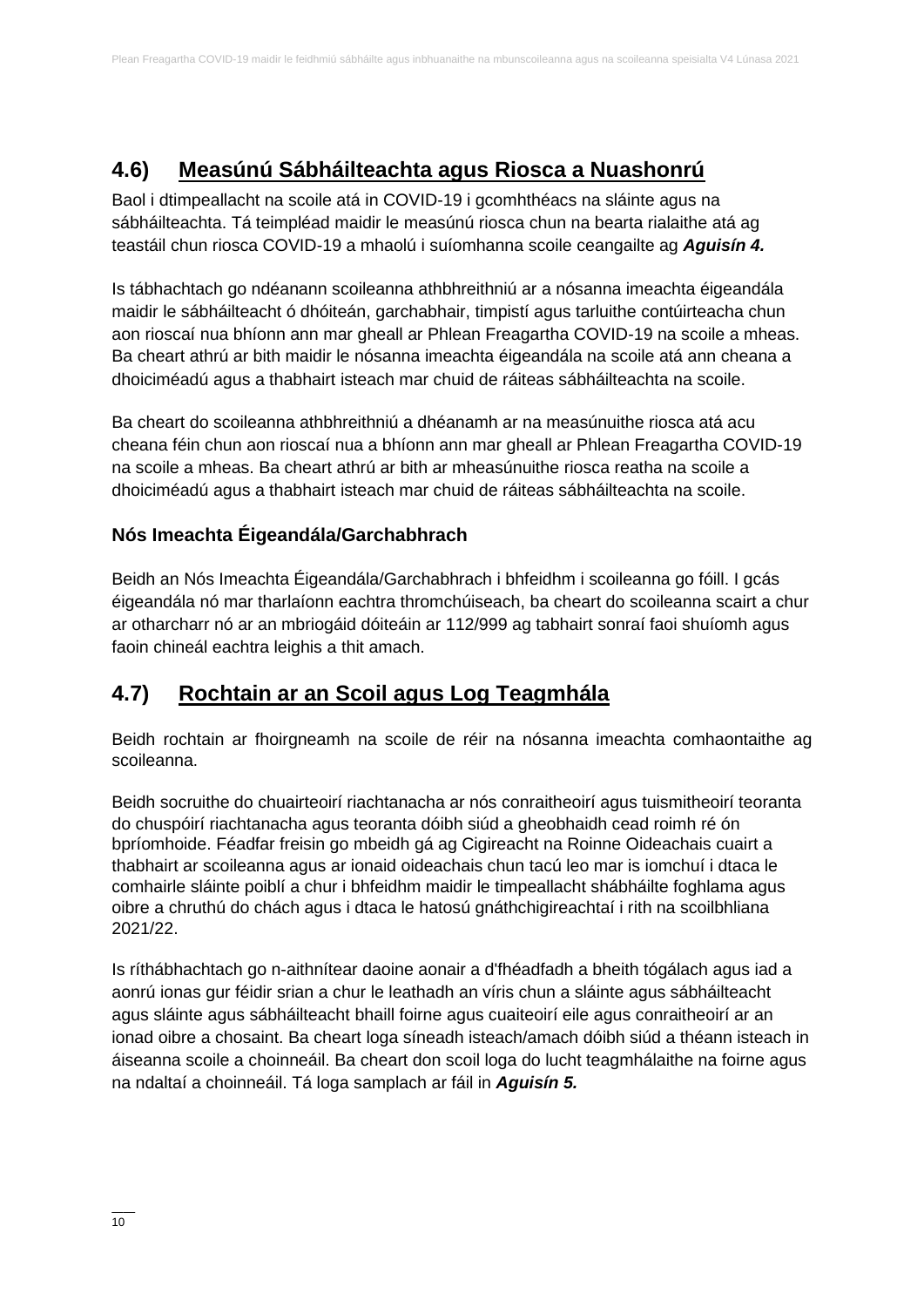Tá treoir curtha ar fáil ag an gCoimisiún um Chosaint Sonraí maidir le himpleachtaí cosanta sonraí a bhaineann leis na prótacail maidir le filleadh ar obair. Is féidir teacht ar an gcomhairle anseo:

#### [https://www.dataprotection.ie/sites/default/files/uploads/2020-](https://www.dataprotection.ie/sites/default/files/uploads/2020-07/Data%20Protection%20implications%20of%20the%20Return%20to%20Work%20Safely%20Protocol.pdf) [07/Data%20Protection%20implications%20of%20the%20Return%20to%20Work%20Safely](https://www.dataprotection.ie/sites/default/files/uploads/2020-07/Data%20Protection%20implications%20of%20the%20Return%20to%20Work%20Safely%20Protocol.pdf) [%20Protocol.pdf](https://www.dataprotection.ie/sites/default/files/uploads/2020-07/Data%20Protection%20implications%20of%20the%20Return%20to%20Work%20Safely%20Protocol.pdf)

Cuirtear i gcuimhne do scoileanna go gcaithfear gach taifead agus sonraí scoile a choinneáil agus a phróiseáil de réir RGCS agus na nAchtanna um Chosaint Sonraí. Titeann sé ar gach scoil (nó BOO) cloí leis an reachtaíocht agus iad ag feidhmiú mar aonad rialaithe sonraí.

### **5) Bearta Rialaithe um Chosc ar Ionfhabhtaithe - Chun Tabhairt Isteach agus Leathadh Covid-19 i Scoileanna a Chosc**

Is é ceann de phríomhtheachtaireachtaí chun rioscaí COVID-19 a bhainistiú ná gach rud praiticiúil a dhéanamh chun tabhairt isteach COVID-19 sa scoil a sheachaint. Mura dtagann ionfhabhtú isteach ní féidir leis leathadh. Tá an baol ann go scaipfear an t-ionfhabhtú nuair a thabharfar isteach é i ngach idirghníomhaíocht idirphearsanta; dalta le dalta, múinteoir le múinteoir agus múinteoir le dalta agus caithfear é sin a bhainistiú i ngach suíomh.

Cuireadh réimse de bhearta rialaithe riachtanacha i bhfeidhm chun an riosca go leathfar an víreas Covid-19 a laghdú agus chun sábháilteacht, sláinte agus leas foirne, daltaí, tuismitheoirí agus cuairteoirí a chosaint a oiread agus is féidir sa scoil. Leanfar de athbhreithniú agus nuashonrú a dhéanamh ar bhonn leanúnach ar na bearta rialaithe de réir mar is gá.

Is ríthábhachtach go mbeadh baill foirne, daltaí, tuismitheoirí agus cuairteoirí ar an eolas faoi na bearta rialaithe atá leagtha amach agus ní mór dóibh a bheith ag comhoibriú go hiomlán leis na riachtanais sláinte agus sábháilteachta go léir agus cloí leo dá réir.

Is iad na dóigheanna is fearr chun scaipeadh COVID-19 a chosc i láthair oibre nó in aon suíomh an scaradh fisiceach a chleachtadh, an sláinteachas láimhe a ghlacadh, an bhéasaíocht riospráide a leanúint agus an aeráil a mhéadú.

*Ní mór do bhaill foirne ciuimhneamh go bhfuil oibleagáid dhlíthiúil orthu faoi Alt 13 den Acht um Shábháilteacht, Sláinte agus Leas ag an Obair 2005 cloí le riachtanais sláinte agus sábháilteachta agus cúram réasúnach a ghlacadh maidir lena sláinte féin agus a sábháilteacht féin, agus sláinte a gcomhghleacaithe agus daoine san ionad oibre.* 

### *An dóigh leis an riosca a bhaineann le COVID-19 a thabhairt isteach i Scoileanna a Íoslaghdú:*

Feasacht ar shiomptóim COVID-19 a chur chun cinn (*sonraí i gCuid 5.1);*

• Cuir comhairle ar bhaill foirne agus ar dhaltaí a bhfuil siomptóim orthu gan freastal ar scoil, glaoch a chur ar a ndochtúir agus cloí le treoir FSS maidir le féin-aonrú;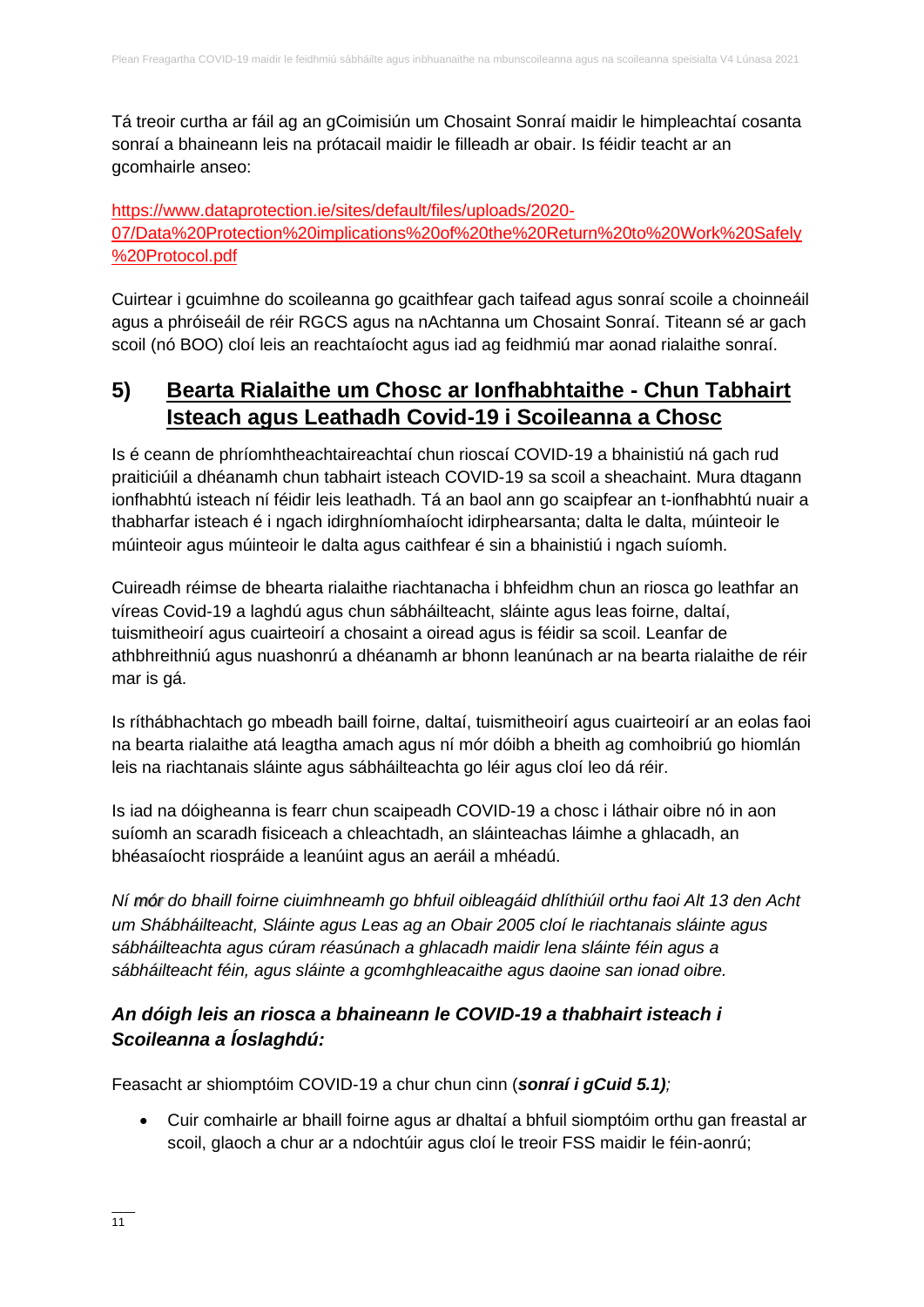- Cuir comhairle ar bhaill foirne agus ar dhaltaí féin-aonrú nó a gcuid imeachtaí sa bhaile a shrianadh má thaispeánann siad aon chomharthaí nó siomptóm de COVID-19 agus dul i dteagmháil lena ndochtúir teaghlaigh chun tástáil a shocrú
- Cuir comhairle ar bhaill foirne agus ar dhaltaí glacadh le comhairle ó FSS más dhlúth-theagmháil iad le cás amhrasta / dearbhaithe COVID-19.
- Má thaistil siad lasmuigh d'Éirinn; i gcásanna mar sin moltar do bhaill foirne agus do dhaltaí féachaint ar an gcomhairle is déanaí ón Rialtas maidir le taisteal ar an gcoigríoch agus cloí léi.
- Cuir comhairle ar bhaill foirne agus ar dhaltaía dtagann siomptóim orthu ar scoil chun é seo a chur in iúl don Phríomhoide láithreach;
- Cinntigh go bhfuil a fhios ag baill foirne agus ag na daltaí an prótacal chun cás amhrasta de COVID-19 a bhainistiú ar scoil *(sonraí i gCuid 8);*
- Comhairle a thabhairt don fhoireann agus do dhaltaí comhoibriú le haon oifigigh sláinte poiblí agus leis an scoil chun críocha rianaithe teagmhála agus le haon chomhairle sláinte phoiblí a ghlacadh maidir le cás nó ráige sa scoil;
- Ní mór do gach duine a théann isteach i bhfoirgneamh na scoile sláinteachas láimhe a dhéanamh le sláintitheoir láimhe;
- Ba cheart cuairteanna ar an scoil i rith an lae scoile a dhéanamh le socrú roimh ré agus ba cheart bualadh leo ag pointe teagmhála faoi leith;
- Ba cheart scaradh fisiceach (2m) a choinneáil idir na baill foirne agus na cuairteoirí nuair is féidir.

# **5.1) Bíodh Comharthaí COVID-19 ar eolas agat**

Chun leathadh COVID-19 a chosc is tábhachtach eolas a bheith agat faoi na siomptóim agus iad a aithint. Is iad sin:

- ✓ Teocht ard
- ✓ Casacht
- ✓ Gearranáil
- $\checkmark$  Boladh nó blas a bheith caillte nó blas as riocht

Is féidir le breoiteacht, ó éadrom go trom agus, i gcásanna áirithe, a d'fhéadfadh sé a bheith marfach, teacht ón ionfhabhtú a bhaineann leis an víreas is cúis le COVID-19. D'fhéadfadh go dtógfadh sé suas le 14 lá sula mbíonn na siomptóim le feiceáil. D'fhéadfadh na siomptóim a bheith ar aon dul le [slaghdán](https://www2.hse.ie/conditions/common-cold.html) agus [fliú.](https://www2.hse.ie/conditions/flu/flu-symptoms-and-diagnosis.html)

Áirítear i measc na siomptóm coitianta don choróinvíreas:

- fiabhras (teocht ard 38 céim Celsius nó os a chionn)
- casacht nua casacht de chineál ar bith, seachas casacht thirim amháin
- gearranáil nó deacrachtaí anála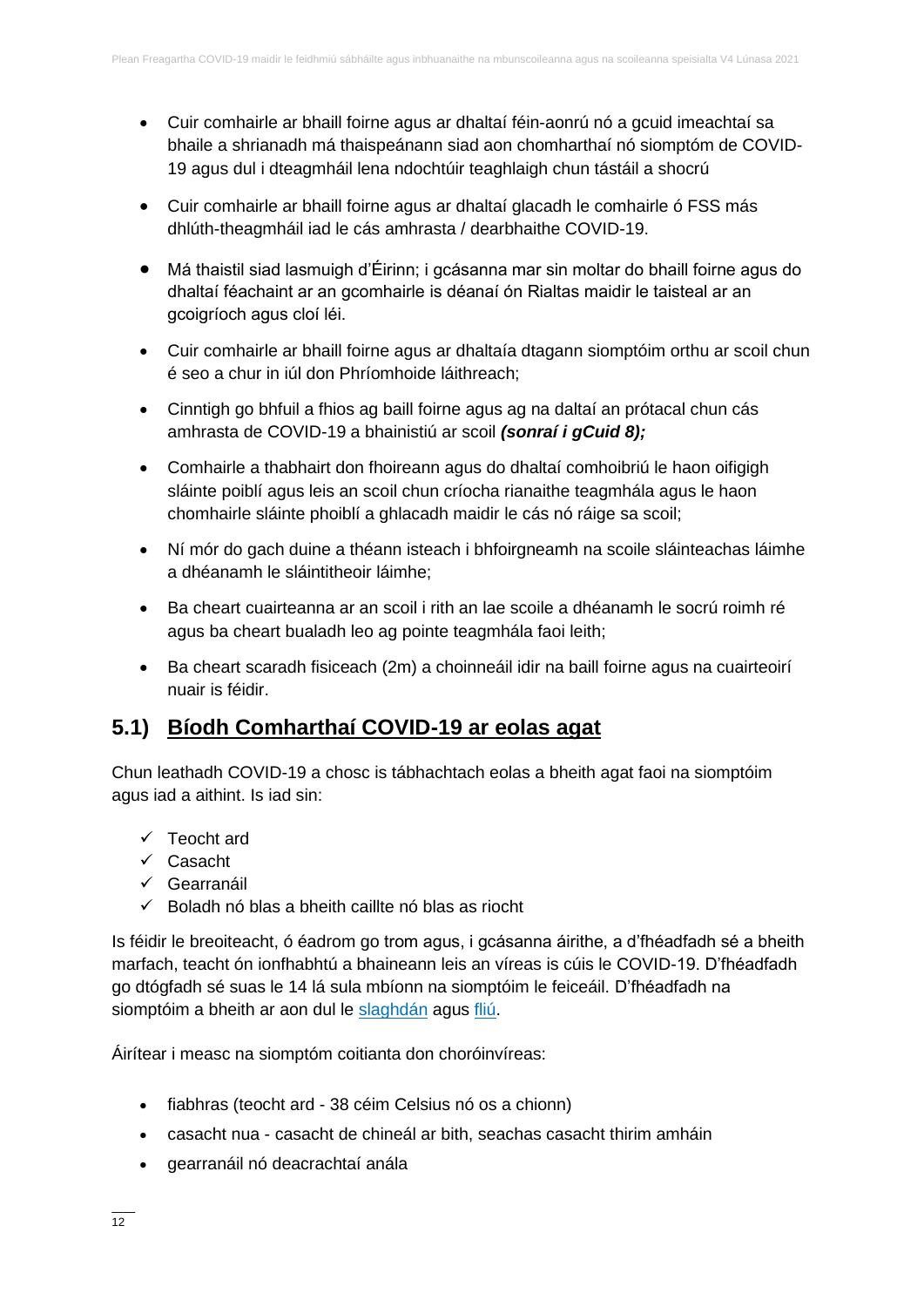• boladh nó blaiseadh caillte nó athraithe – ciallaíonn sé seo gur thug tú faoi deara nach féidir leat aon rud a bholadh nó a bhlaiseadh, nó nach bhfuil boladh nó blaiseadh rudaí mar a bhíonn de ghnáth.

Má tá aon airíonna COVID-19 (an coróinvíreas) le sonrú ort, [déantar tú féin a leithlisiú](https://www2.hse.ie/conditions/covid19/restricted-movements/how-to-self-isolate/) (fan i do sheomra) agus cuir scairt ar do dhochtúir teaghlaigh láithreach bonn le fáil amach an dteastaíonn [tástáil COVID-19 saor in aisce](https://www2.hse.ie/conditions/covid19/testing/get-tested/) uait.

Nuair a fhaightear diagnóis go luath, is féidir leat an cúnamh a bhíonn de dhíth ort a fháil agus céimeanna a ghlacadh chun cosc a chur le scaipeadh an víris, má bhíonn sé agat.

Chun breathnú ar liosta iomlán na siomptóm, féach [láithreán gréasáin](https://www2.hse.ie/conditions/covid19/symptoms/overview/) FSS. **Mura bhfuil** airíonna le sonrú ort, is féidir leat tástáil COVID-19 (coróinvíreas) a fháil saor in aisce in [ionad](https://www2.hse.ie/conditions/covid19/testing/walk-in-test-centres/)  [tástála siúil isteach COVID-19.](https://www2.hse.ie/conditions/covid19/testing/walk-in-test-centres/)

### **Aip rianúcháin COVID-19**

Is aip don fhón póca atá saor in aisce agus éasca a úsáid í aip rianúcháin COVID-19 a dhéanfaidh na nithe seo a leanas:

- tú a chur ar d'airdeall má bhí tú i [ndlúth-theagmháil](https://www2.hse.ie/conditions/covid19/contact-tracing/close-casual-contact/) le duine ar a ndearnadh tástáil dhearfach maidir le COVID-19 (coróinvíreas)
- úsáideoirí eile na haipe a choinneáil sábháilte trí iad a chur ar a n-airdeall má dhéantar tástáil dhearfach ort féin maidir le COVID-19
- comhairle a chur ort ar cad ba cheart duit a dhéanamh má tá siomptóim ort

Is féidir leat an aip a íoslódáil saor in aisce ó [Apple's AppStore](https://apps.apple.com/ie/app/covid-tracker-ireland/id1505596721) nó ó [GooglePlay store](https://play.google.com/store/apps/details?id=com.covidtracker.hse)

**Ní foláir d'fhostóirí agus d'oibrithe iad féin a choinneáil ar an eolas faoi eolas Sláinte Poiblí mar gur féidir é a nuashonrú ar bhonn rialta.** Tá eolas Sláinte Poiblí maidir le [gartheagmhálaithe, teagmháil fhánach agus tástáil](https://www2.hse.ie/conditions/covid19/contact-tracing/close-casual-contact/) ar fáil ar laithreáin gréasáin an FSS.

# **5.2) Sláinteachas Riospráide**

Déan cinnte de go leanann tú, agus na daoine atá thart ort, sláinteachas anála maith. Ciallaíonn sé seo do bhéal agus do shrón a chlúdach le ciarsúr nó casacht agus sraoth a ligean ar d'uilinn agus í crochta. Ansin faigh réidh leis an gciarsúr úsáidte láithreach agus go sábháilte i mbocsa bruscair in aice láimhe.

Má leanann tú sláinteachas anála maith, cosnóidh tú na daoine atá thart ort ó víris ar nós slaghdáin, fliú agus Covid-19.

# **5.3) Sláinteachas Lámh**

Ba cheart go dtuigfeadh baill foirne agus daltaí an fáth a bhfuil sláinteachas láimhe tábhachtach agus an uair agus an dóigh lena lámha a ní.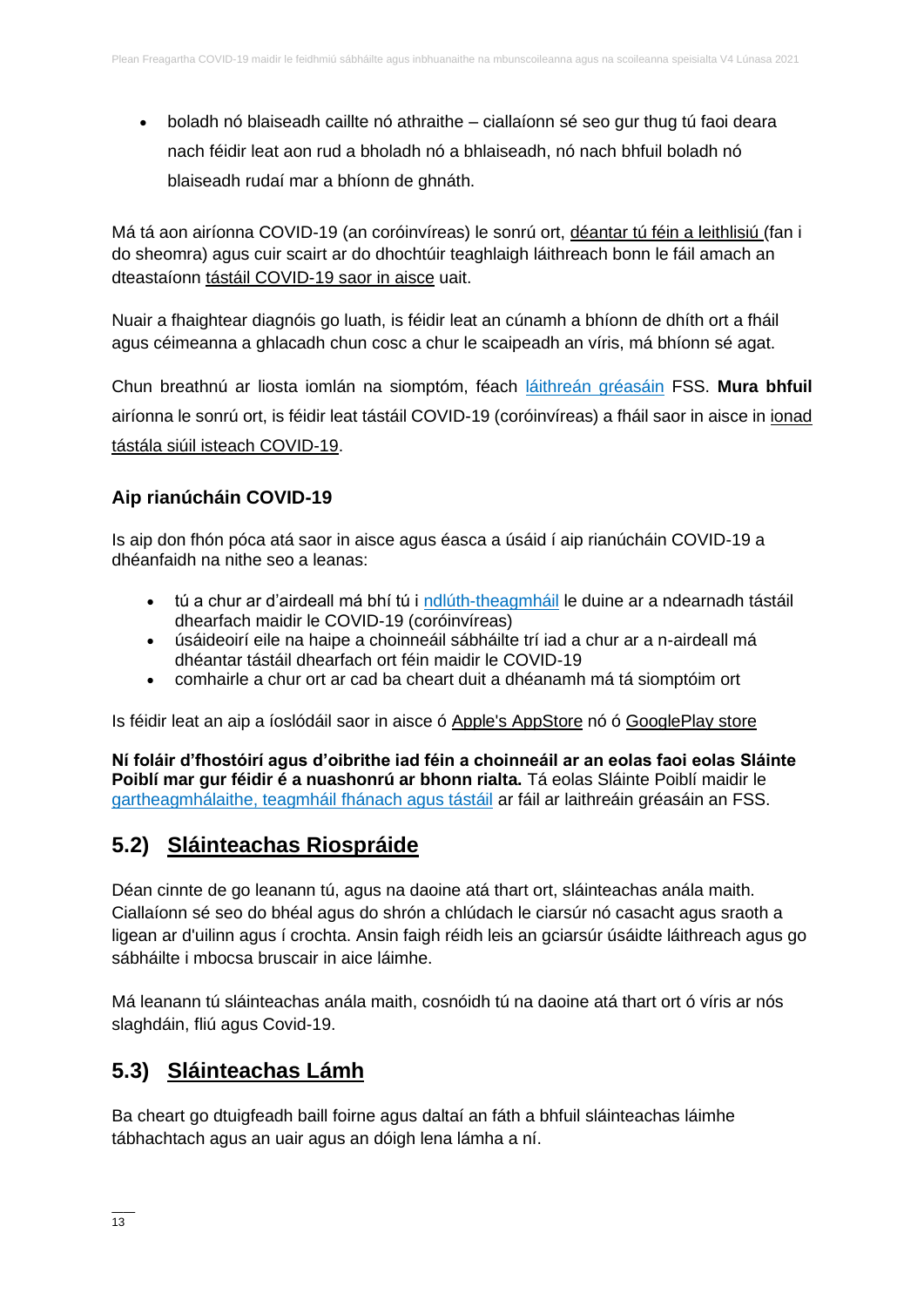Ba cheart go gcuirfeadh scoileanna sláinteachas maith chun tosaigh agus póstaeir a thaispeáint ar fud na scoileanna faoin dóigh le lámha a ní. Lean treoracha FSS ar lámha a ní:

#### <https://www2.hse.ie/wellbeing/how-to-wash-your-hands.html>

Is féidir sláinteachas láimhe a dhéanamh trí lámha a ní nó díghalrán láimhe a úsáid (nuair a bhíonn cuma ghlas ar na lámha).

Caithfear bainistíocht a dhéanamh ar úsáid áiseanna sláinteachais láimhe lena n-áirítear báisíní níocháin chun go seachnófar scuainí daltaí agus foirne atá ag fanacht le báisíní níocháin láimhe agus díghalráin láimhe a úsáid.

Ní mór rochtain a bheith againn ar shaoráidí níocháin láimhe i ndiaidh gníomhaíochtaí ar dóigh dóibh lámha a shalú, ar nós imirt lasmuigh nó gníomhaíochtaí spóirt áirithe mar nach n-oibríonn sláintitheoir láimhe ar lámha salacha.

Is féidir úsáid níos éasca a bhaint as dáileoirí sláintíochta láimhe ag pointí imeachta agus iontrála scoileanna agus seomraí ranga agus ba chóir a bheith cúramach aon doirteadh sláintíochta láimhe a ghlanadh chun rioscaí go dtitfeadh daoine a laghdú.

Is fearr uisce te ná uisce fuar agus lámha á ní ach mura dtagann as an gcóras pluiméireachta as uisce fuar, ba chóir gallúnach a eiblíonn gan stró in uisce fuar a úsáid.

Ba chóir báisíní níocháin láimhe, uisce reatha, gallúnach leachtach agus áiseanna triomú láimhe a chur ar fáil i ngach leithreas, cistin agus aon áit ina ndéantar bia a ullmhú.

Ba cheart áiseanna níocháin láimhe a choinneáil go maith agus ba cheart an méid gallúnach agus tuáillí atá ar fáil a líonadh suas go rialta chun gach duine a spreagadh chun iad a úsáid.

Is rogha eile inghlactha iad triomadóirí aer te le haghaidh triomú láimhe ach caithfear iad a chothabháil go rialta. Ní léir go bhfuil baint ag triomadóirí láimhe le riosca méadaithe tarchuir COVID-19.

Ba chóir póstaeir ar a dtaispeántar teicnící chun lámha a ní agus a chuireann níocháin láimhe chun cinn a chrochadh ar bhallaí in aice le háiseanna níocháin agus is féidir iad a lannú nó a chur i muinchille plaisteach.

Tá sláintitheoir láimhe oiriúnach le húsáid le haghaidh sláinteachas láimhe nuair nach bhfuil na lámha salacha le feiceáil (cuma ghlan orthu).

Is fearr fianaise ar éifeachtúlacht a thabhairt do shláintitheoir láimhe atá bunaithe ar alcól ach is féidir ungthaí úsáid a bhaint as ungthaí láimhe nach bhfuil bunaithe ar alcól freisin.

Nuair a bhíonn umgthaí láimhe / glóthacha á n-úsáid i gcúram scoile ba chóir cúram a ghlacadh chun a chinntiú nach ndéanann na daltaí iad a shlogadh toisc go bhfuil siad inadhainte agus tocsaineach. Níor chóir díghalráin alcóil-bhunaithe a stóráil nó a úsáid gar do theas nó do lasair gan chosaint.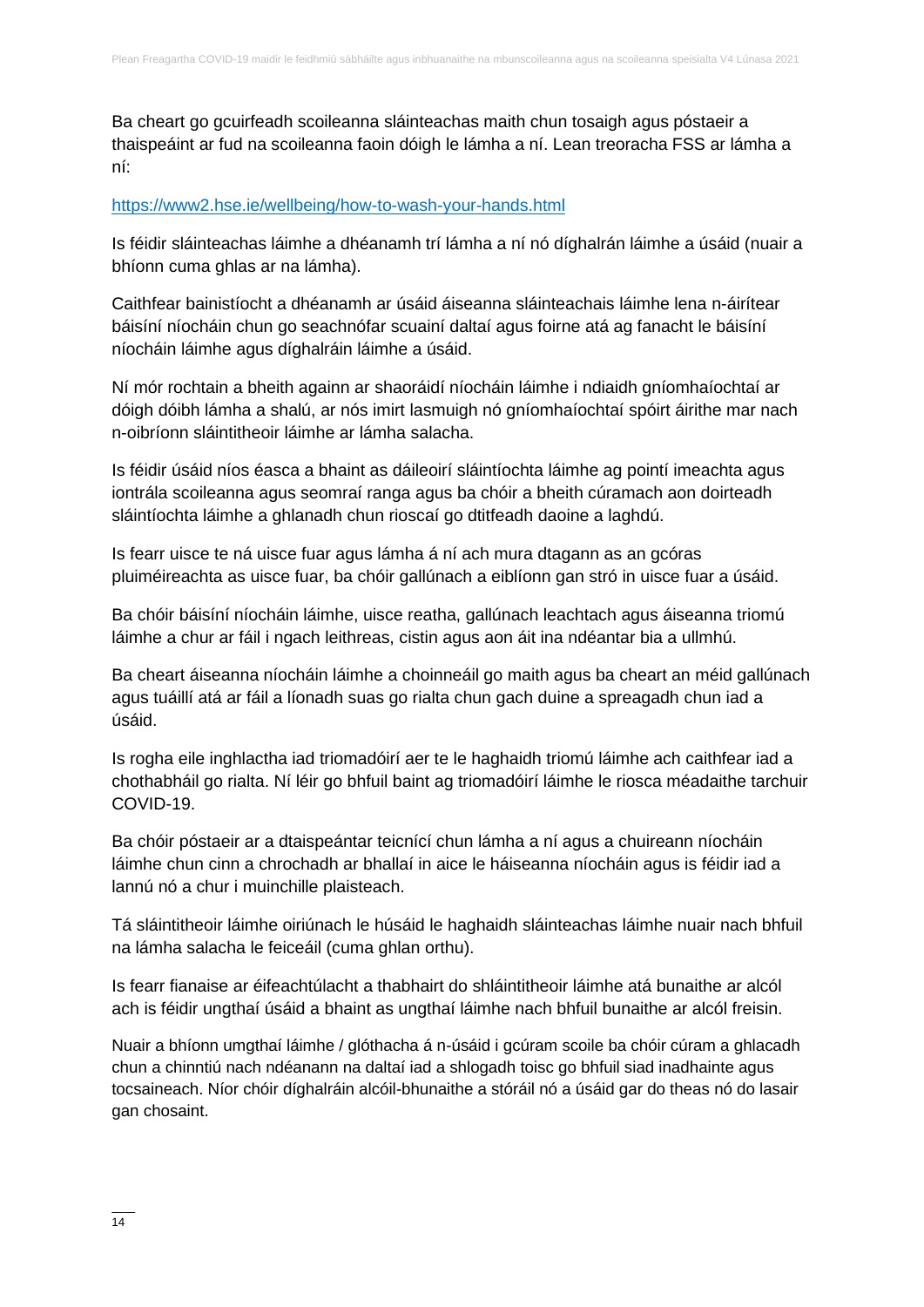Níor cheart go mbainfeadh leanaí óga úsáid as coimeádáin de fhoirmiú alcóil go neamhspleách.

### **Conas Díghalrán Lámh a Roghnú**

Is bithicídí iad na glóthacha sláintithe lámh agus tá siad faoi réir ag Rialachán na dTáirgí Bithicídeacha (RTB) – Rialachán (AE) 528/2012. Is í an Rannóg um Chlárú agus Rialú na hlotnaidicíde (PRCD) de chuid na Roinne Talmhaíochta, Bia agus Mara (RTBM) an t-aon údarás inniúil le haghaidh bithicídí in Éirinn. Ní cheadaítear ach na táirgí bithicídeacha a liostaítear ar chlár táirgí bithicídí RTBM atá dleathach le margú agus le húsáid in Éirinn. Ba cheart do scoileanna a dheimhniú go bhfuil uimhir chláraithe PCS 9xxxx, PCS 1xxxxx, IE/BPA 7xxxx nó EU-000xxx-xx le feiceáil ar an lipéad ar gach díghalrán agus ar gach dífhabhtán dá bhfuil acu. Beidh uimhir chláraithe uathúil, ar uimhir shonrach í don táirge ar leith sin, le feiceáil ar gach táirge atá cláraithe le RTBM. Muna bhfuil aon fhormáidí uimhriúil acu sin le feiceáil ar lipéad an táirge, níor chóir do Scoileanna an táirge a cheannach nó a úsáid. Lena chinntiú gur féidir an bhithicíd a úsáid ar mhargadh na hÉireann, féadann Scoileanna cláir na dtáirgí a sheiceáil ar líne ar [Chláir na dTáirgí Bithicídeacha.](https://www.pcs.agriculture.gov.ie/registers/biocidalproductregisters/) Tá tuilleadh faisnéise maidir le Díghalráin agus Dífhabhtáin ó RTBM ar fáil ach teagmháil a dhéanamh léi ar [biocide-enforcement@agriculture.gov.ie](mailto:biocide-enforcement@agriculture.gov.ie) nó ar laithreán gréasáin na Roinne [Talmhaíochta, Bia agus Mara.](https://www.gov.ie/ga/eagraiocht/an-roinn-talmhaiochta-bia-agus-mara/)

Ní mór do dhíghalráin lámh 60% d'alcól ar a laghad a bheith iontu le húsáid in éadan COVID-19. Is féidir díghalráin lámh nach alcól-bhunaithe iad a úsáid freisin. Ach, agus díghalrán lámh á roghnú, tá sé tábhachtach a chinntiú go bhfuil sé éifeachtach in éadan an Choróinvíris

### **Minicíocht Sláinteachais Láimhe**

Ba cheart do dhaltaí agus do bhaill foirne agus do dhaltaí sláinteachas a dhéanamh ar na lámha:

- Ar theacht ar scoil dóibh:
- Sula n-itheann siad nó sula n-ólann siad;
- I ndiaidh dóibh dul chuig an leithreas;
- I ndiaidh dóibh a bheith ag súgradh lasmuigh;
- Nuair a bhíonn a lámha salach;
- Nuair a dhéanann siad castacht nó sraoth.

Beidh creat íostarraingthe, ar creat é a bunaíodh do scoilbhliain 2020/21, i bhfeidhm go fóill don scoilbhliain 2020/21 chun go mbeidh ar chumas scoileanna na soláthairtí díghalrán lámh atá riachtanach a cheannach chomh maith le riachtanais PPE.

Cuirfidh an Roinn maoiniú ar fáil do na costais a bhaineann le sláintíocht láimhe agus riachtanais TCP i scoileanna.

# **5.4) Scaradh Fisiciúil**

Féadtar an scaradh fisiceach a chur i bhfeidhm go húsáideach i mbunscoileanna agus is scoileanna speisialta, rud a fhágann go mbeidh roinnt solúbthachta ann nuair is gá. Ní mór é a chur i bhfeidhm ar bhealach praiticiúil chun a aithint nach féidir fócas a d'fhéadfadh níos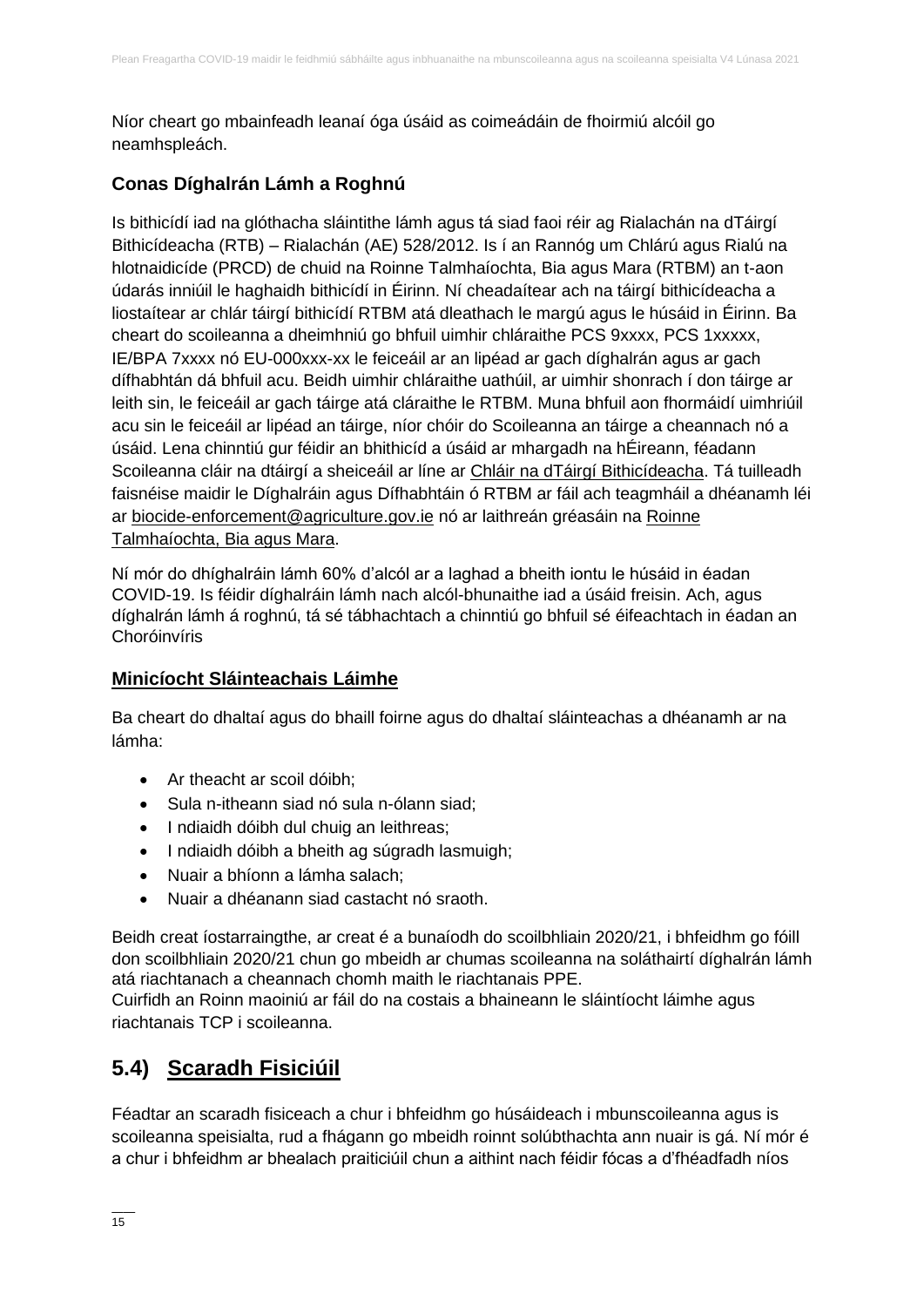mó dochair ná sochar a dhéanamh ar an timpeallacht foghlama. Beidh cuma dhifriúil ar scaradh fisiceach ar fud na n-aoisghrúpaí áirithe agus na gcéimeanna éagsúla foghlama. Ba cheart a bheith cúramach chun teannas nó coinbhleacht a d'fhéadfadh a bheith ann a sheachaint agus b'fhéidir go mbeadh solúbthacht ag teastáil ó am go céile chun na bearta a chur i bhfeidhm.

Aithnítear freisin nach féidir i gcónaí an fhoireann scaradh fisiceach a choinneáil ó dhaltaí agus níl sé oiriúnach go mbeifí ag súil leo i gcónaí nuair a d'fhéadfadh sé seo drochthionchar a imirt ar an dalta ie má bhaineann gortú de leanbh agus garchabhair ag teastáil dá bharr.

**Mar sin féin, nuair is féidir ba chóir don fhoireann achar 1m ar a laghad a choinneáil agus 2m más féidir. Ba cheart dóibh bearta a dhéanamh freisin chun dlúth-theagmháil a sheachaint ag leibhéal aghaidh ar aghaidh cosúil le fanacht ina seasamh seachas suí in aice leis / ag cromadh síos.**

Titeann an scaradh fisiceach isteach i ndá chatagóir:

- Scaradh a mhéadú
- Teagmháil a laghdú

#### *Scaradh a mhéadú*

Ba cheart do scoileanna na doiciméid treorach a chuireann an Roinn Oideachais ar fáil maidir leis an leagan amach scoile is fearr agus a luaitear i g*Cuid 4.5* thuas a úsáid chun scaradh a mhéadú chomh mór agus is féidir.

Chun fadú fisiceadh a choinneáil sa seomra ranga, ba cheart do bhunscoileanna agus scoileanna speisialta:

- 1. Seomraí ranga a leagan amach in athuair chun fadú fisiceach a uasmhéadú
- 2. An spás uile atá ar fáil sa scoil a úsáíd agus a leagan amach in athuair chun fadú fisiceach a uasmhéadú

Chun tacú le bunscoileanna agus le scoileanna speisialta maidir le fadú fisiceach a chur i bhfeidhm sa seomra ranga, d'fhorbair an Roinn sraith leagan amach léiritheach seomra ranga de roghanna a d'fhéadfadh a bheith ann (socruithe do ranganna speisialta ina measc) atá de réir na comhairle sláinte poiblí, agus ina nglactar leis...

- ➢ Troscán, seilfeanna, srl ar na ballaí a thabhairt amach as seomraí
- ➢ Éagsúlacht de mhéideanna na seomraí.

[Tá nasc chuig an sraith leagan amach léiritheach seomra ranga le fáil anseo.](https://www.gov.ie/ga/foilsiuchan/33198-illustrative-primary-classroom-layouts/)

#### [Tá nasc chuig leagan amach léiritheach ranganna speisialta le fáil anseo.](https://www.gov.ie/ga/foilsiuchan/f07fb-illustrative-sen-classroom-layouts/)

**Ba chóir go mbeadh deasc an mhúinteora 1m ar a laghad agus 2m ar shiúl ó deasca na ndaltaí más féidir.**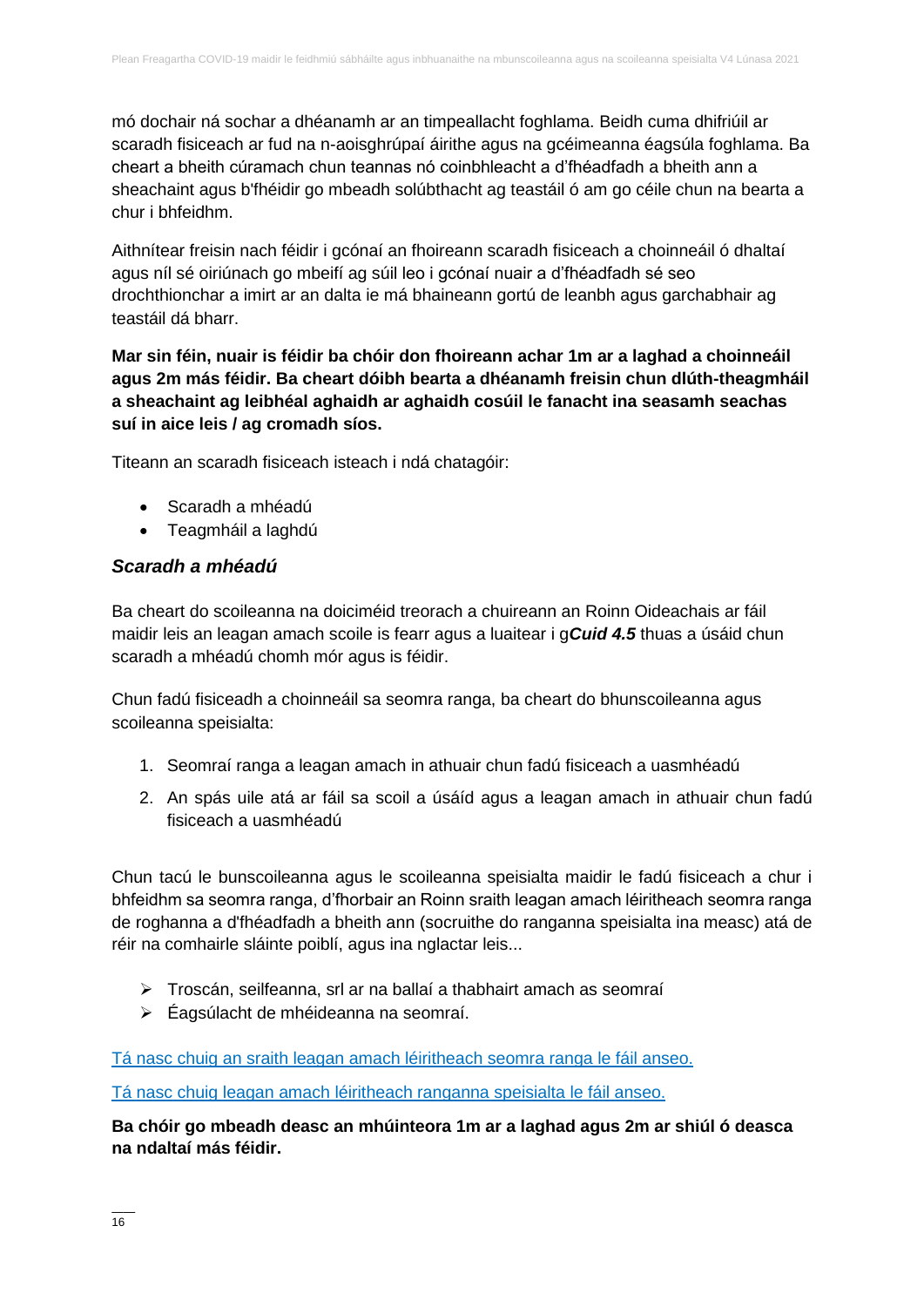### *Teagmháil a laghdú*

Beidh an méid agus a d'fhéadfaí idirghníomhaíocht a laghdú i mbunscoil nó i scoil speisialta ab brath ar shuíomh na scoile agus beidh cur chuige ciallmhar ag teastáil ina n-aithnítear teorainneacha ar féidir é seo a bhaint amach idir daltaí.

I mbunscoileanna agus i scoileanna speisialta ba chóir achar 1m a choinneáil idir deascaí nó idir daltaí aonair. Aithnítear nach dócha go gcoinneoidh leanaí níos óige fadú fisiceach agus iad i bhfoirgneamh na scoile. Mar sin de, ní réamhriachtanas é an moladh seo a bhaint amach sa chéad cheithre bliana de bhunscoileanna nó de scoileanna speisialta chun bunscoil nó scoil speisialta a athoscailt do gach dalta.

Nuair is féidir ba chóir stáisiúin oibre a thabhairt ar bhonn comhsheasmhach do na baill foirne agus leanaí céanna in áit spásanna a bheith ann atá comhroinnte.

D'fhéadfaí an riosca ionfhabhtaithe a laghdú trí dhaltaí agus a múinteoirí a struchtúrú i mBoilgeoga Ranga (ie grúpáil ranga a fhanann scartha ó ranganna eile a oiread agus is féidir) agus grúpaí faoi nó "Meithleacha" laistigh de na boilgeoga ranga sin, nuair a bhíonn sé seo praiticiúil.

Má dhéantar an rang a roinnt ina Meithleacha, ba chóir go mbeadh (achar 1m) ar a laghad idir Podanna aonair laistigh den Bhoilgeog Ranga agus idir dhaoine aonair sa mheitheal, nuair is féidir.

Tá sé i gceist go ginearálta teagmháil agus comhroinnt áiseanna comónta a theorannú idir daoine i mBoilgeoga Ranga áirithe (agus Meithleacha laistigh de na Boilgeoga Ranga sin) a oiread agus is féidir, seachas gach teagmháil idir Meithleacha a sheachaint, mar ní bheifear in ann an dara ceann a dhéanamh i dtólamh.

Is é is cuspóir leis an gcóras laistigh den scoil nach meascann grúpáil ranga ach lena rang féin ó thús an lae scoile go deireadh an lae scoile. Bearta sa bhreis is ea na Meithleacha sna Boilgeoga Ranga sin chun méid na dlúth-theagmhála laistigh den Bhoilgeoig Ranga a theorannú.

Ba chóir méideanna meithle a choinneáil chomh beag agus is dóigh a bheidh réasúnta praiticiúil i gcomhthéacs sonrach an tseomra ranga.

A mhéid is féidir, ba chóir go mbeadh na daltaí agus an fhoireann teagaisc sna Boilgeoga Ranga céanna go comhsheasmhach cé nach mbeifear in ann é sin a dhéanamh i gcónaí.

Ba cheart go mbeadh sosanna agus amanna béile nó áiteanna faoi leith ag Boilgeoga Ranga éagsúla ag am sosa nó béile (nó d'fhéadfadh sé seo a bheith ina mblianta difriúla ranga ie Dara Rang, Tríú Rang, srl.)

Ba cheart roinnt ábhar oideachasúil idir Meithleacha a sheachaint / a íoslaghdú nuair is féidir.

Ba chóir go mbeadh teorainn leis na baill foirne a aistríonn ó bhoilgeog ranga go boilgeog ranga eile a oiread agus is féidir.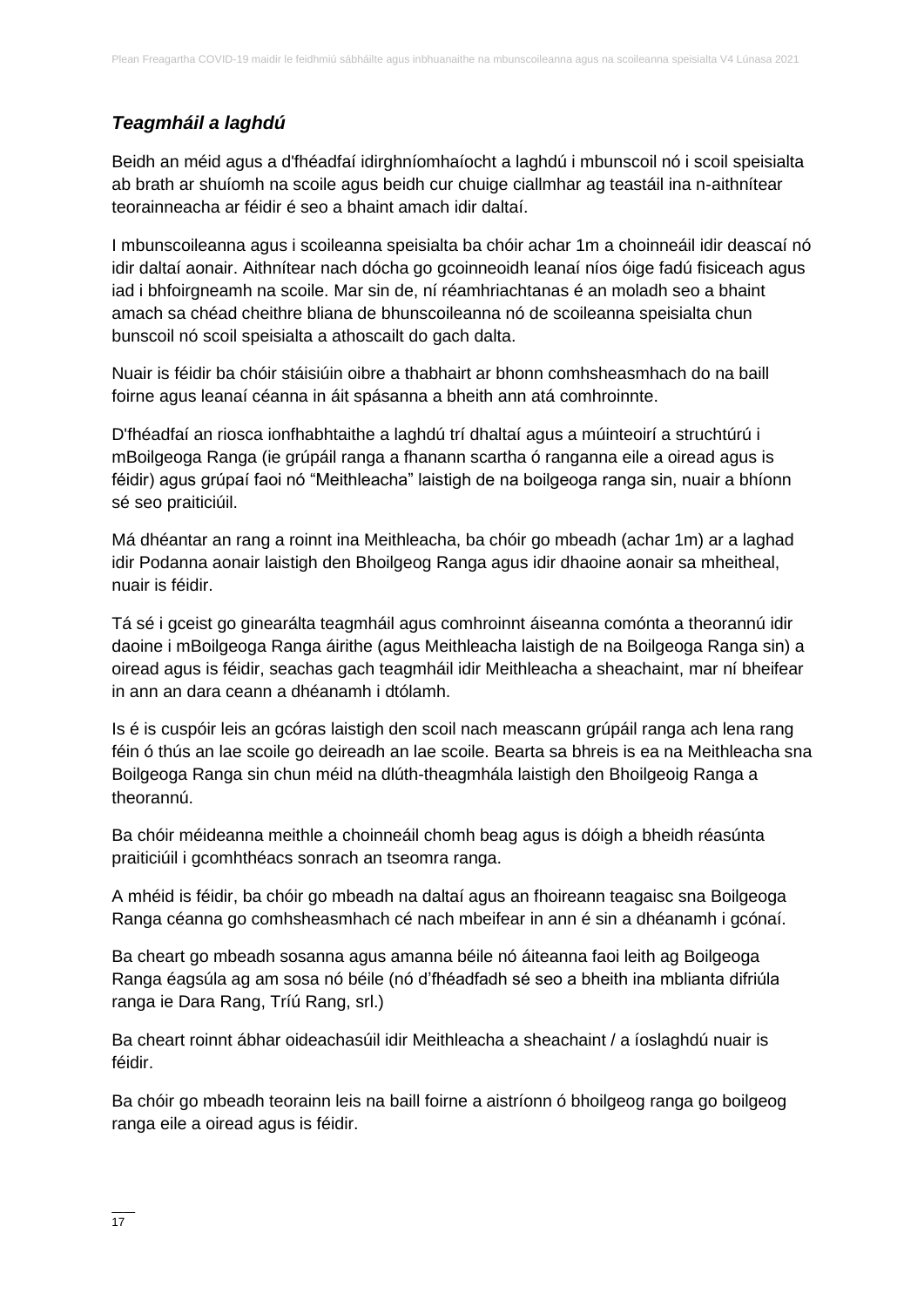#### *Áirítear leis na bearta breise chun idirghníomhaíocht a laghdú:*

Teorainn a chur le hidirghníomhaíocht ar theacht agus imeacht agus i hallaí agus i limistéir chomhroinnte eile.

Ba cheart cur in aghaidh teagmháil fhisiceach shóisialta (beannachtaí ó lámh go lámh, croíthe isteach).

Nuair a chaithfidh daltaí bogadh timpeall sa seomra ranga chun gníomhaíochtaí a dhéanamh (rochtain a fháil acmhainn chomhroinnte) ba chóir é a eagrú a mhéid is féidir ionas nach dtagann barraíocht le chéile ag an acmhainn chomhroinnte.

Níor chóir don fhoireann agus do dhaltaí míreanna pearsanta a roinnt.

Cuir in iúl do na daltaí chun iompraíochtaí a mbíonn teagmháil láimhe go béal leo a sheachaint (pinn / pinn luaidhe a chur sa bhéal).

Sa chás ina mbíonn méarchláir nó táibléid i gceist le haghaidh teagaisc agus foghlama, ba chóir dromchla teagmhála na feiste a ghlanadh go rialta agus sláinteachas láimhe a chur in iúl.

#### **Fad Fisiceach lasmuigh den seomra ranga agus sa scoil**

#### *Daltaí a fhágáil ón scoil/ a bhailiú ón scoil*

Ba chóir socruithe a dhéanamh chun daltaí a ligean amach / a bhailiú chun fadú fisiceach 2m a spreagadh nuair is féidir.

Ba chóir siúl / rothaíocht chun na scoile a spreagadh a oiread agus is féidir.

Ba chóir socruithe a dhéanamh chun achar 2m a choinneáil idir tuismitheoirí agus caomhnóirí agus idir tuismitheoirí agus caomhnóirí agus foireann na scoile.

Is é aidhm aon socruithe ná teacht le chéile daoine ag geataí na scoile a sheachaint i gcás nuair a bheidh sé doiligh orthu fadú fisiceach a dhéanamh

Ba cheart amanna fágála / bailithe agaithe a mheas nuair is praiticiúil agus indéanta.

Má tá pointí rochtana breise ag scoileanna, féadfar machnamh a dhéanamh an féidir iad a úsáid chun róphlódú a laghdú.

Ba cheart machnamh a dhéanamh ar an áit a dtagann daltaí le chéile nuair a bhaineann siad an scoil amach. D'fhéadfadh siad dul go díreach chuig an spás foghlama/ seomra ranga a cuireadh ar fáil dá ngrúpa beag féin.

#### *Foireann*

Moltar don fhoireann achar 2m a choinneáil eatarthu féin le haghaidh scaradh fisiceach. Tá sé seo ábhartha go háirithe maidir le fadú idir daoine fásta nuair nach mbíonn siad ag teagasc agus in áiteanna ar nós an tseomra foirne agus iad ag teacht ar obair.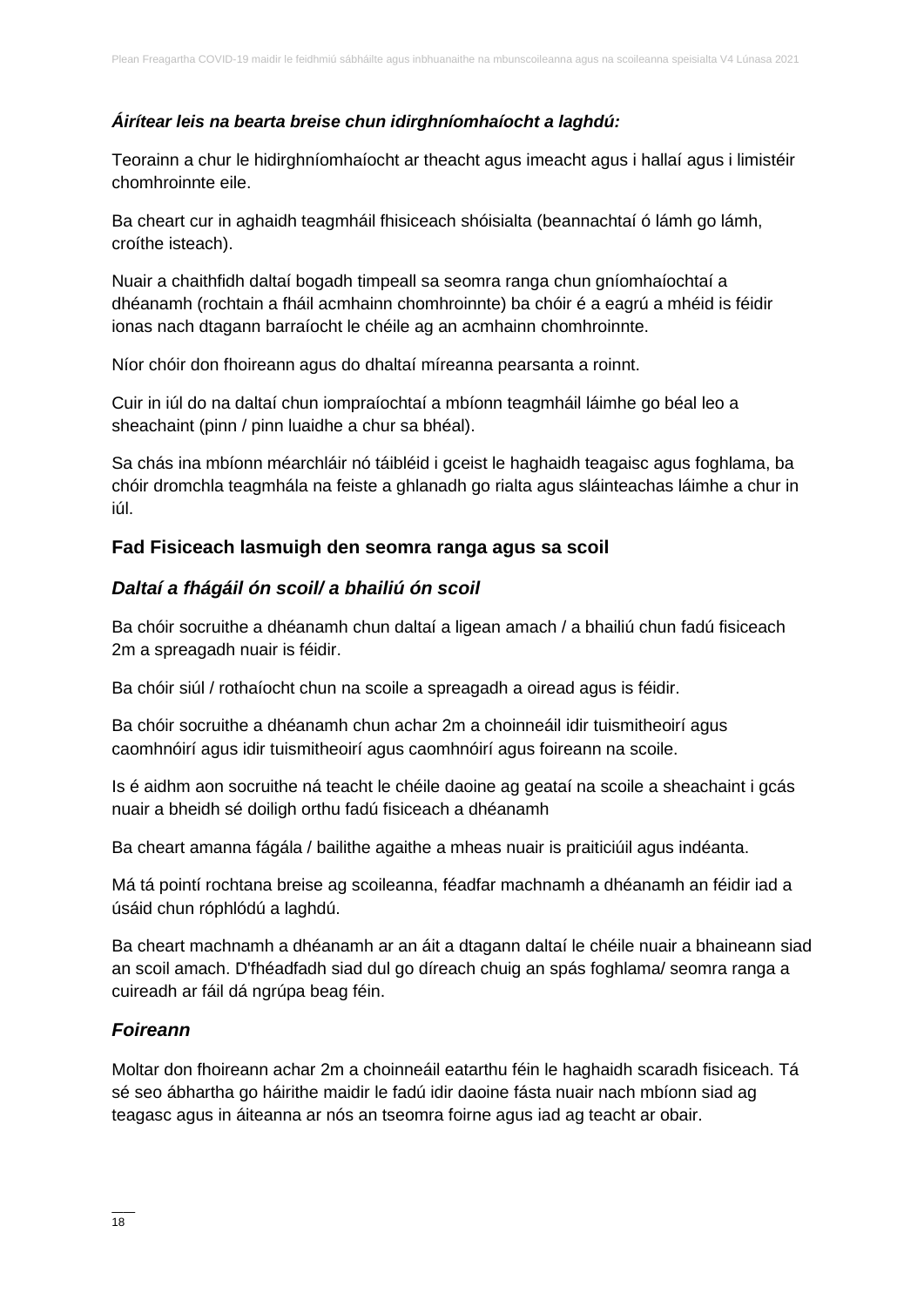Murar féidir 2m a choinneáil i ngrúpaí foirne, ba cheart an fad agus is féidir agus treoir nuashonraithe ar chlúdach aghaidhe a chomhlíonadh.

Ba cheart cloí le fadú fisiceach idir baill foirne sa seomra foirne trí shosanna agaithe srl a úsáid.

Ba chóir cruinnithe foirne a reáchtáil ó chian nó i ngrúpaí beaga nó i spásanna móra chun fadú fisiceach a éascú.

Polasaí gan croitheadh láimhe a chur i bhfeidhm.

Íoslaghdaigh bailiú le chéile baill foirne ag tús nó ag deireadh an lae scoile.

Is féidir leis an bhfoireann sealaíocht a dhéanamh idir réimsí / ranganna ach ba cheart é seo a íoslaghdú nuair is féidir.

#### *Bialann*

Déan cinnte de go mbíonn fadú fisiceach i bhfeidhm in áiseanna bialanna.

Déan úsáid na bialainne a agú agus leathnaigh uaireanta freastail le teacht le grúpáil ranganna.

Cuir i bhfeidhm córas bainistithe scuainí.

Déan cinnte de go níonn daltaí a lámha sula dtéann isteach sa bhialann agus i ndiaidh dóibh an bhialann a fhágáil.

#### *Pasáistí agus Staighre*

Is dócha nach gcuirfidh teagmháil ghairid le duine i halla go mór le leathadh an ionfhabhtaithe mura mbíonn teagmháil fhisiceach idir daoine agus plé neamhfhoirmiúla grúpa a sheachaint.

#### *Clós/ Maoirseacht*

Tá go leathfar an galar mar gheall ar theagmháil le dromchlaí seachtracha nó áiteanna súgartha íseal.

Athraigh am súgartha / gníomhaíochtaí lasmuigh chun an slua ag an mbealach isteach agus na bealaí amach a íoslaghdú.

Ní féidir scaradh fisiceach a choinneáil nuair a bhíonn daltaí i mbunscoileanna nó i scoileanna speisialta ag súgradh le chéile lasmuigh, ach tá sé ina chuidiú cloí leis na grúpaí céanna a oiread agus is féidir.

Déan amanna sosa agus rochtain ar an taobh amuigh a agú.

Ba chóir leanaí a spreagadh chun sláinteachas láimhe a dhéanamh roimh agus tar éis gníomhaíochtaí lasmuigh.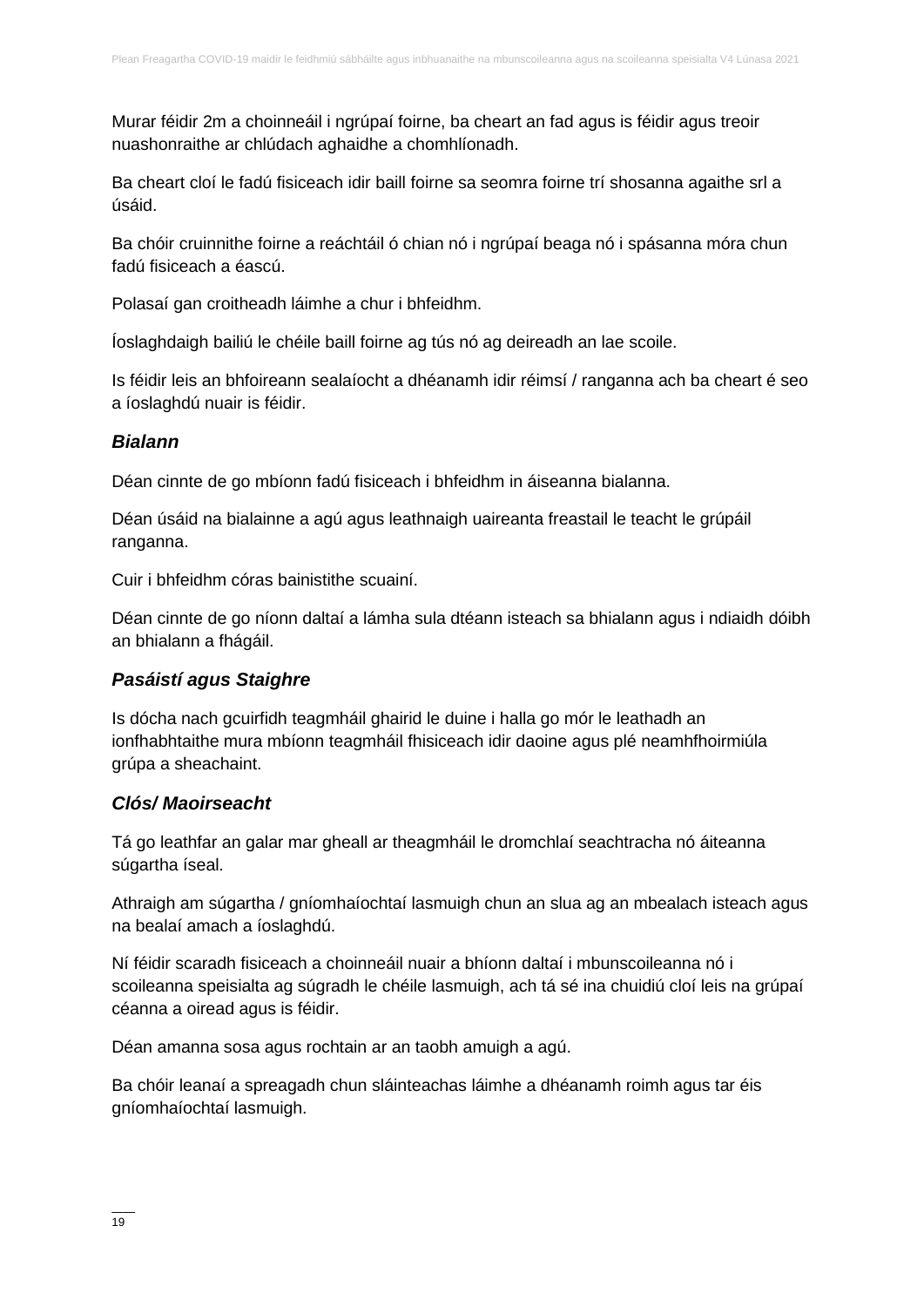Íoslaghdaigh comhroinnt trealaimh agus ní trealamh comhroinnte idir daoine áirithe iad a úsáid.

#### *Aeráil*

Tá treoir foilsithe ag an Roinn a leagann amach na céimeanna praiticiúla maidir le haeráil mhaith i gcomhréir le sláinte poiblí ' *Céimeanna Praiticiúla chun Dea-Chleachtais Aerála a Úsáid i Scoileanna'* Leagann an treoir amach cur chuige foriomlán do scoileanna gur chóir go mbeadh fuinneoga ar oscailt chomh hiomlán agus is féidir nuair nach bhfuil seomraí ranga in úsáid (m.sh. le linn am sosa nó ag am lóin (ag glacadh leis nach bhfuil siad in úsáid) agus ag deireadh gach lae scoile freisin) agus oscailte go páirteach nuair atá seomraí ranga in úsáid. Tá foráil sa treoir gur féidir aeráil mhaith a bhaint amach i seomraí ranga gan míchompord a chruthú, go háirithe le linn aimsir fhuar. D'fhoilsigh an Roinn comhairle freisin maidir le cur leis na céimeanna praiticiúla sin agus iad a fheabhsú trí leas a bhaint as monatóir dé-ocsaíde charbóin (CO2). Is féidir teacht ar naisc chuig an treoir thuasluaite go léir [anseo](https://www.gov.ie/ga/foilsiuchan/aerala-i-scoileanna/).

# **5.5) Úsáid TCP i Scoileanna**

D'fhoilsigh an Roinn ["Treoir do Bhunscoileanna agus do Scoileanna Speisialta maidir le](https://www.gov.ie/ga/foilsiuchan/55f0b-guidance-for-primary-schools-special-schools-on-ppe-consumables-and-equipment/)  [TCP,tomhaltáin agus trealamh](https://www.gov.ie/ga/foilsiuchan/55f0b-guidance-for-primary-schools-special-schools-on-ppe-consumables-and-equipment/) " ar [gov.ie/backtoschool](https://www.gov.ie/ga/feachtais/filleadh-ar-scoil/). Soláthraítear an t-eolas is gá do scoileanna faoi na cainníochtaí cuí d'earraí inchaite agus trealamh TCP chun tacú le feidhmiú sábháilte agus inbhuanaithe na scoileanna.

Moladh sa chomhairle nuashonraithe ón LFCS don Roinn Oideachais gur chóir do bhaill foirne clúdaigh aghaidhe a chaitheamh i gcás nach féidir achar fisiceach 2 mhéadar a choinneáil ó bhaill foirne eile, ó thuismitheoirí, ó chuairteoirí riachtanacha nó daltaí. Ghlac An Roinn leis an moladh seo. Mar sin de, tá sé riachtanach do bhaill foirne clúdaigh aghaidhe a chaitheamh i gcás nach féidir achar fisiceach 2 mhéadar a choinneáil ó bhaill foirne eile, ó thuismitheoirí, ó chuairteoirí riachtanacha nó daltaí. Féach an nóta maidir le maisc ghrád liachta ar leathanach 25.

Ba cheart go gcuirfí oibrithe faoi oiliúint faoi conas dea-úsáid a bhaint as TCP, conas é a chur orthu, é a bhaint díobh, é a ghlanadh, é a choinneáil agus é a chaitheamh amach. Tháirg an LFCS póstaeir agus físeáin maidir le conas TCP a chur ort agus a bhaint díot atá ar fáil ar laithreáin ghréasáin an USS agus an USS [https://www.hsa.ie/eng/topics/covid-](https://www.hsa.ie/eng/topics/covid-19_coronavirus_information_and_resources/covid-19_business_supports/business_supports/hse-hpsc_posters_and_videos/)19 coronavirus information and resources/covid-

```
19_business_supports/business_supports/hse-hpsc_posters_and_videos/
```
Ar a bharr sin, caithfear TCP a úsáid le linn chineál gníomhaíochtaí oibre nó réimsí oibre áirithe. D'fhéadfadh róil mar seo a leanas a bheith i gceist:

- Dlúthchúram peasanta a dhéanamh
- Sa chás ina n-aithnítear cás amhrasta de COVID-19 agus an scoil ag feidhmiú
- Sa chás go bhfuil baill foirne go háirithe i mbaol ionfhabhtaithe ach nach bhfuil siad ar liosta na ndaoine a rangaítear mar dhaoine i ngrúpaí ardriosca, nó a d'fhéadfadh a bheith ina gcónaí le daoine atá i gcatagóir riosca an-ard
- Garchabhair a sholáthar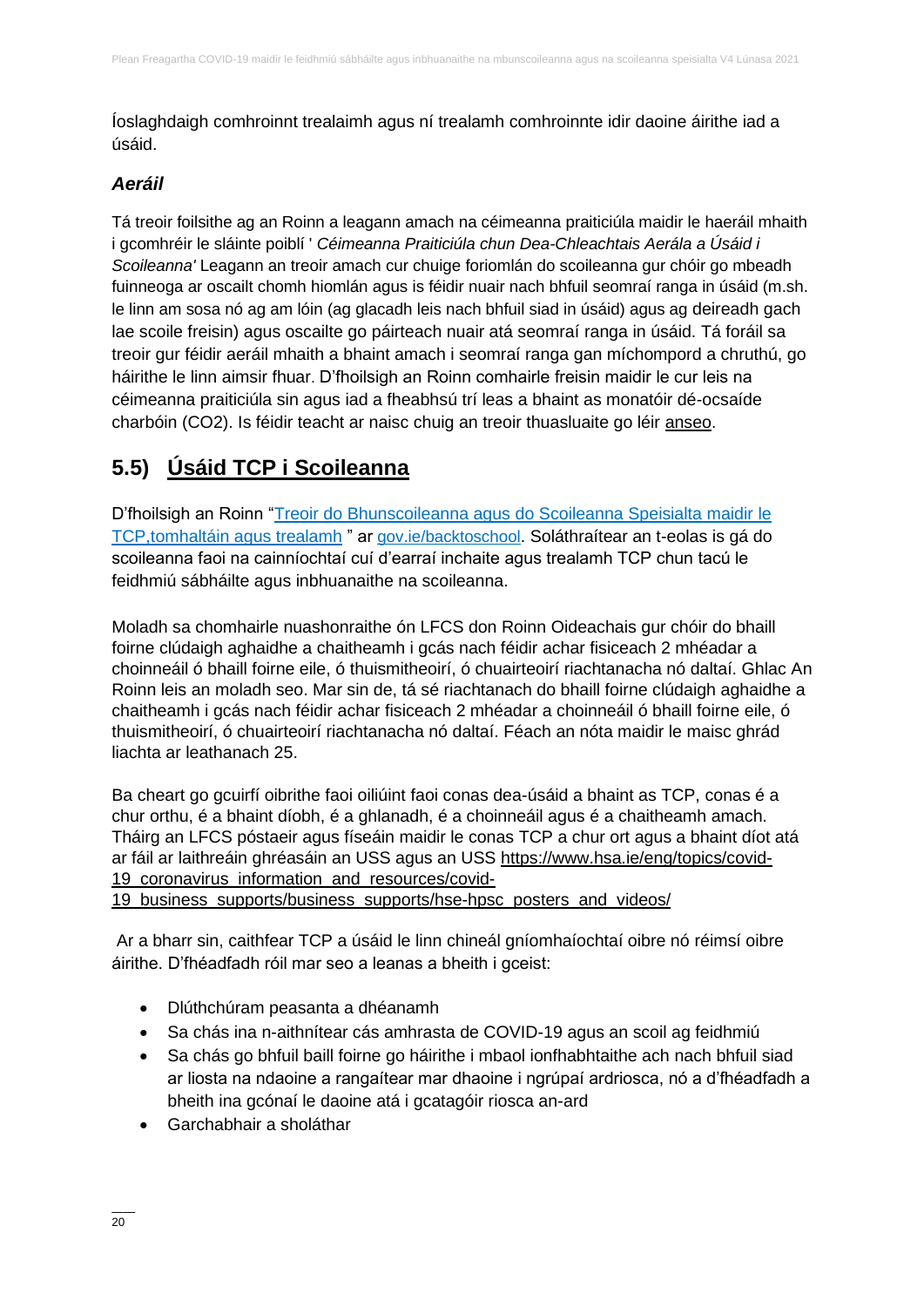Sa chás ina dtugann baill foirne cúram sláinte do leanaí a bhfuil riachtanais leighis acu i dtimpeallacht na scoile ba chóir dóibh réamhchúraimí caighdeánacha a chur i bhfeidhm de réir an ghnáthchleachtais.

### **Limistéir Fháiltithe**

Ba cheart scáiáin Perspex a úsáis i limistéir fháiltithe gcás nach féidir achar fisiceach 2 mhéadar a choinneáil ó bhaill foirne eile, nó ó dhaltaí. Féadfaidh deontas maoinithe do mhionoibreacha a úsáid chun na críche seo.

#### **Maisc / Clúdaigh Aghaidhe**

Má tá clúdaigh aghaidhe nó maisc i gcoitinne á gcaitheamh, ní hionann sin agus a rá nach bhfuil gá leis na bearta eile a bhfuil breac-chuntas orthu thíos (scaradh fisiciúil, sláinteachas lámh, béasaíocht riospráide, aeráil leordhóthanach, íoslaghdú a dhéanamh ar theagmhálaithe) ach is féidir iad a úsáid in éineacht leis na bearta cosanta sin, go háirithe nuair atá sé deacair cloí le scaradh fisiciúil/sóisialta.

Feidhmíonn clúdaigh aghaidhe éadaigh mar mar bhac chun cosc a chur ar bhraoiníní riospráide taisteal isteach san aer agus ar dhaoine eile nuair a bhíonn an duine atá ag caitheamh an clúdach ag casacht, ag sraothartach, ag caint nó ag ardú a ghuth. Mar sin de, tá sé i gceist le clúdaigh aghaidhe éadaigh tarchur an víris a chosc ón té atá ag caitheamh an chlúdaigh (nach bhfuil a fhios acu go bhfuil siad ionfhabhtaithe) chuig na daoine a dtagann siad i ndlúththeagmháil leo.

I suíomhanna cúram leanaí agus oideachais, tá sé dúshlánach úsáid éigeantach clúdaigh aghaidhe a chur i bhfeidhm, mar tuigtear go mbeidh lamháltas agus cumas níos ísle ag leanaí an clúdach aghaidhe a úsáid mar is ceart, agus féasfaidh strus míchuí a chur ar leanaí má chaitheann múinteoirí agus baill foirne atá ag tabhairt aire dóibh chlúdaigh aghaidhe.

Ní mholtar do leanaí atá ag freastal ar bhunscoil clúdaigh aghaidhe a chaitheamh.

Mar sin de, tá s riachtanach do bhaill foirne clúdaigh aghaidhe a chaitheamh i gcás nach féidir achar fisiceach 2 mhéadar a choinneáil ó bhaill foirne eile, ó thuismitheoirí, ó chuairteoirí riachtanacha nó daltaí.

I gcásanna áirithe ba cheart machnamh a dhéanamh ar scáthláin shoiléire a úsáid, mar shampla baill foirne ag idirghníomhú le daltaí a bhfuil deacrachtaí éisteachta nó deacrachtaí foghlama acu.

Níor cheart d'aon cheann de na grúpaí seo a leanas ag clúdach aghaidhe éadaigh a chaitheamh:

- Leanaí bunscoile
- Duine ar bith a bhfuil fadhbanna ánalaithe aige/aici
- Duine ar bith atá gan aithne nó atá éagumasaithe
- Duine ar bith nach bhfuil ábalta an clúdach aghaidhe a bhaint de gan chabhair.
- Duine ar bith a bhfuil riachtanais speisialta aige agus a d'fhéadfadh a bheith míshásta nó iontach míchomporadh agus clúdach aghaidhe á chaitheamh aige, mar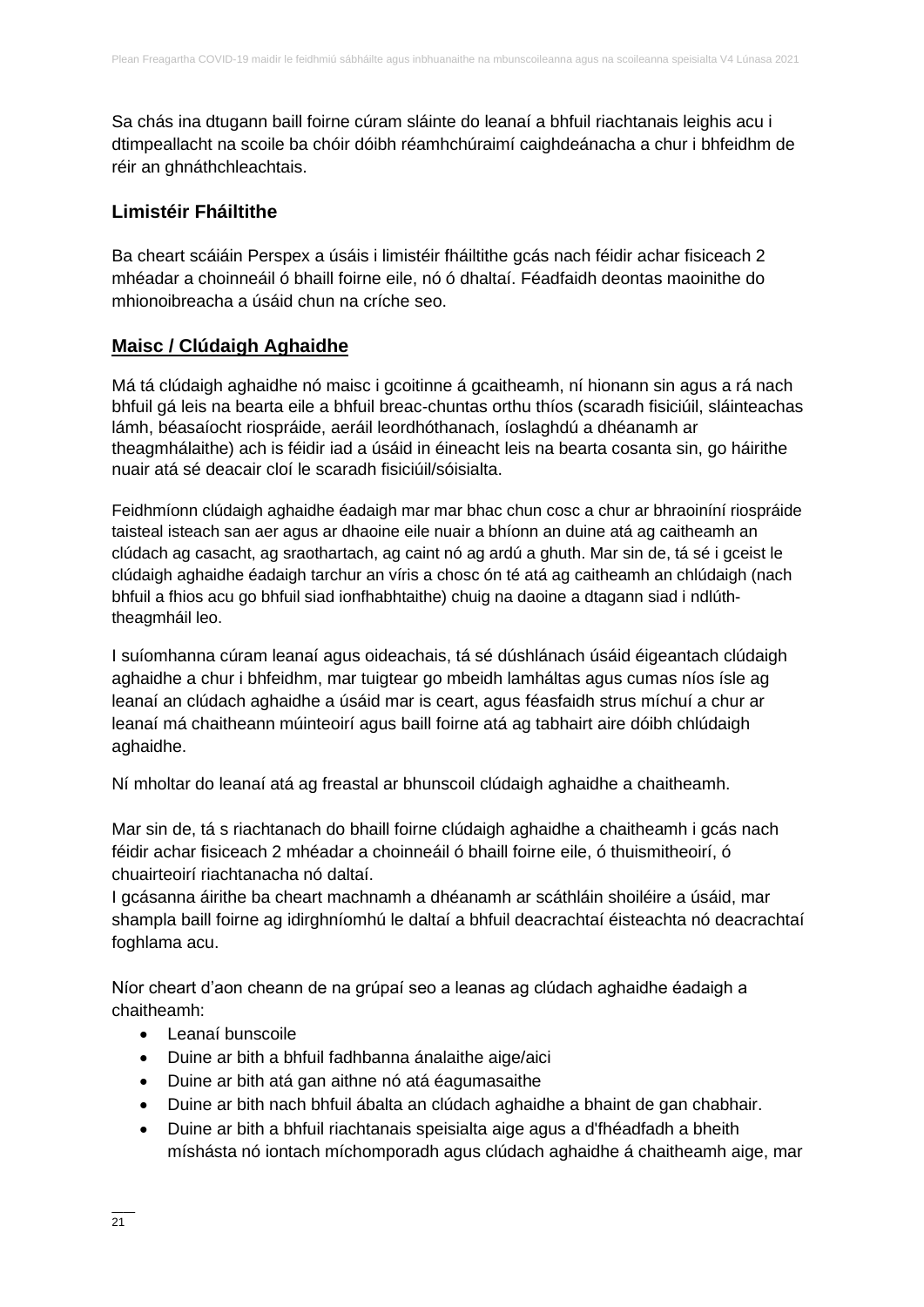shampla daoine a bhfuil míchumais intleachtach nó forbartha orthu, fadhbanna sláinte meabhrach, imní céadfach nó goilliúnacht thadhlach.

Fuarthas tuilleadh comhairle ón Lárionad Faire um Chosaint Sláinte (HPSC) maidir le húsáid clúdaigh aghaidhe i suíomhanna oideachais ar an 6ú Lúnasa 2020. Tá an chomhairle ar fáil [anseo.](https://assets.gov.ie/83506/bb443e5d-fc35-4f73-92c7-ad048849fdab.pdf)

Ba cheart a chur i gcuimhne do gach ball foirne a chaitheann clúdaigh aghaidhe gan teagmháil a dhéanamh leis an gclúdach aghaidhe agus a lámha a ní nó a dhíghalrú (ag úsáid díghalrán láimhe) sula gcuireann siad an clúdach aghaidhe air agus tar éis sin.

Ba cheart faisnéis a chur sr fil faoi úsáid cheart, baint agus níiochán na gclúdach aghaidhe

#### <https://www.youtube.com/watch?v=T6ZqdpLfSqw>

Ba cheaqqrt clúdaigh aghaidhe éadaigh a ní tar éis gach lá úsáide, agus/nó sula n-úsáidtear arís iad, nó má tá sé soiléir le feiceáil go bhfuil siad salach.

Níor cheart clúdaigh aghaidhe éadaigh a chaitheamh má tá siad fliuch. Is féidir go mbeadh sé deacair análú le clúdach aghaidh éadaigh fliuch.

Ba chóir do scoileanna machnamh a dhéanamh ar chlúdaigh aghaidhe aon uaire breise a bheith ar fáil don fhoireann i gcás go dteastaíonn clúdach aghaidhe mar chúltaca i rith an lae.

Cé go mb'fhéidir gur mhaith le baill foirne a gclúdach aghaidhe féin a úsáid ó lá go lá, ba cheart go mbeadh stoc de chlúdaigh aghaidhe aon uaire nó ilúsáidte breise ar fáil do scoileanna, nó scáthláin aghaidhe más iomchuí, ar fáil don fhoireann mar chlúdaigh aghaidhe cúltaca má theastaíonn clúdach aghaidhe uathu i rith an lae nó nuair is gá ar bhonn leanúnach.

### **Maisc Ghrád Leighis**

Ní mór do scoileanna maisc ghrád leighis sa chatagóir EN14683 a sholáthar do gach CRS agus do mhúinteoirí i scoileanna speisialta agus ranganna speisialta agus do na baill foirne sin, de réir mar is gá, a chaithfidh a bheith go leanúnach in aice le daltaí a bhfuil riachtanais chúraim phearsanta acu. Áirítear Coimhdirí Bus Scoile orthu seo freisin.

Ní chealaíonn caitheamh clúdach aghaidhe nó masc aghaidhe an gá le fanacht sa bhaile má tá tú siomptómach.

#### **Lámhainní**

De ghnáth, níl úsáid lámhainní aon uaire ag daltaí nó ag múinteoirí i scoileanna cuí, ach d'fhéadfadh sé go mbeadh gá leo le haghaidh glantacháin, suíomhanna cúraim phearsanta agus nuair a bhíonn garchabhair á chur ar fáil. Ní thugann an ghnáthúsáid cosaint don té atá á gcaitheamh agus d'fhéadfadh daoine eile a bheith i mbaol ó lámhainní truaillithe.

Ní hionann úsáid rialta lámhainní indiúscartha agus sláinteachas láimhe.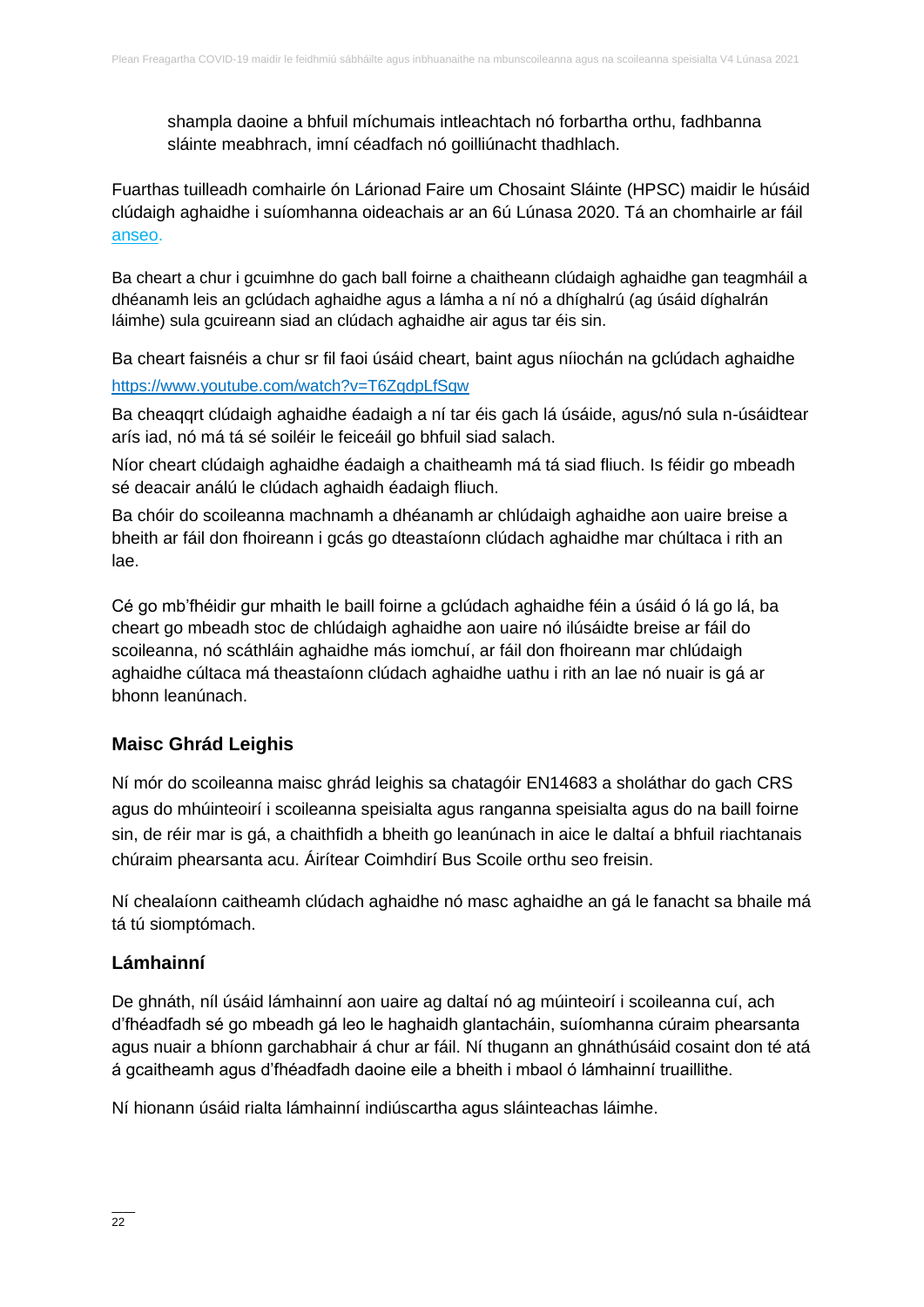### **Naprúin**

D'fhéadfadh sé go mbeadh naprúin oiriúnach freisin i gcúinsí áirithe lena n-áirítear riachtanais chúraim phearsanta nó i gcás baill foirne a imlonnaítear do limistéar a ghlanadh ina raibh cás amhrasta nó dearbhaithe de COVID-19.

### **6) Tionchar COVID-19 ar ghníomhaíochtaí scoile áirithe**

### *Cór / Léiriú Ceoil*

D'fhéadfadh leibhéal níos airde riosca a bheith i gcleachtais / léirithe cór agus cleachtais / léirithe ceoil a bhaineann le huirlisí gaoithe agus ba cheart aird ar leith a thabhairt ar an dóigh a gcoinnítear iad ag cinntiú go bhfuil an seomra aeráilte go maith agus go gcoinnítear an scaradh cuí idir na ceoltóirí.

#### *Gníomhaíochtaí Spóirt*

Ba cheart do scoileanna tagairt a dhéanamh do threoir HPSC maidir le Filleadh ar Spórt. Tá nasc chuig na prótacail maidir le Filleadh ar Spórt ar fáil anseo.

<https://www.gov.ie/en/publication/07253-return-to-sport-protocols/>

#### *Trealamh Comhroinnte*

#### Bréagáin

Ba chóir gach bréagán a ní ar bhonn rialta, mar shampla gach seachtain. Bainfidh sé seo dusta agus salachar eile a d'fhéadfadh frídíní a iompar.

Ba chóir bréagáin ar léir dóibh a bheith salach nó truaillithe le fuil nó sreabháin choirp a ghlacadh as úsáid láithreach chun iad a ghlanadh nó a chaitheamh amach.

Roghnaigh bréagáin atá soghlanta agus furasta a dhíghalrú (nuair is gá) agus bréagáin á gceannach agat.

Má úsáidtear éadach nó bréagáin bhog ba chóir go mbeadh siad in-nite le meaisín.

Ba cheart go mbeifí in ann míreanna mearaí, puzail agus bréagáin a bhféadfadh daltaí óga dóibh siúd a bhfuil riachtanais speisialta oideachais acu a chur ina mbéal a níochán agus a dhíghalrú.

Ba chóir gach trealamh súgartha a sheiceáil le haghaidh comharthaí damáiste mar shampla briseadh nó scoilteanna. Murar mbítear in ann iad a dheisiú nó a ghlanadh ba chóir iad a chaitheamh amach.

Ba chóir bréagáin agus trealamh glan a stóráil i gcoimeádán glan nó i gcófra glan. Ba cheart treoracha an mhonaróra a leanúint i gcónaí.

Ag an am seo ba chóir go mbeadh ábhair shamhaltú bog agus taos súgartha in úsáid aonair amháin.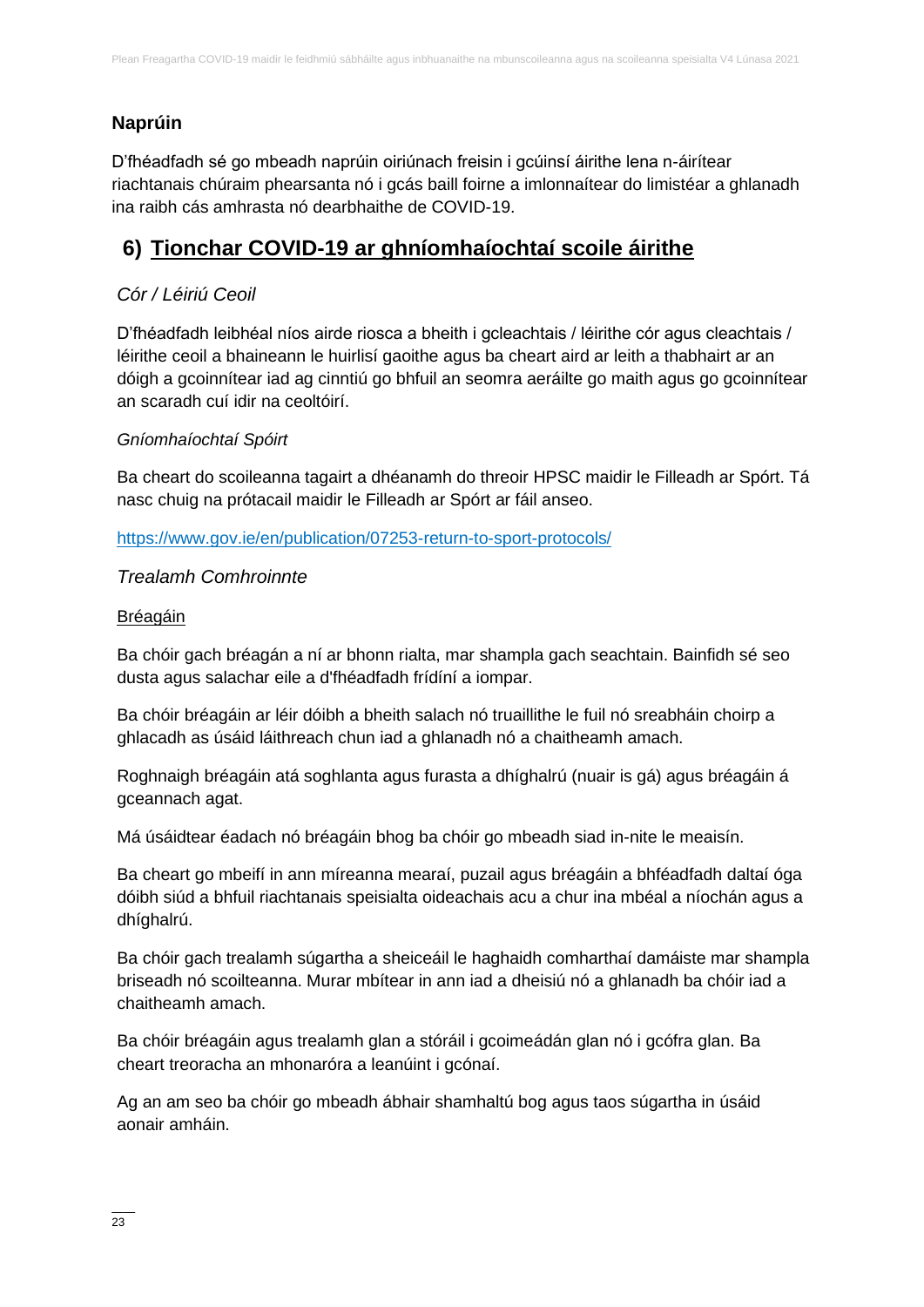#### Nós Imeachta Glantacháin do Bréagáin

- Nigh an bréagán in uisce te gallúnaí, agus bain úsáid as scuab chun dul isteach i scoilteanna.
- Rinseáil an bréagán in uisce glan.
- Triomaigh an bréagán go maith.
- D'fhéadfadh go mbeadh roinnt bréagán crua plaisteacha oiriúnach le glanadh sa mhiasniteoir.
- Ba chóir bréagáin leictreonacha nó tochrais nach féidir a thumadh in uisce a ghlanadh le héadach tais agus a thriomú.
- I gcásanna áirithe b'fhéidir go gcaithfí bréagáin / trealamh a dhíghalrú tar éis iad a ghlanadh, mar shampla: bréagáin / trealamh a chuireann daltaí ina mbéal. Bréagáin/trealamh a bhí salach le fuil nó sreabháin choirp nó bréagáin inar aithníodh cás de COVID-19.
- Má bhíonn díghalrú ag teastáil: Ba chóir díghalrán a scaoileann clóirín a úsáid caolaithe go tiúchan de chlóirín 1,000ppm. Ba chóir an earra a shruthlú agus a thriomú go maith.

Ealaín - Ba chóir na daltaí a spreagadh nuair is féidir chun a gcuid soláthairtí ealaíne agus trealaimh aonair féin a thabhairt leo.

Leictreonaic - Ba cheart giúirleoidí leictreonacha comhroinnte mar tháibléid, scáileáin tadhaill, méarchláir a ghlanadh idir úsáid agus d'fhéadfaí machnamh a dhéanamh ar chlúdaigh inúsáidte a úsáid le haghaidh leictreonaic chun glanadh a éascú.

Trealamh / Uirlisí Ceoil - Níor cheart uirlisí a chomhroinnt a oiread agus is féidir idir daltaí agus má theastaíonn comhroinnt, ba cheart na huirlisí a ghlanadh idir úsáidí.

Polasaí Leabharlainne - Ba chóir go mbeadh a gcuid leabhar féin ag daltaí nuair is praiticiúil. Ba chóir go mbeadh na téacsleabhair a dhéantar a chomhroinnt clúdaithe le clúdach plaisteach inúsáidte ar féidir é a ghlanadh idir úsáidí le gníomhaire glanta tí oiriúnach. Ba chóir daltaí a spreagadh chun sláinteachas láimhe a dhéanamh tar éis aon earra comhroinnte a úsáid.

Trealamh Spóirt Comhroinnte- Íoslaghdaigh comhroinnt trealaimh agus glan trealamh comhroinnt idir úsáidí ag daoine éagsúla.

# **7) Sláinteachas agus Glantachán i Scoileanna**

Tá maoiniú breise curtha ar fáil ag an Roinn Oideachais do scoileanna chun tacú leis an nglantachán feabhsuithe a bhfuil gá leis chun rioscaí COVID-19 a íoslaghdú.

Tá an chomhairle faoi leith maidir le glantachán scoile leagtha amach i gcomhairle HPSC agus clúdófar í san oiliúint ionduchtaithe. Leagtar amach sa chomhairle seo an córas glantacháin atá ag teastáil chun tacú le scoileanna ionfhabhtuithe COVID-19 a chosc agus an glantachán feabhsaithe atá ag teastáil i gcás cásanna amhrasta de COVID-19. Iarrtar ar scoileanna an chomhairle ghlantacháin a léamh agus a thuiscint go cúramach agus í sin a chur i bhfeidhm, mar chomhairle, ar gach réimse den scoil de réir mar is cuí.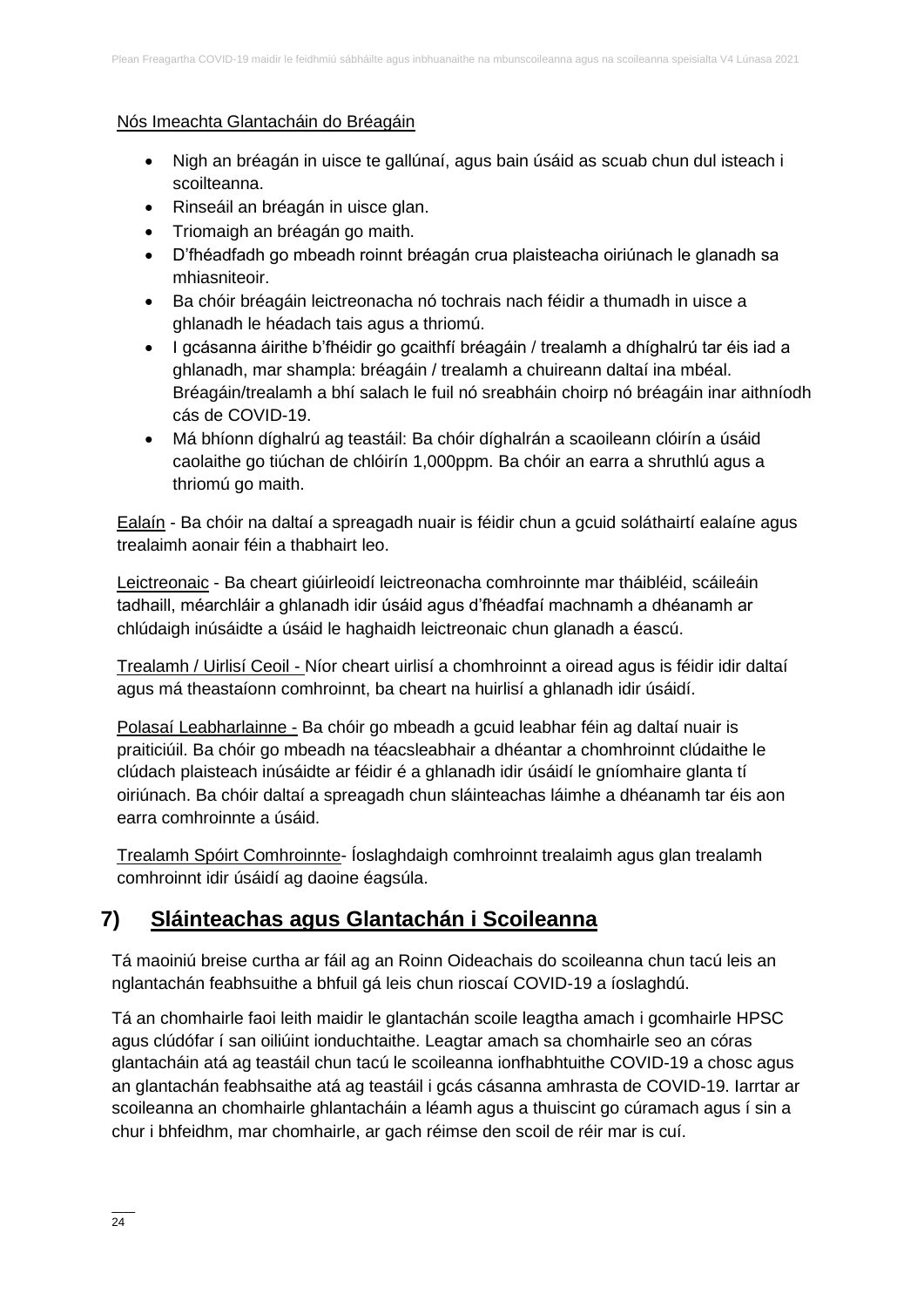Meabhraítear do scoileanna aire ar leith a thabhairt do na socruithe sláinteachais d'áiseanna níocháin láimhe agus leithris.

Go hachomair, ba chóir gach suíomh scoile a ghlanadh ar **uair amháin sa lá ar a laghad**. Ba chóir go mbeadh glantachán breise ann má tá sé ar fáil dírithe ar dhromchlaí a mbíonn teagmháil go minic leo - hanlaí doirse, ráillí láimhe, cathaoireacha / scítheanna láimhe, áiteanna itheacháin phobail, doirteal agus áiseanna leithris.

Beidh rochtain ag gach ball foirne ar tháirgí glantacháin agus beidh orthu a limistéir féin oibre a choinneáil glan. Níor chóir na hábhair ghlantacháin seo a bhaint den fhoirgneamh ar chúinse ar bith.

Ba chóir don fhoireann a limistéar oibre a ghlanadh agus a dhíghalrú go críochnúil roimh agus tar éis é a úsáid gach lá.

Ba cheart málaí diúscartha dramhaíola athúsáidte a bhailiú go rialta ó oifigí agus ó limistéir eile laistigh den áis scoile**.** 

Ní bheidh saoráidí cithfholcadáin ar fáil le húsáid ag baill foirne ná ag na daltaí mar gheall ar an riosca méadaithe a bhaineann le saoráidí agus limistéir cithfholcadáin chomhroinnte. Déanfar é seo a athbhreithniú de réir threoir an rialtais.

Ní mór do bhaill foirne a dtrealamh agus a n-uirlisí féin a úsáid agus a ghlanadh (cupán, sceanra, pláta srl.)

#### *Seomraí glantacháin / díghalraithe ina raibh dalta / ball foirne a raibh amhras faoi COVID-19 i láthair*

Ba chóir an seomra a ghlanadh a luaithe agus is féidir.

Nuair a bheidh an seomra folamh níor chóir an seomra a athúsáid go dtí go mbeidh an seomra glanta agus díghalraithe go maith agus go bhfuil na dromchlaí uile tirim.

Ní oibríonn díghalrú ach ar rudaí atá glan. Nuair a bhíonn díghalrú ag teastáil ní mór glantachán a dhéanamh freisin.

Ba chóir go seachnódh an duine a mbíonn air an glantachán a dhéanamh teagmháil lena aghaidh agus iad ag glanadh agus ba chóir dó lámhainní tí agus naprún plaisteach a chaitheamh.

Glan an timpeallacht agus an troscán agus bain úsáid as éadach glantacháin indiúscartha agus glantach tí agus ansin díghalrú le táirge clóirín-bhunaithe (tuar tí).

Tabhair aird faoi leith ar dhromchlaí a mbíonn teagmháil go minic leo, cúl cathaoireacha, clóis, hanlaí doirse agus aon dromchlaí atá salach le sreabháin choirp.

Nuair a bheidh an seomra glanta agus díghalraithe agus na dromchlaí uile tirim, is féidir an seomra a úsáid arís.

Má tá am caite ag dalta nó ball foirne a ndearnadh diagnóis orthu le COVID-19 am i limistéar comhroinnte cosúil le bialann, limistéar súgartha nó má d'úsáid siad na leithris nó seomra folctha, ba chóir na limistéir sin a ghlanadh le glantach tí agus díghalrán ina dhiaidh (mar atá mínithe na Comhairle sláinte eatramhaí ón HPSC) a luaithe is féidir.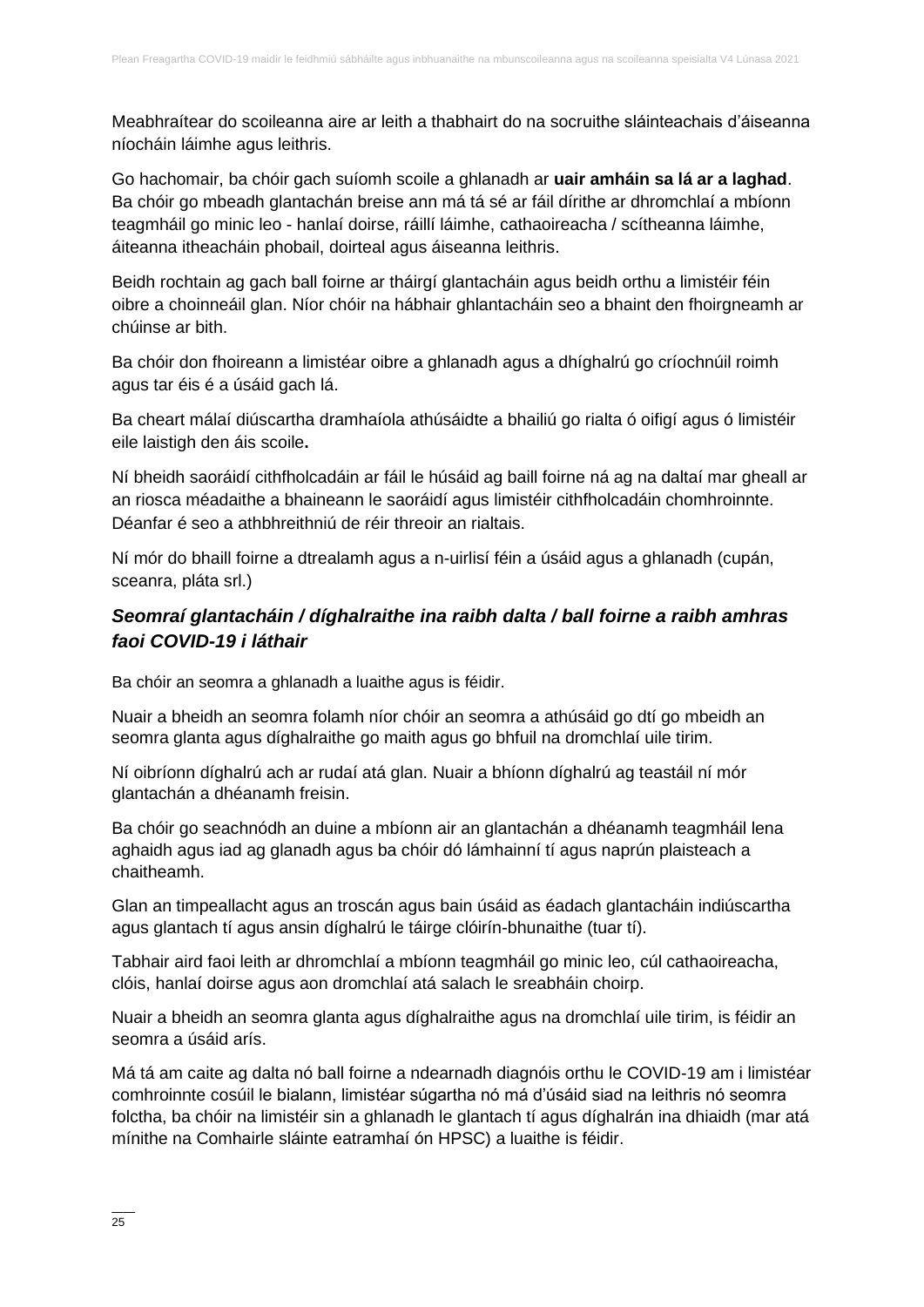# **8) Déileáil le cás amhrasta**

Ní mór do bhaill foirne nó daltaí fanacht sa bhaile agus iad ag taispeáint comhartha ar bith do COVID-19. Ní mór na treoracha seo a leanúint nuair atá scoil faoi leith ag iarraidh dul i ngleic le cás amhrasta sa scoil.

Ba cheart ionad leithlise in fhoirgneamh na scoile a ainmniú. Ba cheart go mbeidh plean teagmhais ann a thógann faoi deara go bhféadfadh níos mó ná duine amháin le chomharthaí COVID-19 a bheith ann agus a d'fhéadfadh déileáil le cásanna breise. Ní mór don ionad leithlise bheith in áit phríobháideach agus i bhfad ón bhfoireann agus na daltaí eile.

Dá mbeadh comharthaí COVID-19 á thaispeáint ag foireann/dalta agus iad ar scoil, ní mór na nósanna imeachta seo a leanúint:

- Más rud é gur dalta é/í an duine le cás amhrasta, ní mór dul i dteagmháil le tuismitheoirí/caomhnóirí an pháiste gan mhoill;
- Ní mór an duine a leithlisiú agus nós imeachta a chur i bhfeidhm chun iad a thabhairt ar an mbealach leithlise go dtí an ionad leithlise, ag fanacht 2m nó níós faide ón duine tinn agus ag déanamh cinnte go bhfuil gach éinne eile 2m ar a laghad ón duine tinn i gcónaí;
- Ní gá don ionad leithlise bheith ina sheomra faoi leith, ach sa chás nach seomra é ba cheart go mbeadh an ionad 2m i bhfad óna daoine eile sa seomra;
- Mura féidir achar 2m a choinneáil, ba chóir do bhall foirne atá ag tabhairt aire do dhalta clúdach aghaidhe nó masc a chaitheamh. Ná chaith lámhainní mar ní thaistealaínn an víreas tríd an gcraiceann;
- Cuir masc ar fáil don duine a bhfuil na siomptóim air. Ní mór dó/di an maisc a chaitheamh i gcomhlimistéar le daoine eile, agus nuair a bhfuil sé/sí ag filleadh ón scoil;
- Déan measúnú ar chumas an duine le comharthaí COVID-19 filleadh abhaile gan moill (leo féin nó lena dtuismitheoirí) agus ansin dul i dteagmháil lena dochtúir agus féin-aonrú a chleachtadh sa bhaile;
- Muna bhfuil an duine tinn in ann dul abhaile gan moill, cabhair leo le leithlisiú ar scoil agus le teagmháil a dhéanamh lena dochtúir. Ní chóir dóibh a lámha a chur ar daoine eile, dromchlaí nó rudaí. Ba chóir comhairle a thabhairt don duine le comharthaí COVID-19 a bhéal agus a shrón a chlúdach leis an gciarsúir indiúscartha a chuirtear ar fáil nuair a bhíonn siad ag casacht nó ag sraothartach, agus an ciarsúir a chur sa mhála dramhaíola a chuirtear ar fáil;
- Más bhfuil sé de cumas ag an duine filleadh abhaile, socraigh go n-iompróidh ball clainne iad abhaile chomh luath is féidir agus tabhair comhairle dóibh a gcuid comharthaí a chur in iúl dá dhochtúir ar an bhfón. Ní mór iompar poiblí a sheachaint;
- Más bhfuil siad ró-tinn chun filleadh abhaile nó más bhfuil comhairle breise de dhíth agat, cur glaoch ar 999 nó 112 agus cur in iúl dóibh gur cás amhrasta COVID-19 é/í an duine tinn;
- Déan measúnacht ar an eachtra a bheith mar pháirt den chinneadh maidir le gníomhaíochtaí leantacha agus téarnamh;
- Socraigh go ndéanfar an limistéar leithlisithe agus na réimsí oibre atá i gceist a ghlanadh go cuí - *(mionsonraí ag Cuid 7)*.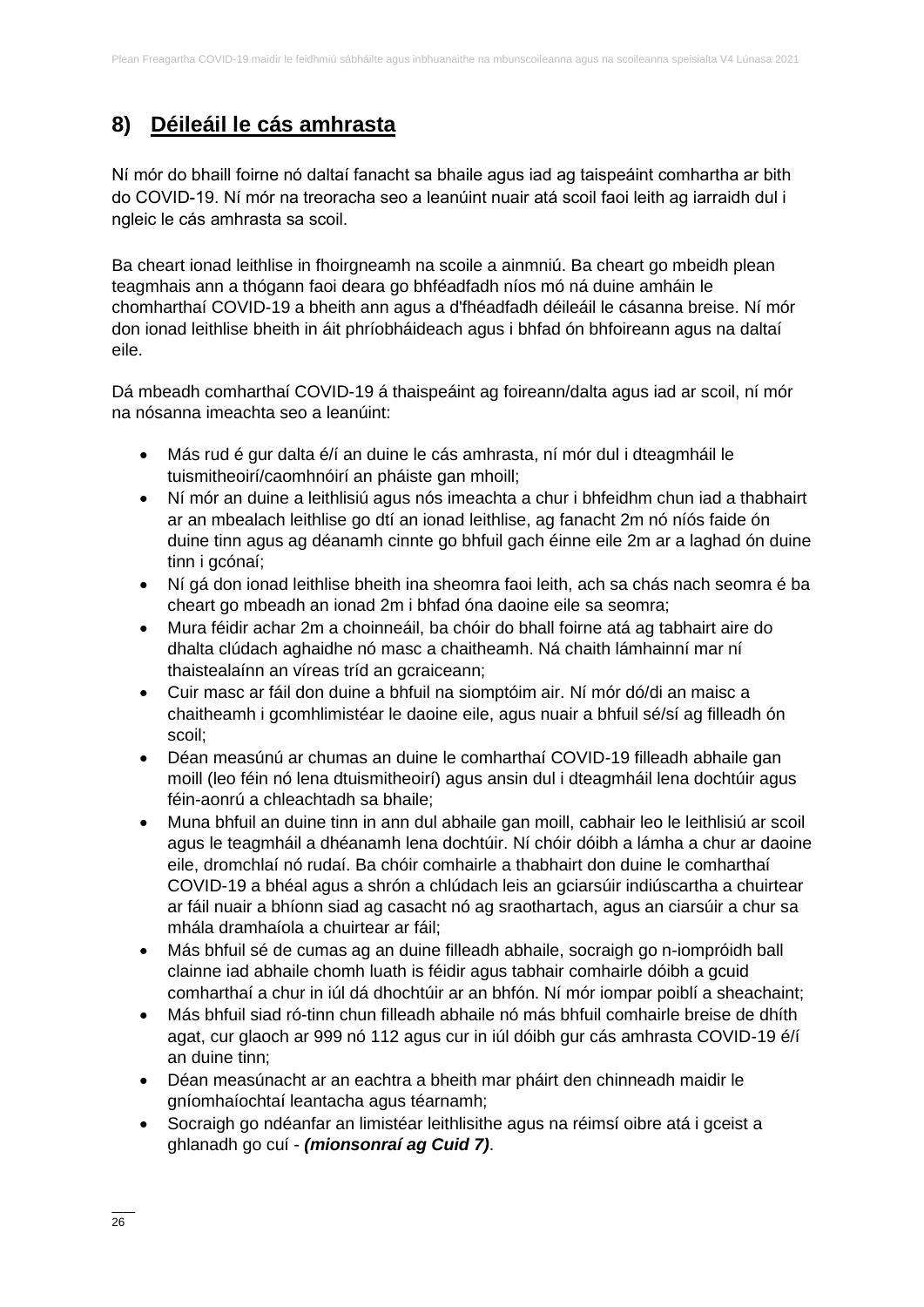Cuirfidh an FSS aon teagmháil le cás daingnithe a raibh ag baill foirne/tuismitheoirí in iúl dóibh tríd an bpróiseas rianaithe teagmhála. Rachaidh an FSS i dteagmháil le gach duine ábhartha i gcás go ndéanfadh diagnóis COVID-19. Ní mór treoracha an FSS a leanúint agus tá rúndacht na foirne agus na ndaltaí riachtanach i gcónaí. Ba cheart baill foirne na scoile a spreagadh chun aip rianaithe FSS COVID-19 a íoslódáil chun cabhrú le Sláinte Phoiblí chun críocha colgadh a rianú. Laistigh agus lasmuigh de shuíomh na scoile.

# **9) Riachtanais Speisialta Oideachais**

### **Dálaí Breise Do Pháistí a bhfuil Riachtanais Speisialta Oideachais Acu**

I go leor cásanna ní rud praiticiúil nó oiriúnach é scaradh sóisialta a chur i bhfeidhm le páistí a bhfuil Riachtanais Speisialta Oideachais (RSO) acu. Mar sin ba cheart déanamh cinnte go bhfuil tuiscint breise ag tuismitheoirí/caomhnóirí maidir le comharthaí nó athruithe as an ghnách a d'fheadfadh bheith ina comhartha do tinneas/tinneas COVID-19, agus nuair a bhfuil na comharthaí seo i láthair ní mór do pháistí fanacht sa bhaile. Mar an gcéanna ba chóir go mbeadh an fhoireann ar an eolas faoina bhfreagracht gan freastal ar obair má fhorbraíonn siad comharthaí do thinneas riospráide.

#### *Sláinteachas Láimhe*

Ba chóir cabhair a thabhairt do pháistí nach bhfuil in ann a lámha a ní leo féin chun na lámha a ní le uisce agus gallúnach nó le díghalrán láimhe (más bhfuil a lámha glan), mar a mhínítear cheana féin.

#### *Trealamh*

D'fhéadfadh go mbeadh riachtanais chúraim (fisiceach nó iompraíochta) ag roinnt páistí a chiallaíonn go bhfuil gá le áiseanna agus fearais agus/nó trealamh míochaine mar shampla áiseanna leithris, trealamh gluaiseachta agus láimhseála, nó trealamh riospráide a úsáid. I gcás go ghlantar áiseanna agus fearais sa scoil moltar go mbeadh sceideal ghlantacháin curtha ar fáil, ina sonraítear de réir treoracha an déantóra cathain agus conas ba chóir an trealamh a ghlanadh, agus na táirgí ghlantacháin le úsáid.

Is féidir leis na pointí seo treoir a thabhairt d'fhorbairt an sceidil ghlantacháin:

- Ní mór don trealamh a úsáidtear le haghaidh cúram a sholáthar a bheith glan go feiceálach;
- Ní mór an trealamh chúraim a ghlanadh de réir treoracha an déantóra. Baintear glantóireacht amach de ghnáth trí ghlantach ilchuspóireach agus uisce te a úsáid.
- Ní mór trealamh a n-úsáidtear le páistí éagsúla a ghlanadh agus a dhíghalrú, más gá, díreach tar éis an trealamh a úsáid agus roimh a bhaineann páiste eile úsáid as, m.sh. áiseanna leithris;
- Dá n-éireoidh an trealamh salach le sreabhán coirp:
	- ➢ I dtús báire, glan an trealamh go críochnúil le glantach agus uisce;
	- ➢ Ansin bain úsáid as tuaslagán díghalraithe úr chun an trealamh a dhíghalrú;
	- $\triangleright$  Sruthlaigh le huisce agus triomaigh.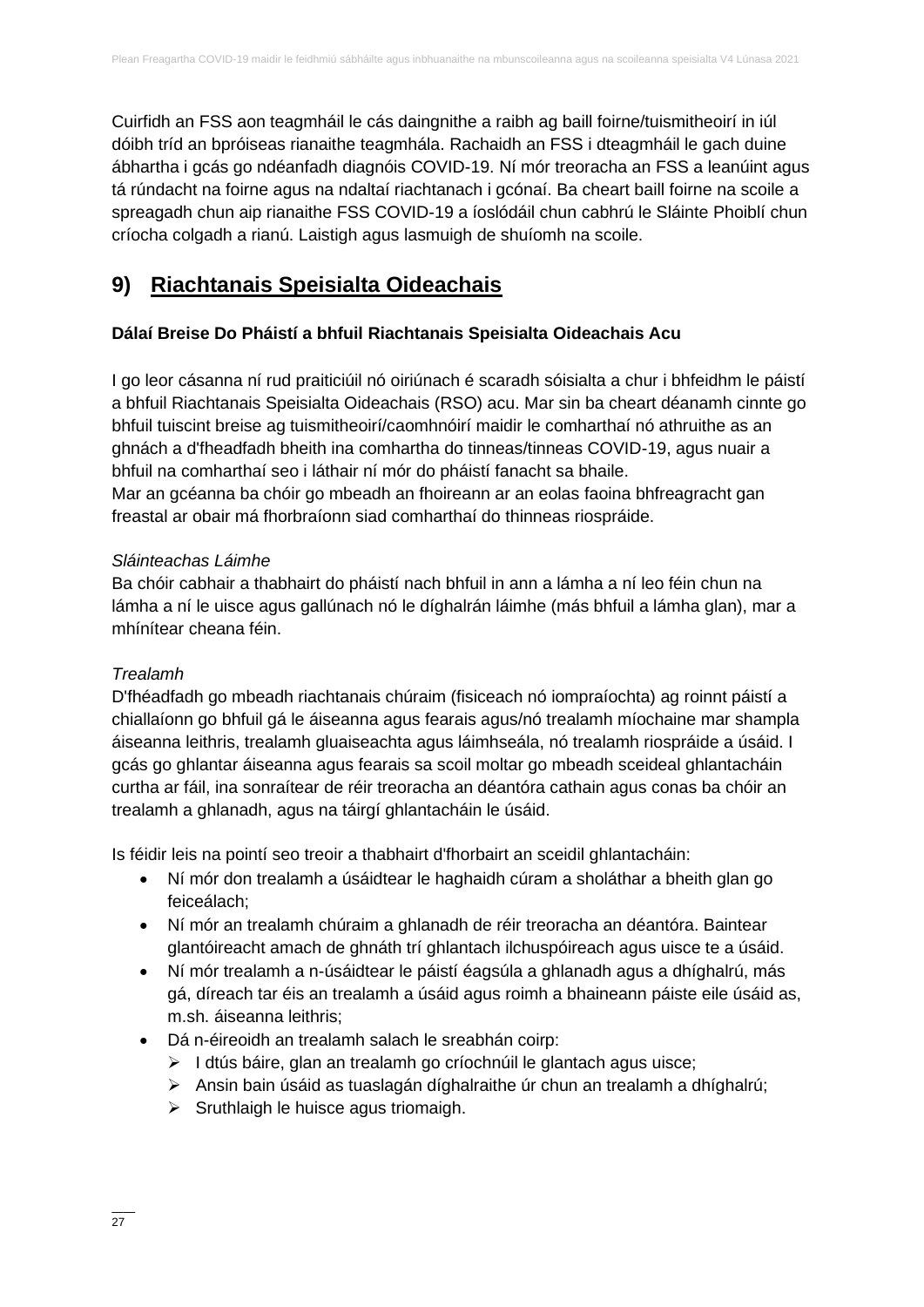# **10) Dualgas Foirne**

Tá dualgas reachtúil ag an bhfoireann chun cúram réasúnta a thabhairt dá sláinte agus dá sábháilteacht féin, chomh maith le sláinte is sábháilteacht a gcomhghleacaithe agus páirtithe eile. Tá comhoibriú agus cabhair na foirne riachtanach chun scaipeadh COVID-19 a laghdú agus chun sláinte agus sábháilteacht a chosaint chomh fada is féidir sa scoil. Tá ról lárnach ag gach ball foirne. Mar sin de, chun filleadh sábháilte ar ais ar an obair a éascú, áirítear ar na dualgais seo a leanas, ach níl siad teoranta dóibh:

- Cloí le Plean Freagartha COVID-19 na Scoile agus leis na bearta rialaithe atá leagtha amach.
- An Foirm um Réamh-fhilleadh ar an Obair a chomhlánú roimh filleadh ar ais i mbun oibre.
- Cur an príomhoide ar an eolas maidir le aon rud bainte le COVID-19 nach bhfuil luaite ar an bhfoirm agus a bheith riachtanach a nochtadh chun filleadh sábháilte ar an ionad oibre a éascú.
- Caithfidh baill foirne nua páirt a ghlacadh in Oiliúint Ionduchtaithe COVID-19 agus in aon traenáil eile is gá sula bhfilleadh siad ar ais ar scoil.
- Bí ar an eolas agus cloí le dea-chleachtais béasaíochta shláinteachais agus anála.
- Obair go dlúth lena gcomhoibrithe ionas go mbeadh scaradh sóisialta maith i bhfeidhm.
- Bí ar an eolas maidir le comharthaí COVID-19 agus tabhair aire dá folláine féin.
- Féin-aonrú sa bhaile agus téigh i dteagmháil gan moill lena ndochtúir chun tuilleadh comhairle a fháil má thaispeánann siad aon comhartha de COVID-19.
- Fan sa bhaile agus ná fill ar an scoil dá mbeadh aon comhartha de COVID-19 acu.
- Lean an treoir ón FSS má aithnítear gur gartheagmháil iad.
- Má thaistil siad lasmuigh d'Éirinn; i gcásanna mar sin moltar do bhaill foirne féachaint ar an gcomhairle is déanaí ón Rialtas maidir le taisteal ar an gcoigríoch agus cloí léi.
- Má thaispeánann siad aon comharthaí de COVID-19 agus iad ar scoil, cloí leis an nós imeachta thuasluaite.
- Bí ar an eolas agus cloí le treoracha na n-údarás sláinte poiblí is déanaí.
- Comhoibriú le haon phearsanra sláinte poiblí agus a scoil chun críocha rianaithe teagmhála agus lean aon chomhairle sláinte poiblí a thugtar i gcás cás nó ráige ina scoil
- Téigh faoi aon tástáil COVID-19 a d'fhéadfadh a bheith ag teastáil mar chuid d'olltástáil nó de thástáil shrathach de réir mar a mholann An tÚdarás Sláinte Poiblí.

# **11) COVID-19 related Bainistiú Neamhláithreachta**

Déanfar bainistíocht ar neamhláithreacht a bhaineann le COVID-19 de réir nósanna imeachta comhaontaithe leis an Roinn Oideachais.

# **12) Clár um Chúnamh agus Fholláine Oibrithe**

Aithníonn an Roinn an riachtanas atá le folláine foirne scoile agus féinchúram comhchoiteann. Cuirfidh Seirbhísí Tacaíochta na Roinne, an PDST agus CSL san áireamh,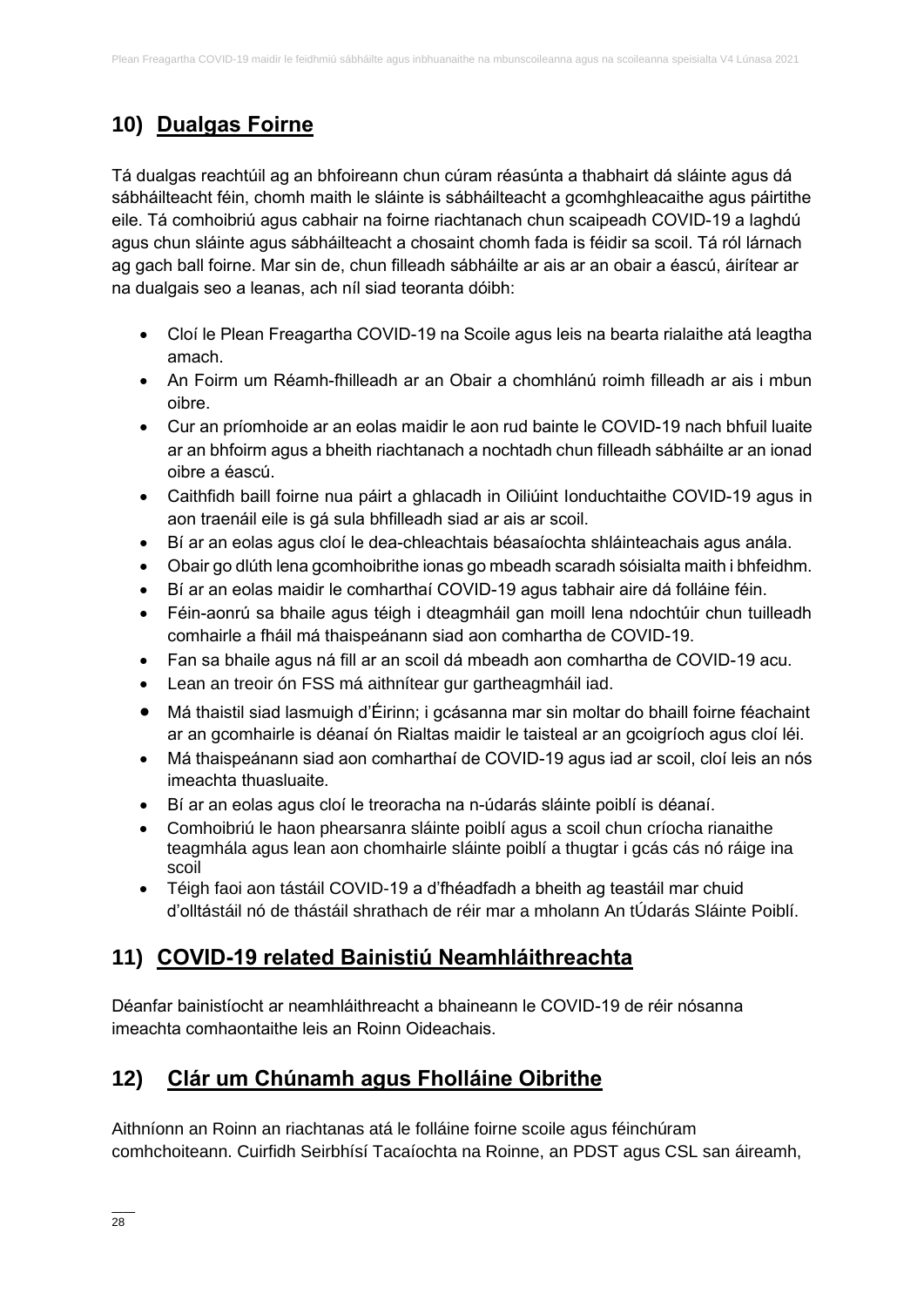agus Foireann Chur Chun Cinn Sláinte an FSS tacaíocht ar fáil d'fholláine na foirne scoile. Tá [Straitéis Sláinte Ceirde](https://www.education.ie/ga/Foireann-Oideachais/Eolas/Straitéis-Sláinte-Ceirdre/) i bhfeidhm mar acmhainn tacaíochta do bhaill aonair den fhoireann oibre sna scoileanna. S'é aidhm an Straitéis Sláinte Ceirde ná sláinte na fostaithe a chur chun cinn san ionad oibre, agus dírítear go príomha ar chosc in ionad réitigh. Cuimsíonn an Straitéis Sláinte Ceirde an tSeirbhís Cúnaimh d'Fhostaithe agus an tSeirbhís Sláinte Ceirde. Cuireann Spectrum.Life an tSeirbhís Cúnaimh d'Fhostaithe (SCF) ar fáil faoin brat 'Wellbeing Together: *Folláine Le Chéile'.* 

Is seirbhís féin-atreoraithe í an SCF ina mbíonn rochtain ag fostaithe ar líne chabhrach rúnda thiomnaithe saorfhóin 1800 411 057 atá ar fáil 24 uair sa lá, 365 lá sa bhliain a sholáthraíonn comhairle ar raon saincheisteanna amhail folláine, dlí, airgeadais, idirghabháil, tacaíocht bainistíochta srl. Tá an tseirbhís ar fáil go fóill trí SMS, Whatsapp, ríomhphost, comhrá beo agus iarraidh ar ghlaoigh ar ais. Is gairmithe sláinte meabhrach cáilithe, creidiúnaithe agus a bhfuil taithí acu iad gach pointe teagmhála don tseirbhís.

Más gá tá comhairleoireacht ghearrthéarmach ar fáil d'fhostaithe agus a dteaghlaigh (dóibh siúd atá ós cionn 18 mbliana d'aois agus ina gcónaí sa bhaile).

Tríd an SCF cuirtear comhairle agus tacaíocht ar fáil freisin do bhainisteoirí agus cuirtear idirghabhálacha i gcrích chun cabhrú leo déileáil le ceisteanna sláinte agus folláine sa láthair oibre.

Tá tairseach agus aip folláine saincheaptha ar fáil a thairgeann rochtain ar phodchraoltaí, blaganna, comhráite beo agus físeáin ar ábhair a bhaineann le folláine agus sláinte mheabhrach, saol an teaghlaigh, aclaíocht agus cothú. Tá cláir r-Fhoghlama a bhaineann le sláinte mheabhrach, codladh agus raon ábhar folláine ar fáil freisin. Cuirtear teiripe iompraíochta cognaíocha ar fáil ar líne freisin. Mar chuid dosna seirbhísí a sholáthraíonn Spectrum.Life tá Bainisteoir um Chur Chun Cinn Sláinte Meabhrach ar fáil chun tionscnaimh sláinte meabhrach agus folláine atá bunaithe ar fhianaise a fhorbairt agus a sheachadadh chun smál a laghdú agus chun litearthacht sláinte meabhrach a fheabhsú, agus chun rannpháirtíocht leis an tseirbhís a mhéadú. Cuirtear sraith seimineár gréasáin agus cur i láthair ar fáil trí Spectrum.Life chun an fholláine a chur chun cinn sna scoileanna.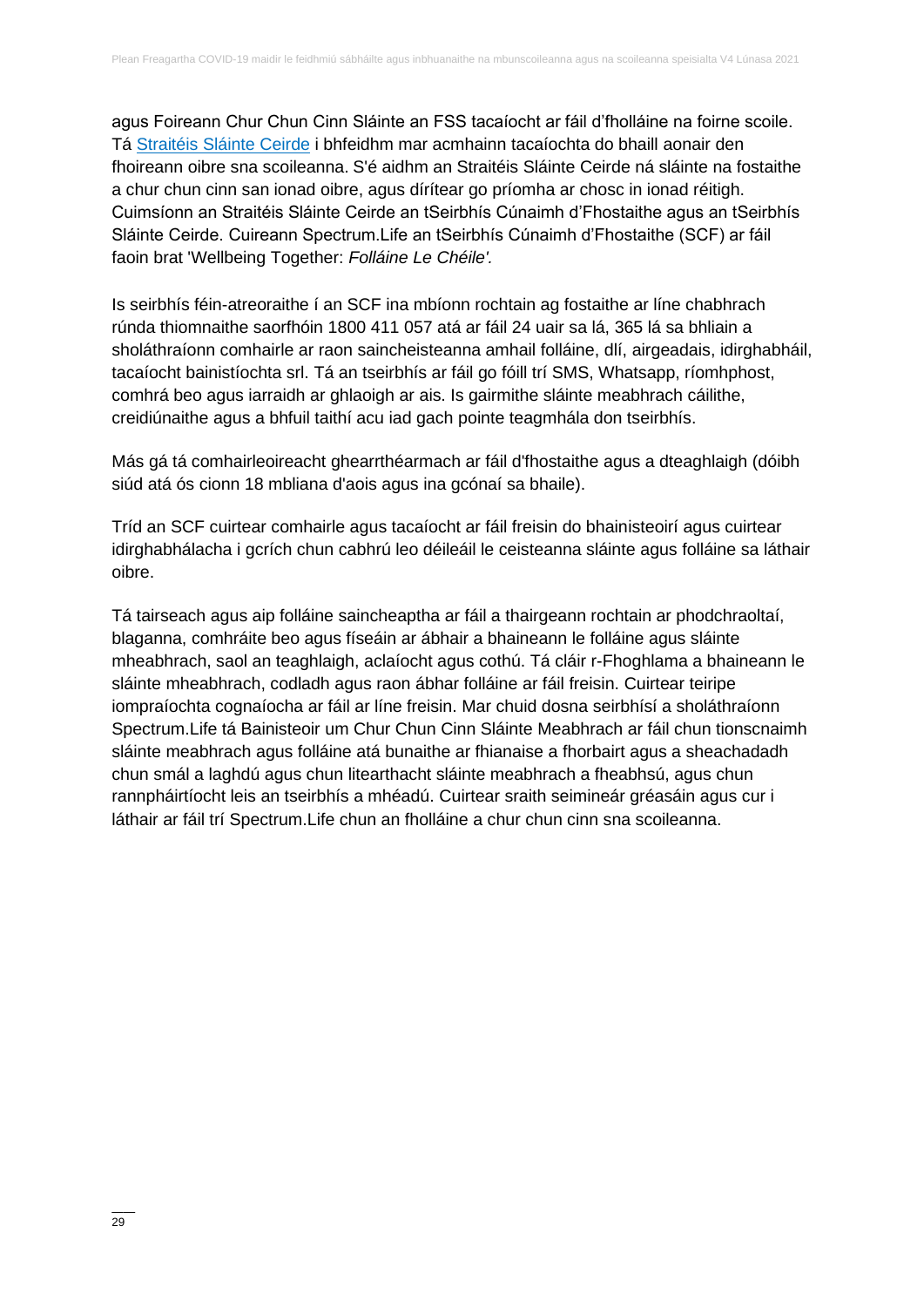# **AGUISÍN 1 Teimpléad i gcomhair Ráiteas Polasaí Scoile COVID-19**

Tá Gaelscoil Riada tiomanta ionad oibre sláintiúil agus sábháilte dár bhfoireann ar fad agus timpeallacht foghlama shábháilte dár ndaltaí uile a chothú. Lena chinntiú, tá an Plean Freagartha COVID-19 seo a leanas forbartha agus nuashonraithe againn. Tá Bainistíocht agus foireann na scoile go léir freagrach as cur i bhfeidhm an plean seo agus cuideoidh iarracht comhchoiteanna le bac a chur ar scaipeadh an bhvíreas. Tá sé mar aidhm againn:

- leanúint ar aghaidh le monatóireacht a dhéanamh ar ár bhfreagra COVID-19 agus an plean seo a leasú i gcomhairle lenár bhfoireann
- eolas rídhéanaí maidir le treoracha shláinte poiblí an FSS agus Gov.ie a chur ar fáil dár bhfoireann agus daltaí
- eolas faoi comharthaí COVID-19 agus conas ba cheart do lámha a ní a thaispeáint
- ionadaí oibrithe a bhfuil furasta le aithint a aontú leis an bhfoireann chun an ról atá leagtha amach sa phlean seo a chomhlíonadh
- an fhoireann agus na daltaí go léir a chur ar an eolas faoi sláinteachas riachtanach maraon le béasaíocht anála agus riachtanais scaradh sóisialta
- an scoil a athchóiriú chun scaradh sóisialta a chur i bhfeidhm mar is oiriúnach le treoracha agus orduithe na Roinne Oideachais
- logleabhar teagmhála a choimeád chun chabhrú le rianú teagmhála
- cinntiú go rachaidh an fhoireann i dteagmháil leis an faisnéis ionduchtaithe / taithíocha a chur an Roinn Oideachais ar fáil
- an próiseas chomhaontaithe i gcás go mbeadh duine sa scoil ag taispeáint na comharthaí de COVID-19 agus iad ar scoil a chur i bhfeidhm
- treoracha a chur ar fáil don fhoireann agus dosna daltaí i gcás go bhfuil siad ag taispeáint na comharthaí de COVID-19 agus iad ar scoil
- glantóireacht a chloíonn le treoracha na Roinne Oideachais a dhéanamh

Rachfar i comhairliúchán leis an bhfoireann ar bhonn leantach agus fáiltítear aiseolas ar pé ábhar imní, fadhbanna nó moltaí.

Is féidir é seo a dhéanamh tríd an bPríomhionadaí (/-ithe) Oibrithe, a dtacófar leis/léi de réir an chomhaontaithe idir an Roinn agus na páirtithe oideachais.

Síniú: Gráinne Ní Fhátharta Dáta: 30/08/2021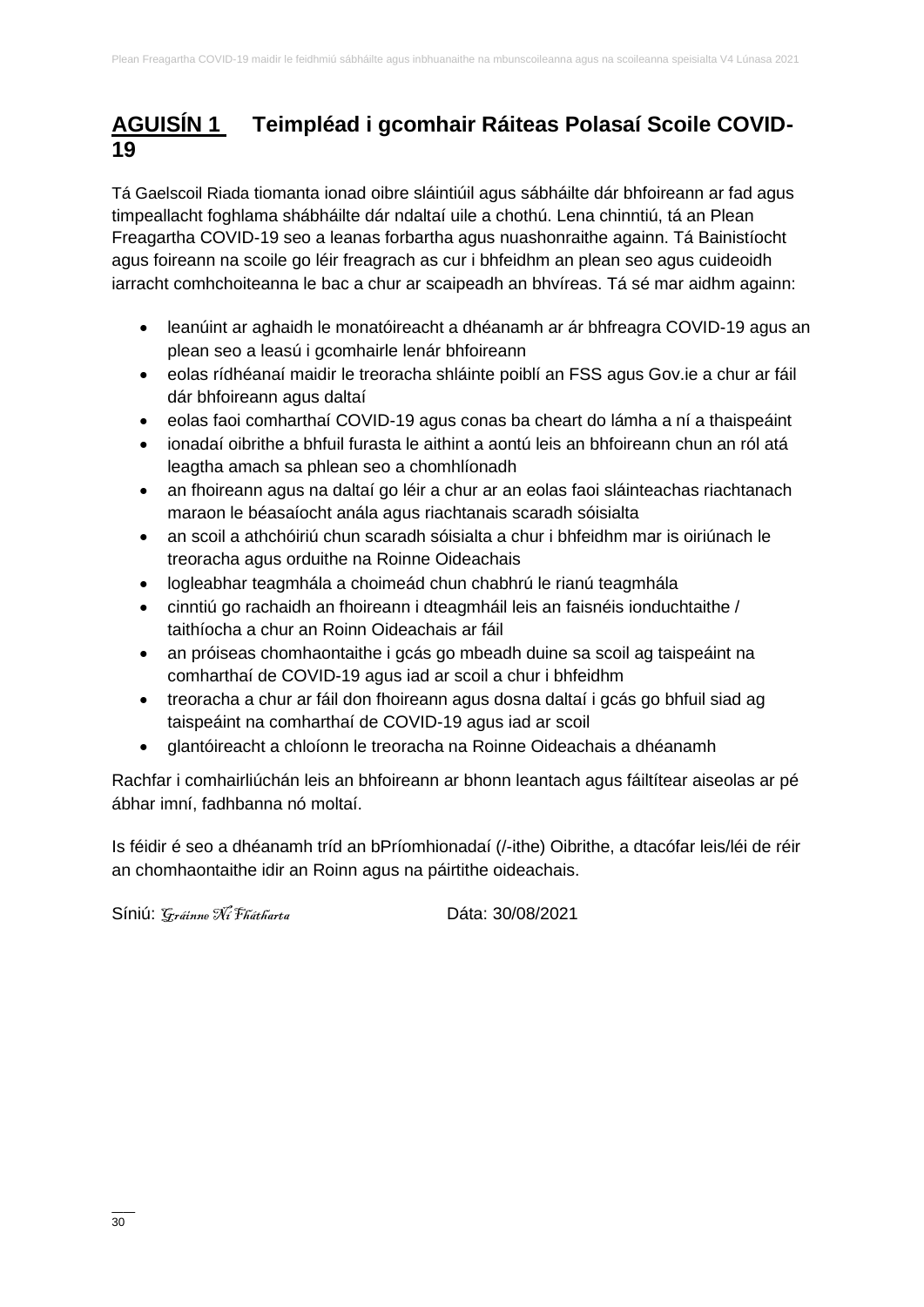# **AGUISÍN 2 - Foirm um Fhilleadh ar Obair**

Foirm um Fhilleadh ar Obair - Ní mór do bhaill foirne scoile an Fhoirm seo um Fhilleadh ar an Obair a chomhlánú sula bhfillfidh siad ar an áit oibre. Má fhreagraítear "Tá" ar aon dosna ceisteanna thíosluaite, ba cheart duit comhairle leighis a lorg roimh filleadh ar an áit oibre.

Aimn: **Aimn: Aimm na Scoile:**  $\blacksquare$ 

Ainm an Phríomhoide:

|    | <b>Ceisteanna</b>                                                                                                                                                                                                   | I A |  |
|----|---------------------------------------------------------------------------------------------------------------------------------------------------------------------------------------------------------------------|-----|--|
| 1. | An bhfuil aon siomptóim ort a bhaineann le casacht, fiabhras, teocht ard (38<br>gcéim Celsius nó níos airde),<br>deacracht análaithe, caillteanas nó athrú i do chumas bolaidh nó blais anois nó<br>le 14 lá anuas? |     |  |
| 2. | An ndearnadh diagnóis COVID-19 deimhnithe nó amhrasta ort le 14 lá anuas?                                                                                                                                           |     |  |
| 3. | An bhfuil tú ag fanacht le torthaí tástála COVID-19?                                                                                                                                                                |     |  |
| 4. | Le 14 lá anuas, an raibh tú i dteagmháil le haon duine ar cás deimhnithe nó<br>amhrasta COVID-19 é?                                                                                                                 |     |  |
| 5. | Ar cuireadh in iúl duit féinleithlisiú ag an am seo?                                                                                                                                                                |     |  |
| 6. | Ar tugadh comhairle duit srian a chur ar do ghluaiseachtaí ag an am seo?                                                                                                                                            |     |  |
| 7. | Ar chatagóirigh an tSeirbhís Sláinte Ceirde thú a bheith 'i mBaol An-Ard' nó 'i<br>mBaol Ard'?                                                                                                                      |     |  |

Tabhair mionsonraí thíos faoi aon imthosca eile a bhaineann le COVID-19 nach bhfuil ar áireamh thuas agus ar féidir gur gá iad a bhreithniú chun d'fhilleadh sábháilte ar an obair a éascú, e.g. filleadh ó thaisteal thar lear.

Síniú: \_\_\_\_\_\_\_\_\_\_\_\_\_\_\_\_\_\_\_\_\_\_\_\_\_\_\_\_\_\_\_\_\_\_\_\_\_\_ Dáta: \_\_\_\_\_\_\_\_\_\_\_\_\_\_\_\_\_\_\_\_\_\_\_\_\_\_\_\_\_

\* Más rud é go dtiocfaidh athrú ar do staid tar éis duit an Fhoirm seo um Fhilleadh ar an Obair a chomhlánú agus a chur isteach, cuir d'fhostóir ar an eolas faoi sin.

\*\* Is féidir tuilleadh faisnéise faoi dhaoine atá i mbaol an-ard (thar a bheith soghonta) nó i mbaol ard de bharr COVID-19 a fháil ag an nasc seo a leanas:

<https://www2.hse.ie/conditions/covid19/people-at-higher-risk/overview/>

\*\*\* Is féidir mionsonraí faoi na socruithe reatha le haghaidh taisteal thar lear a fháil ag an nasc seo a leanas ar <https://www.gov.ie/ga/foilsiuchan/77952-government-advice-on-international-travel/>

Tabhair faoi deara: Tá an scoil ag bailiú na sonraí pearsanta íogaire seo chun sábháilteacht san ionad oibre a chinntiú mar thoradh ar an bpaindéime Covid-19. Tá an bunús dlí do bhailiúchán na sonraí seo bunaithe ar ábhair spéise sláinte poiblí ríthábhachtacha agus ar shláinte cheirde a chothabháil agus coinneofar na sonraí seo go daingean de réir ár mbeartas coinneála.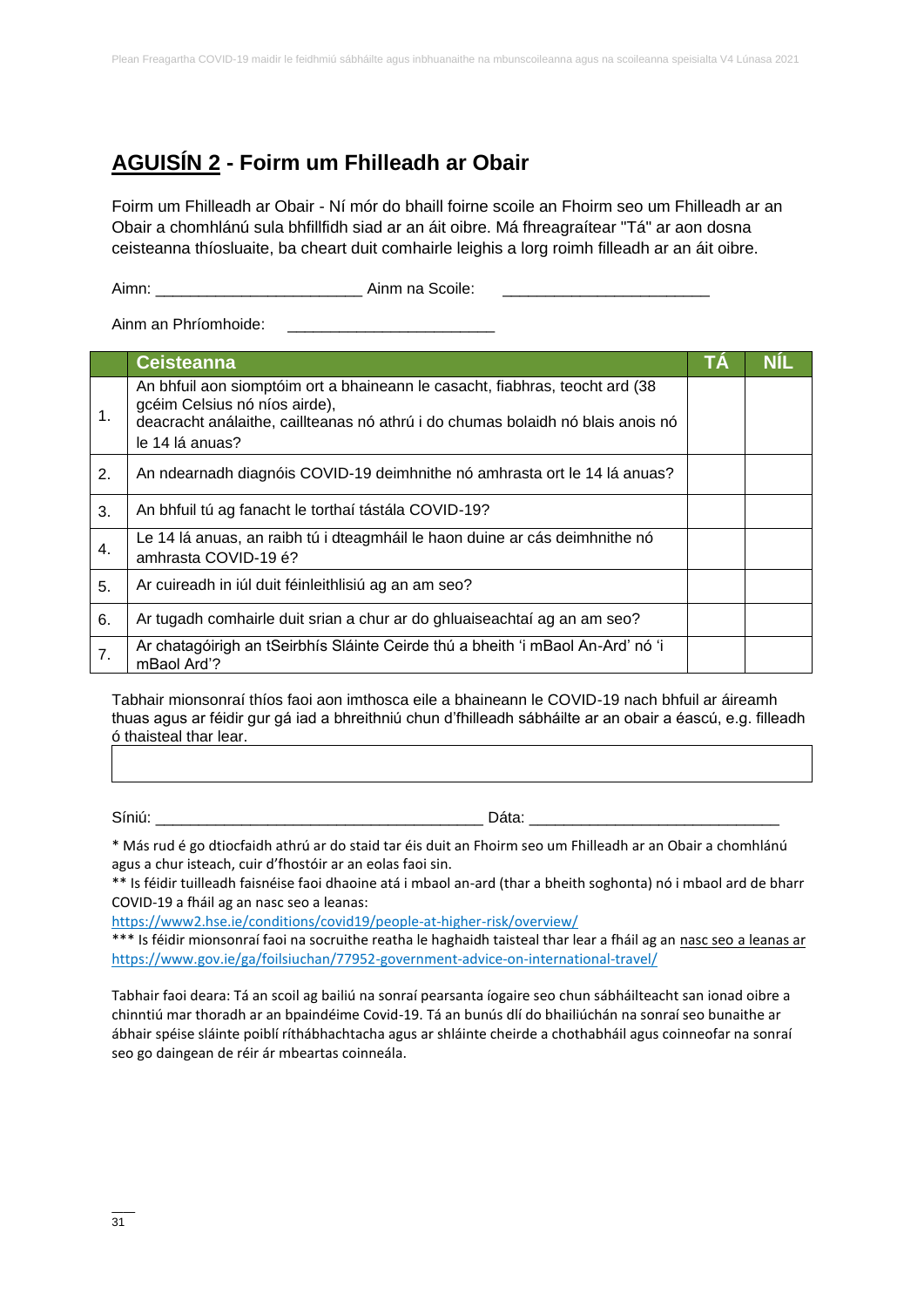# **Aguisín 3 Príomhionadaí Oibrithe – Bunscoileanna agus Scoileanna Speisialta**

Dearadh an Prótacal um Oibriú go Sábháilte chun tacú le fostóirí agus oibrithe bearta rialaithe ionfhabhtaithe a chur i bhfeidhm a choiscfidh scaipeadh COVID-19 san ionad oibre. Cruthaíodh an prótacal tar éis plé agus comhaontú ag Fóram Eacnamaíoch na bhFostóirí Saothair idir an Rialtas, na Ceardchumainn agus Fostóirí.

Tá foráil sa Phrótacal le haghaidh Príomhionadaí Oibrithe (PO) a cheapadh i ngach ionad oibre. Beidh an PO ag obair leis an bhfostóir chun cuidiú le bearta a chur i bhfeidhm chun scaipeadh COVID-19 a chosc agus monatóireacht a dhéanamh ar an méid atáthar ag cloí leis na bearta sin agus beidh ról aige/aici maidir le comhairle sláinte maidir le COVID-19 a chur in iúl san ionad oibre.

Is é is cuspóir leis an alt seo ná na forálacha maidir leis an PO a leagan amach i scoileanna. Déanfaidh na páirtithe athbhreithniú rialta ar feidhmiúchán na forálacha seo.

Ba chóir an doiciméad seo a léamh i dteannta le:

- an [Prótacal um Obair go Sábháilte;](https://www.gov.ie/ga/foilsiuchan/bb7fd-work-safely-protocol/)
- [Treoir agus Ceisteanna Coitianta le haghaidh Fostóirí sa Seirbhís Poiblí Le Linn](https://www.gov.ie/ga/nuacht/092fff-update-on-working-arrangements-and-leave-associated-with-covid-19-fo/)  [COVID-19;](https://www.gov.ie/ga/nuacht/092fff-update-on-working-arrangements-and-leave-associated-with-covid-19-fo/)
- Plean Freagartha COVID-19 maidir le hAthoscailt Bhunscoileanna agus Scoileanna Speisialta go Sábháilte

### **1. Cur chuige Cumarsáideach**

Is ar an mBord Bainistíochta / Oideachais agus Oiliúna agus bainistíocht na scoile atá an fhreagracht as forbairt agus cur i bhfeidhm Phlean Freagartha COVID-19 agus na bearta rialaithe ionfhabhtú a ghabhann leis a chosc.

Tá tábhacht ollmhór ag baint le cumarsáid láidir agus cur chuige comhoibritheach chun leathadh COVID-19 i scoileanna a chosc, agus chun aire a thabhairt do shláinte, sábháilteacht agus folláine na foirne agus na ndaltaí. Ní bhainfear cloí leis an bPrótacal um Fhilleadh ar Obair amach ach amháin má dhéanann gach duine an fhreagracht a chomhroinnt agus na bearta atá sa Phrótacal a chur i bhfeidhm san áit oibre.

Má tá aon imní nó barúlacha ag ball foirne maidir le Plean Freagartha COVID-19, bearta smachta nó an dóigh le cloí leis na bearta sin ag baill foirne, daltaí nó daoine eile ba chóir dó / di teagmháil a dhéanamh leis an bPO a rachaidh i dteagmháil le bhainistíocht na scoile.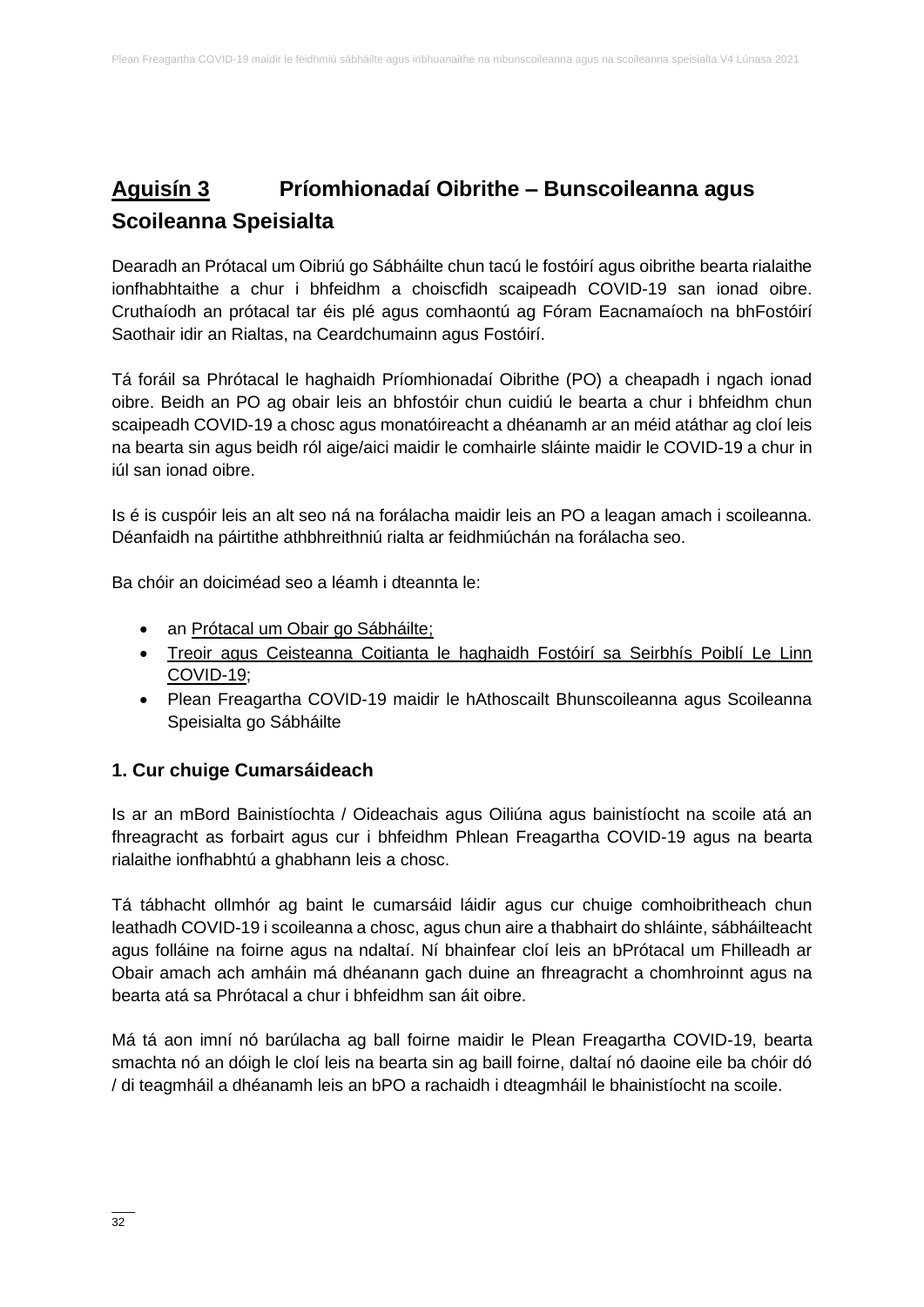### **2. Príomhionadaí Oibrithe (PO)**

Go hachomair, is é ról an PO ná:

- Ionadaíocht a dhéanamh ar son an fhoireann ar fad san ionad oibre, beag beann ar an ról atá acu, agus a bheith ar an eolas ar na saincheisteanna a d'fhéadfadh teacht chun cinn maidir le cohóirt áirithe foirne;
- A bheith ag comhoibriú le bainistíocht na scoile chun sábháilteacht, sláinte agus leas na bhfostaithe maidir le COVID-19 a chinntiú, a oiread agus is féidir;
- A bheith ar an eolas maidir leis an gcomhairle is déanaí ón Rialtas maidir le COVID-19;
- I gcomhpháirt le bainistíocht na scoile, dea-chleachtais sláinteachais a chur chun cinn ar nós lámha a ní go rialta agus dea-bhéasa anála a chothú chomh maith le scaradh sóisialta a choinneáil de réir chomhairle sláinte poiblí;
- Cuidiú le bainistíocht na scoile bearta a chur i bhfeidhm chun COVID-19 a chur faoi chois san ionad oibre de réir an Phrótacail um Oibriú go Sábháilte agus an chomhairle reatha maidir le sláinte phoiblí;
- I gcomhpháirt le bainistíocht na scoile, monatóireacht a dhéanamh ar an méid atáthar ag cloí le bearta chun leathadh COVID-19 a chosc;
- Athbhreithnithe a dhéanamh go rialta ar bhearta sábháilteachta;
- Ábhar imní ar bith a thuairisciú láithreach do bhainistíocht na scoile agus taifid ar na ceisteanna sin agus na gníomhartha a glacadh chun dul i ngleic leo a choinneáil;
- Dul i gcomhairle le bainistíocht na scoile ar Phlean Freagartha COVID-19 sa chás ina dtagann COVID-19 ar dhuine agus iad ar scoil lena n-áirítear suíomh ionaid leithlise agus bealach sábháilteacht chuig an ionad sin;
- Measúnú a dhéanamh i gcomhpháirt le bainistíocht na scoile ar aon ghníomh atá le déanamh i ndiaidh eachtra ar bith;
- Dul i gcomhairle le comhghleacaithe ar cheisteanna maidir le COVID-19 san ionad oibre;
- Ionadaíocht a dhéanamh do bhainistíocht na scoile ar son a gcomhghleacaithe ar cheisteanna maidir le COVID-19 san ionad oibre.

### **3. Príomhionadaí Oibrithe**

Tá sé de ceart ag an PO dul i gcomhairle le bainistíocht na scoile agus uiríll a dhéanamh ina leith maidir le aon ábhar imní atá bainte le COVID-19. Ina measc tá fadhbanna ag baint le:

- Nósanna imeachta glantóireachta agus a bhfeidhmiú
- Scaradh Sóisialta
- Feidhmiú chórais aon-bhealach sa scoil chun scaradh sóisialta a chinntiú, ag dul isteach is amach as an scoil san áireamh
- Saoráidí Shláinteachais Láimhe, a suíomh agus an ndéantar stócáil agus cothabháil orthu san áireamh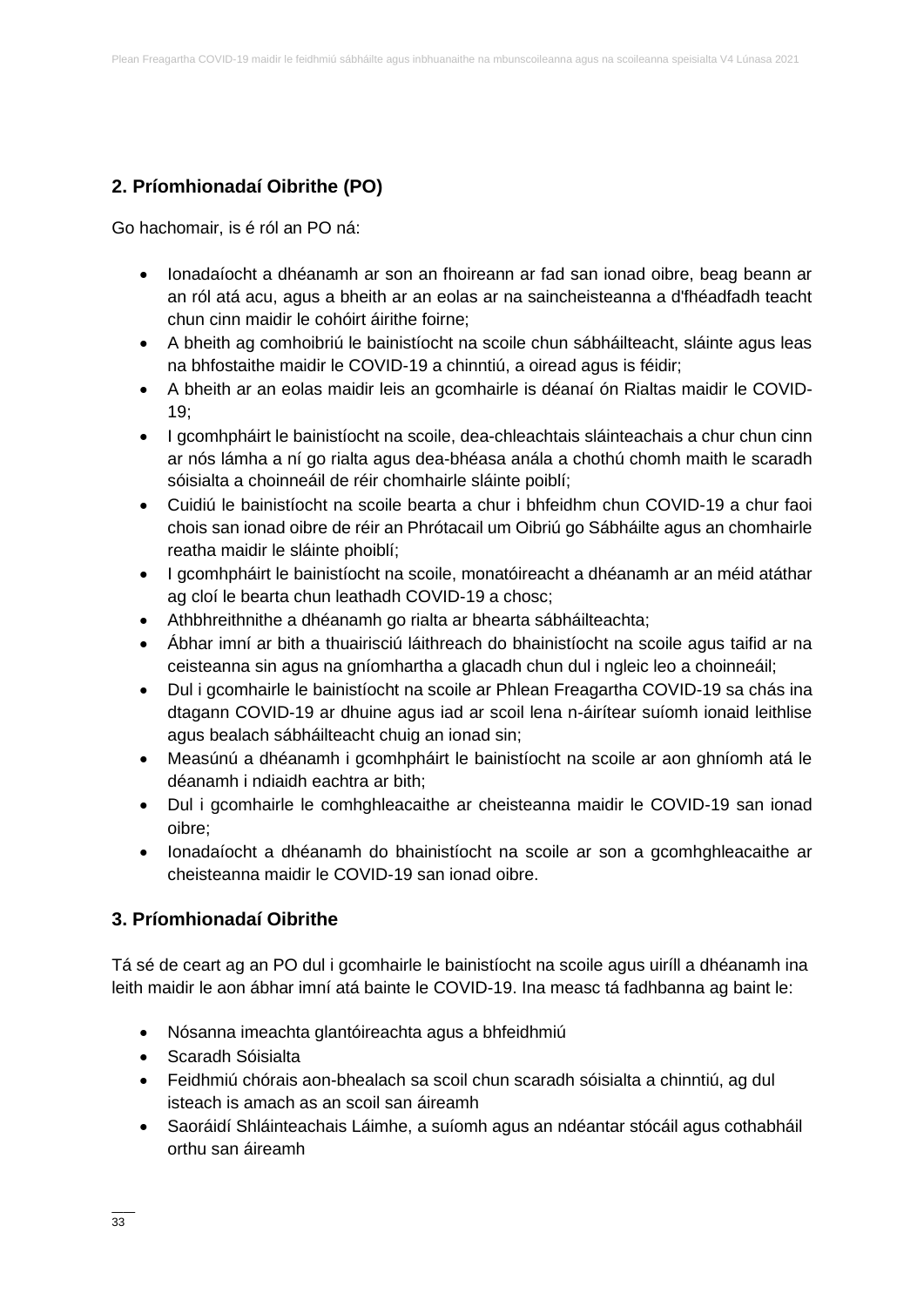- Díghalrán Lámh
- Tuiscint Foirne maidir le sláinteachas láimhe sa scoil
- Sláinteachas Anála
- Trealamh Cosanta Pearsanta
- Grúpaí atá i mbaol níos mó
- Cuairteoirí/Conraitheoirí

#### **4. An leagtar freagrachtaí dleathacha ar PIO?**

Ní leagtar. Níl aon dualgais ag Príomhionadaí na nOibrithe i dtaca le COVID-19 seachas iad siúd a bhaineann le fostaithe i gcoitinne. I bhfocail eile, níl an PIO freagrach as bearta smachta laistigh d'eagras, rud a leagtar mar fhreagracht ar an bhfostóir.

#### **5. Príomhionadaí Oibrithe**

Beidh Príomhionadaí Oibrithe amháin á cheapadh ag gach scoil.

#### **6. Leas-Ionadaí Oibrithe/Ionadaí Oibrithe Cúnta**

Beidh Leas-Ionadaí Oibrithe chomh maith le PO á cheapadh ag scoileanna ina bhfuil níos liú ná 30 bhaill foirne. Is é ról an Leas-Ionadaí Oibrithe ná chun feidhmiú mar an PO nuair a bhfuil an PO as láthair.

Beidh Ionadaí Oibrithe Cúnta chomh maith le PO á cheapadh ag scoileanna ina bhfuil níos mó ná 30 bhaill foirne agus ag gach scoil speisialta. Is é ról an Ionadaí Oibrithe Cúnta ná:

- chun cabhair a thabhairt don PO agus iad i mbun na dualgais thuasluaite; agus
- chun feidhmiú mar an PO nuair a bhfuil an PO as láthair.

#### **7. Roghnú an Príomhionadaí Oibrithe/ Leas-Ionadaí Oibrithe/ Ionadaí Oibrithe Cúnta**

Tá sé de ceart ag foireann na scoile baill foirne a cheapadh do ról an PO, Leas-Ionadaí Oibrithe nó Ionadaí Oibrithe Cúnta mar oiriúnach. Déanann an PO/Leas-Ionadaí Oibrithe/Ionadaí Oibrithe Cúnta ionadaíocht ar son an fhoireann ar fad san ionad oibre, beag beann ar an ról atá acu, agus ní mór dóibh a bheith ar an eolas ar na saincheisteanna a d'fhéadfadh teacht chun cinn maidir le cohóirt áirithe foirne. Mar thoradh, dá roghnófar múinteoir do ról an PO ba cheart an Leas-Ionadaí Oibrithe/Ionadaí Oibrithe Cúnta a roghnú ón bhfoireann neamhtheagaisc nuair is féidir agus a mhalairt.

Ba cheart próiseas roghnúcháin agus ceapacháin an PO/Leas-Ionadaí Oibrithe/Ionadaí Oibrithe Cúnta mar is cuí a fhorbairt trí chomhairliúchán agus comhaontú a dhéanamh ar bhonn scoile, trí shaorálaithe a lorg le tabhairt faoi na postanna seo. Nuair atá níos mó ná saorálaí amháin, ba chóir don fhoireann scoile ar fad vótáil chun an PO/Leas-Ionadaí Oibrithe/Ionadaí Oibrithe Cúnta a roghnú.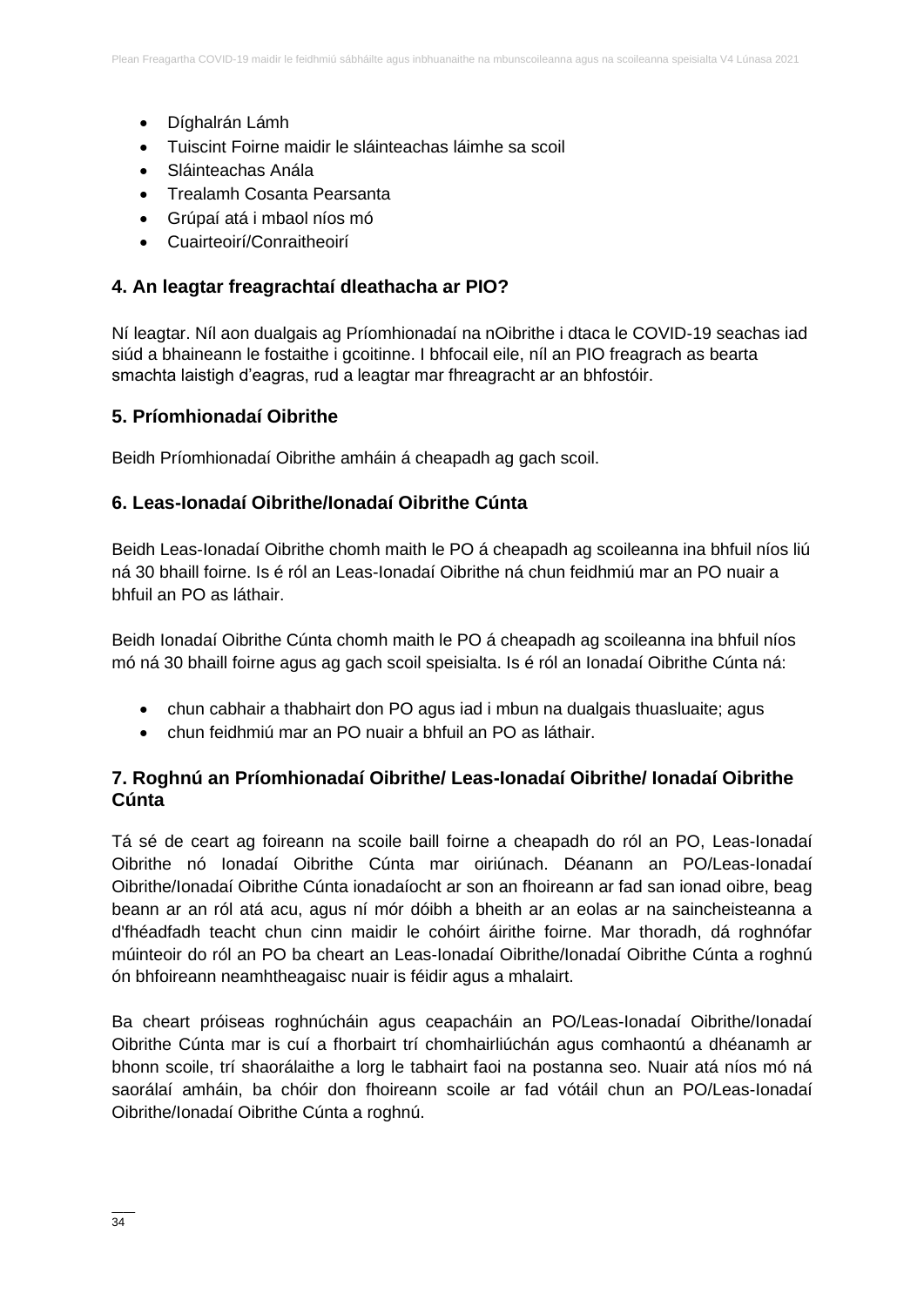Beidh an PO/Leas-Ionadaí Oibrithe/Ionadaí Oibrithe Cúnta ceaptha go hoifigiúil ag an bhfostóir, tar éis iad a bheith roghnaithe ag foireann na scoile. Roimh an ról a thosú ní mór don PO/Leas-Ionadaí Oibrithe/Ionadaí Oibrithe Cúnta deimhniú go bhfuil an traenáil cuí críochnaithe acu agus go bhfuil siad ar an eolas maidir le riachtanais an róil.

### **8. Tacaíochtaí don Phríomhionadaí Oibrithe/ Leas-Ionadaí Oibrithe/ Ionadaí Oibrithe Cúnta**

Tá sé de ceart ag an bPríomhionadaí Oibrithe/ Leas-Ionadaí Oibrithe/ Ionadaí Oibrithe Cúnta:

- Faisnéis agus oiliúint maidir lena róil a fháil;
- bheith i mbun comhairliúcháin le bainistíocht na scoile maidir leis na bearta smachta atá curtha i bhfeidhm ag an scoil chun baoil nochta do COVID-19 a laghdú;
- bheith i mbun cumarsáide rialta le bainistíocht na scoile maidir le saincheisteanna atá bainte le COVID-19;
- Eolas a fháil maidir le athruithe i gcleachtas a thagann as bearta fhreagrachta COVID-19;

Nuair múinteoir é/í an PO/Leas-Ionadaí Oibrithe (sealbhóir phoist san áireamh) bainfidh siad úsáid as na 10 n-uaire Pháirc an Chrócaigh a úsáidtear faoi láthair le haghaidh pleanála nach bhfuil ar bhonn scoile iomláine chun a gcuid dualgais sa ról seo a chomhlíonadh.

Nuair cúntóir riachtanas speisialta é/í an PO/Leas-Ionadaí Oibrithe bainfidh siad úsáid as na "72 uair a chloig" chun a gcuid dualgais sa ról seo a chomhlíonadh.

Nuair Rúnaí nó Feighlí é/í an PO/Leas-Ionadaí Oibrithe ba chóir do bhainistíocht na scoile a n-obair a chur in ord nua tosaíochta ionas go mbeadh go leor ama ag an mbaill foirne a gcuid dualgais sa ról seo a chomhlíonadh.

### **9. Nós Imeachta le haghaidh déileáil le Saincheisteanna a thagann chun cinn**

I gcás go n-aithníonn an PO ábhar imní (nó nuair a chuireann an foireann in iúl don PO é) ba chóir dó/di a chur faoi bhráid an Phríomhoide é. Ba chóir don PO pointí ghníomhartha a aontú leis an bPríomhoide chun an saincheist a réitiú, chomh fada is féidir. Ba chóir eolas a thabhairt don fhoireann maidir leis an dtoradh.

Nuair nach féidir leo teacht ar réiteach, is féidir leis an PO an saincheist a chur faoi bhráid an Bhoird Bainistíochta (Cathaoirleach an Bhoird ar an gcéad dul síos) / príomhoifig an Bhoird Oideachais agus Oiliúna. Ba chóir don PO pointí ghníomhartha a chomhaontú le bainistíocht na scoile/príomhoifig an BOO chun an saincheist a réitiú, chomh fada is féidir. Ba chóir eolas a thabhairt don fhoireann maidir leis an dtoradh.

#### **Gluais Téarmaí**

• **Plean Freagartha COVID-19**: plean atá deartha chun tacú leis an bhfoireann agus le BB/BOO bearta rialaithe um chosc ar ionfhabhtú a chur i bhfeidhm a choiscfidh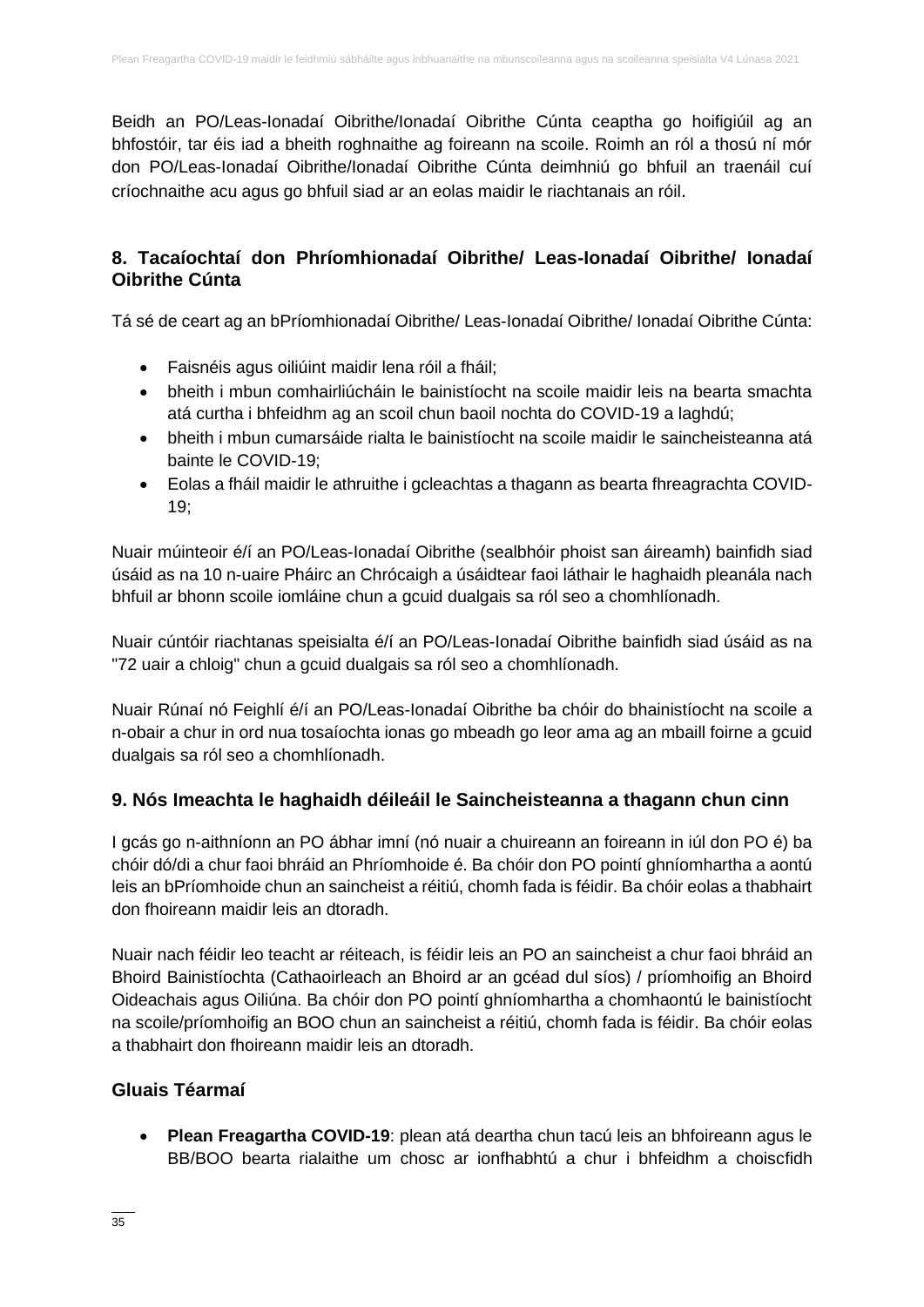scaipeadh COVID-19 i dtimpeallacht na scoile. Soláthraíonn an plean mionsonraí faoi na beartais agus na cleachtais atá riachtanach chun go gcomhlíonfaidh scoil an Prótacal um Oibriú go Sábháilte, treoir na Roinne Oideachais agus treoir sláinte poiblí, chun cosc a chur ar thabhairt isteach agus ar leathadh Covid-19 i dtimpeallacht na scoile. Tá Pleananna Freagartha COVID-19 le haghaidh Bunscoileanna agus Scoileanna Speisialta ar fáil ar shuíomh Idirlíne na Roinne.

- **Fóram Eacnamaíocha na Fhostóirí Oibrithe (LEEF):** Fóram le haghaidh idirphlé ardleibhéil idir ionadaithe Rialtais, Ceardchumann agus Fostóirí ar ábhair a bhfuil tábhacht straitéiseach náisiúnta leo a bhfuil i gceist leis an bhfóram seo- glacann Comhdháil Cheardchumainn na hÉireann, an Rialtas agus na Fostóirí páirt.
- **An Prótacal um Oibriú go Sábháilte:** prótacal náisiúnta a dearadh chun tacú le fostóirí agus oibrithe bearta a chur i bhfeidhm a chuirfidh cosc ar scaipeadh COVID-19 san ionad oibre.
- **Ionadaí Sábháilteachta:** Leagann Alt 25 don Acht um Shábháilteacht, Sláinte agus Leas ag an Obair 2005 amach scagadh agus ról an Ionadaí Sábháilteachta san ionad oibre. Leagtar cearta an Ionadaí Sábháilteachta amach sa reachtaíocht. (Nóta: De réir an Acht 2005 tá cearta seachas dualgais ag an Ionadaí Sábháilteachta). Is ról difriúil é seo do ról an PO COVID-19.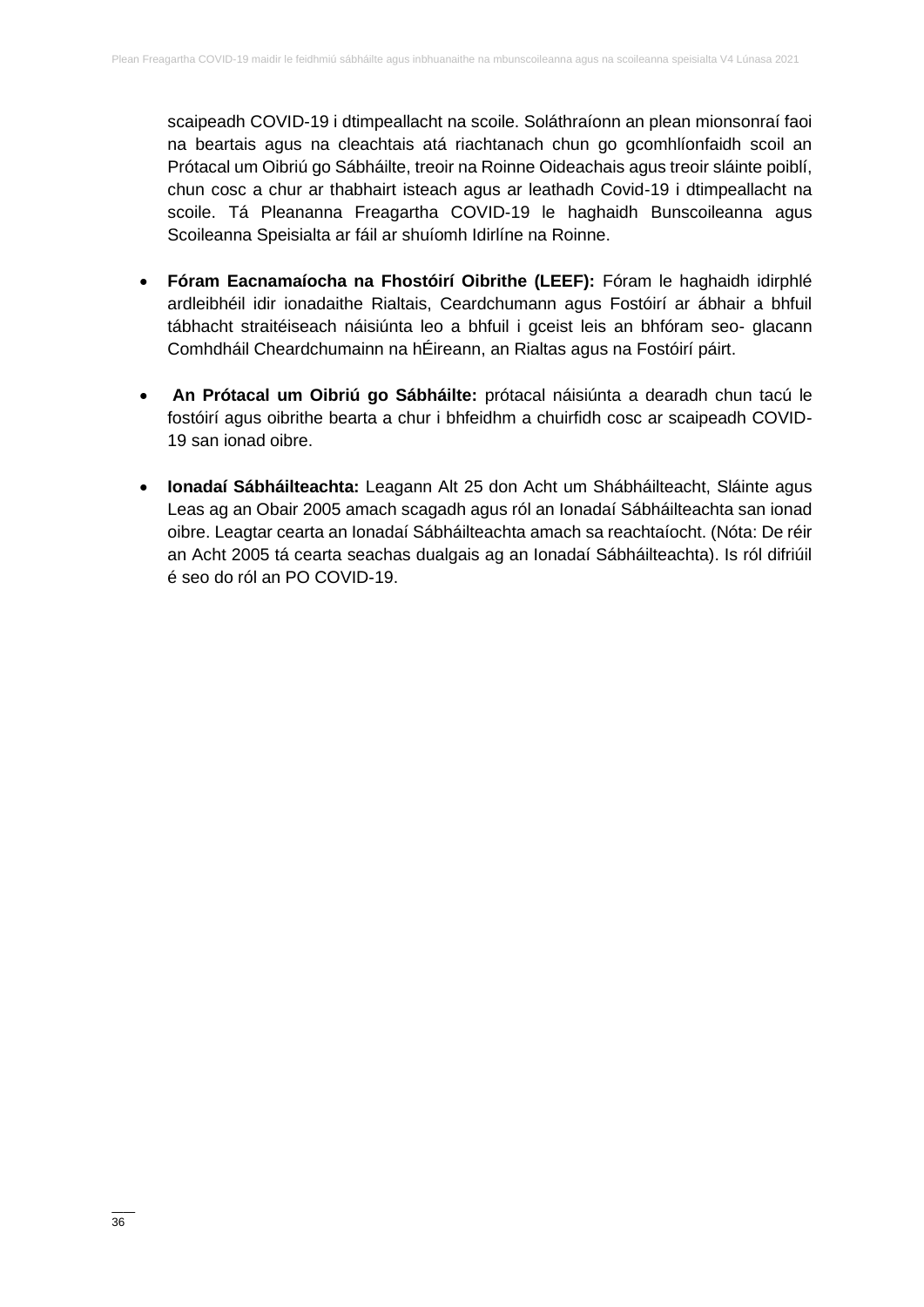Plean Freagartha COVID-19 maidir le feidhmiú sábháilte agus inbhuanaithe na mbunscoileanna agus na scoileanna speisialta V4 Lúnasa 2021

### **Aguisín 4: Measúnú Riosca**

Teimpléad Riosca COVID-19 (Aithníonn an liosta COVID-19mar an ghuais agus leagtar amach ann bearta rialaithe um chosc a chur ar ionfhabhtú atá riachtanach chun déileáil leis an riosca seo)

| Guaiseacha | An<br>bhfuil<br>an<br>guais<br>ann? | Cén<br>riosca<br>atá ann? | Ráta<br><b>Riosca</b><br>$A = Ard$<br>$M = Meán =$<br><b>Íseal</b> | Bearta Smachta<br>(Nuair atá na bearta smachta go léir i<br>bhfeidhm beidh laghdú ar an riosca)                                                                    | An<br>bhfuil<br>an<br>bearta<br>smach | Gníomhartha/Le<br>Déanamh/Bearta Smachta le<br>cur i bhfeidhm<br>*Baineann an ráta riosca leis<br>na bearta smachta leagtha                                                                                                                                                                                                                                                                                                              | <b>Duine</b><br>Freagarth | Síniú agus<br>dáta nuair<br>atá críoch<br>leis an<br>ngníomhart |
|------------|-------------------------------------|---------------------------|--------------------------------------------------------------------|--------------------------------------------------------------------------------------------------------------------------------------------------------------------|---------------------------------------|------------------------------------------------------------------------------------------------------------------------------------------------------------------------------------------------------------------------------------------------------------------------------------------------------------------------------------------------------------------------------------------------------------------------------------------|---------------------------|-----------------------------------------------------------------|
| COVID-19   | Gan<br>Táillí                       | Tinneas                   | IA                                                                 | Plean Freagartha Covid19 Scoile i<br>bhfeidhm de réir threoir na Roinne<br>Oideachais agus an Phrótacal um Oibriú<br>go Sábháilte agus comhairle sláinte<br>poiblí |                                       | Gníomhartha Shamplach<br>Treoir an FSS maidir le<br>sláinteachas agus béasaíocht<br>anála leanta<br>Ráiteas um Polasaí Scoile<br>maidir le COVID-19 críochnaithe<br>Foirmeacha um Réamh-fhilleadh<br>ar an Obair faighte agus<br>athbhreithnithe<br>lOiliúint Ionduchtaithe curtha ar<br>fáil<br>Logleabhar Teagmhála in úsáid<br>Seicliostaí a chomhlíonadh mar<br>lis cuí:<br>Bainistíocht na Scoile<br>Ag Déileáil le Cás Amhrasta do | Aimn an<br>ball foirne    |                                                                 |

Más bhfuil gá le gníomhartha(í) le Riosca Ard (A), tá baol díobhála ard ann agus ba chóir gníomhú láithreach. Ba chóir dul i ngleic le gníomhartha le Meán-Riosca (M) chomh luath is féidir. Ba chóir dul i ngleic le gníomhartha le Riosca Íseal (I) chomh luath is a bhfuil praiticiúil. An Té a Rinne an Measúnú Riosca: (1999) anns an t-aiste anns an t-aiste anns an t-aiste an Dáta: / 1990) anns an Dáta: / 1990

© Gach ceart cosanta.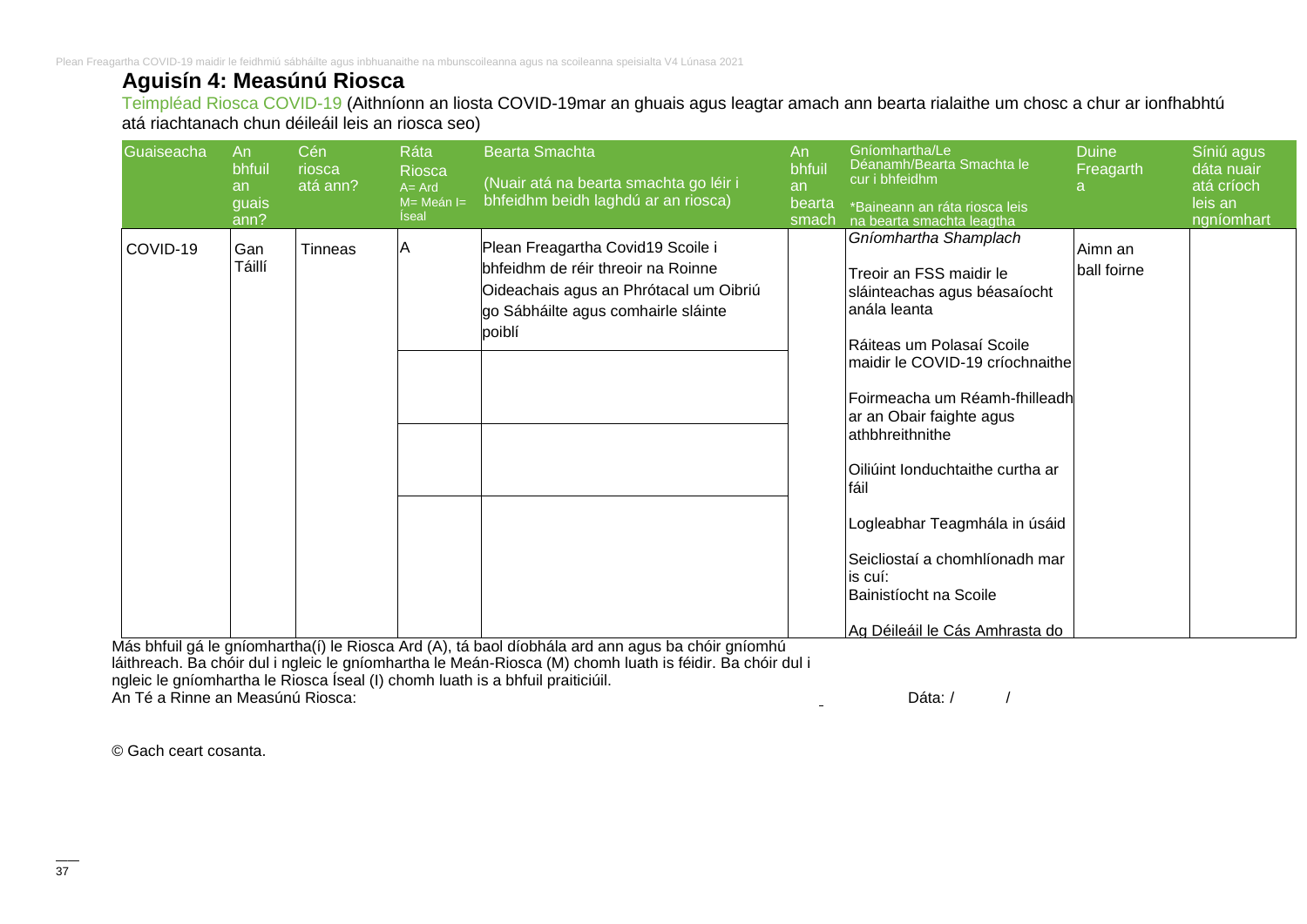Plean Freagartha COVID-19 maidir le feidhmiú sábháilte agus inbhuanaithe na mbunscoileanna agus na scoileanna speisialta V4 Lúnasa 2021

# **Aguisín 5 Loga Rianaithe Teagmhála Scoile**

| Ainm na<br>Scoile                    |                                                                                                    |  |                          |                       | <b>Duine</b><br>Teagmhála na<br><b>Scoile</b>                  |                     |                                       |                                         |  |
|--------------------------------------|----------------------------------------------------------------------------------------------------|--|--------------------------|-----------------------|----------------------------------------------------------------|---------------------|---------------------------------------|-----------------------------------------|--|
| Seoladh na<br><b>Scoile</b>          |                                                                                                    |  |                          |                       | Le haghaidh<br><b>Ceisteanna</b><br>Amháin:<br>Uimhir Ghutháin |                     |                                       |                                         |  |
|                                      |                                                                                                    |  |                          |                       | Ríomhphost                                                     |                     |                                       | An raibh an chuairt seo réamhshocruithe |  |
| Ainm an<br><b>Cuairteora</b>         |                                                                                                    |  |                          |                       |                                                                |                     | leis an bPríomhoide?<br>Tá □ Níl □    |                                         |  |
| Dáta na<br><b>Cuairte</b>            | $\sqrt{2}$                                                                                         |  | Am                       | <b>Teacht Isteach</b> |                                                                |                     | <b>Imithe</b>                         |                                         |  |
| Stádas an<br><b>Cuairteora</b>       | Conraitheoir<br>$\Box$                                                                             |  | Tuismitheoir/Caomhnóir □ |                       |                                                                |                     |                                       |                                         |  |
| Sonraí<br>Teagmhála<br>an cuairteora | Aimn an<br>Chomhlacht<br>(más cuí)                                                                 |  |                          |                       |                                                                |                     |                                       |                                         |  |
|                                      | Seoladh                                                                                            |  |                          |                       |                                                                |                     |                                       |                                         |  |
|                                      | Uimhir<br>Theagmhála:                                                                              |  |                          |                       | Seoladh<br>Ríomhphoist                                         |                     |                                       |                                         |  |
|                                      | Cúis na<br>Cuairte                                                                                 |  |                          |                       |                                                                |                     |                                       |                                         |  |
|                                      | Na Daoine a raibh i dteagmháil leis an gcuairteoir (ní mór do gach ainm a bheith ar líne difriúil) |  |                          |                       |                                                                |                     |                                       |                                         |  |
| <b>Ainm an Cuairteora</b>            |                                                                                                    |  |                          |                       |                                                                | gach duine sa scoil | Cé méid ama a chaith an cuairteoir le |                                         |  |
|                                      |                                                                                                    |  |                          |                       |                                                                |                     |                                       |                                         |  |
|                                      |                                                                                                    |  |                          |                       |                                                                |                     |                                       |                                         |  |
|                                      |                                                                                                    |  |                          |                       |                                                                |                     |                                       |                                         |  |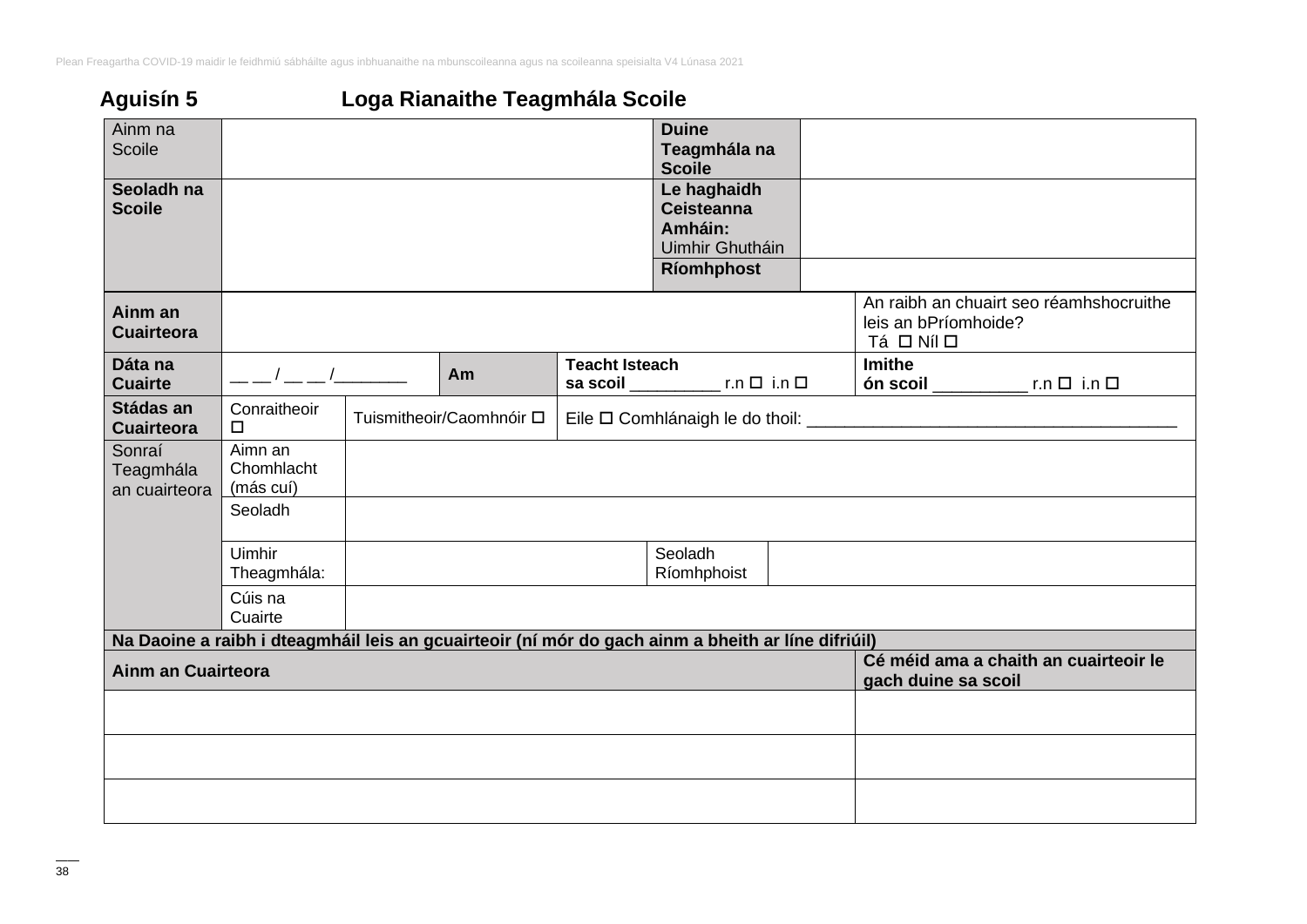# **Aguisín 6 - Seicliosta do Bhainisteoirí Scoile**

### **Seicliosta Ilchodach do Scoileanna**

Tacaíonn an seicliosta seo le nósanna imeachta pleanála, ullmhúcháin, bearta smachta agus ionduchtaithe a bhfuil ag teastáil chun tacú le filleadh sábháilte ar ais ar an scoil do dhaltaí, foireann, tuismitheoirí agus eile.

Le comhlánú ag an duine comhaontaithe a bhfuil freagracht fhoriomlán air bainistíocht a dhéanamh ar chur i bhfeidhm phlean Freagartha COVID-19 de réir na dtacaí mar a aontaíodh leis an Roinn Oideachais.

### **Pleanáil agus Córais**

- **1.** An bhfuil córas i bhfeidhm chun coimeád suas leis an gcomhairle is déanaí ón Rialtas agus ón Roinn Oideachais, ionas go mbeadh na treoracha ar fáil in am réasúnta don fhoireann agus dosna daltaí agus chun do phleananna agus nósanna imeachta a athrú de réir na treoracha?
- **2.** Ar ullmhaigh tú plean freagartha COVID-19 na scoile agus an chur tú an phlean ar fáil don fhoireann agus dosna daltaí? *Treoracha agus teimpléid na Roinne san áireamh*
- **3.** An bhfuil córas curtha i bhfeidhm agat chun eolas agus treoracha a chur ar fáil don fhoireann agus dosna daltaí maidir leis na bearta atá curtha i bhfeidhm agus céard ba cheart dóibh a dhéanamh chun scaip an víreas a chosc?
- **4.** Ar chur tú na póstaeir faoina comharthaí do COVID-19 suas in áiteanna cuí?
- **5.** Ar inis tú don fhoireann cuspóir an logleabhair teagmhála COVID-19?
- **6.** AN bhfuil logleabhar teagmhála COVID-19 in úsáid chun tacú le iarrachtaí rianaire an FSS, más gá? *(Teimpléad do Logleabhar Teagmhála san áireamh).*
- **7.** An thug tú eolas don fhoireann maidir leis na bearta agus ar chur tú córas i bhfeidhm chun ábhair imní nó saincheisteanna a phlé ionas go mbeidh freagra orthu?
- **8.** An ndearna tú athbhreithniú agus nuashonrú ar measúnachtaí riosca chun na bearta atá curtha i bhfeidhm chun scaipeadh COVID-19 a chosc a chur san áireamh, de réir comhairle ROS? (Teimpléad Riosca san áireamh).
- **9.** An ndearna tú nuashonrú ar phleananna éigeandála, más gá, chun an Plean Fhreagartha COVID-19 a chur san áireamh?

### **Foireann**

- **10.** An bhfuil foirm um fhilleadh ar obair COVID-19 curtha ar fáil agat do gach ball foirne le comhlánú agus le cur ar ais sula bhfillfidh siad ar an ionad oibre? *(Teimpléad san áireamh).*
- **11.** Ar iarr tú deimhniú go bhfuil na mionsonraí san fhoirm réamhfhillteach ar obair gan athrú tar éis tréimhsí dúnta amhail laethanta saoire scoile.
- **12.** An bhfuil tú ar an eolas maidir le baill foirne atá i mbaol níos mó ón gcoroinvíreas, de réir treoracha an FSS [\(Treoracha FSS maidir le daoine atá i mbaol níos mó\)](https://www2.hse.ie/gaeilge/coroinvireas/daoine-ata-i-mbaol-nios-mo-on-gcoroinvireas.html) agus ar thug tú comhairle dóibh maidir leis na socrúchán a raibh comhaontaithe leis an ROS dóibh?
- **13.** Ar thug tú comhairle don fhoireann agus dosna daltaí gur cheart dóibh fanacht sa bhaile más bhfuil na [comharthaí do COVID-19](https://www2.hse.ie/gaeilge/coroinvireas/comharthai-an-choroinviris.html) á thaispeáint acu?
- **14.** Ar mhol tú do bhaill foirne agus do dhaltaí comhairle sláinte poiblí a leanúint má shainaithníonn FSS iad mar ghartheagmháil le cás dearbhaithe de COVID-19 nó má tá cónaí orthu le duine a bhfuil comharthaí an víris le sonrú air?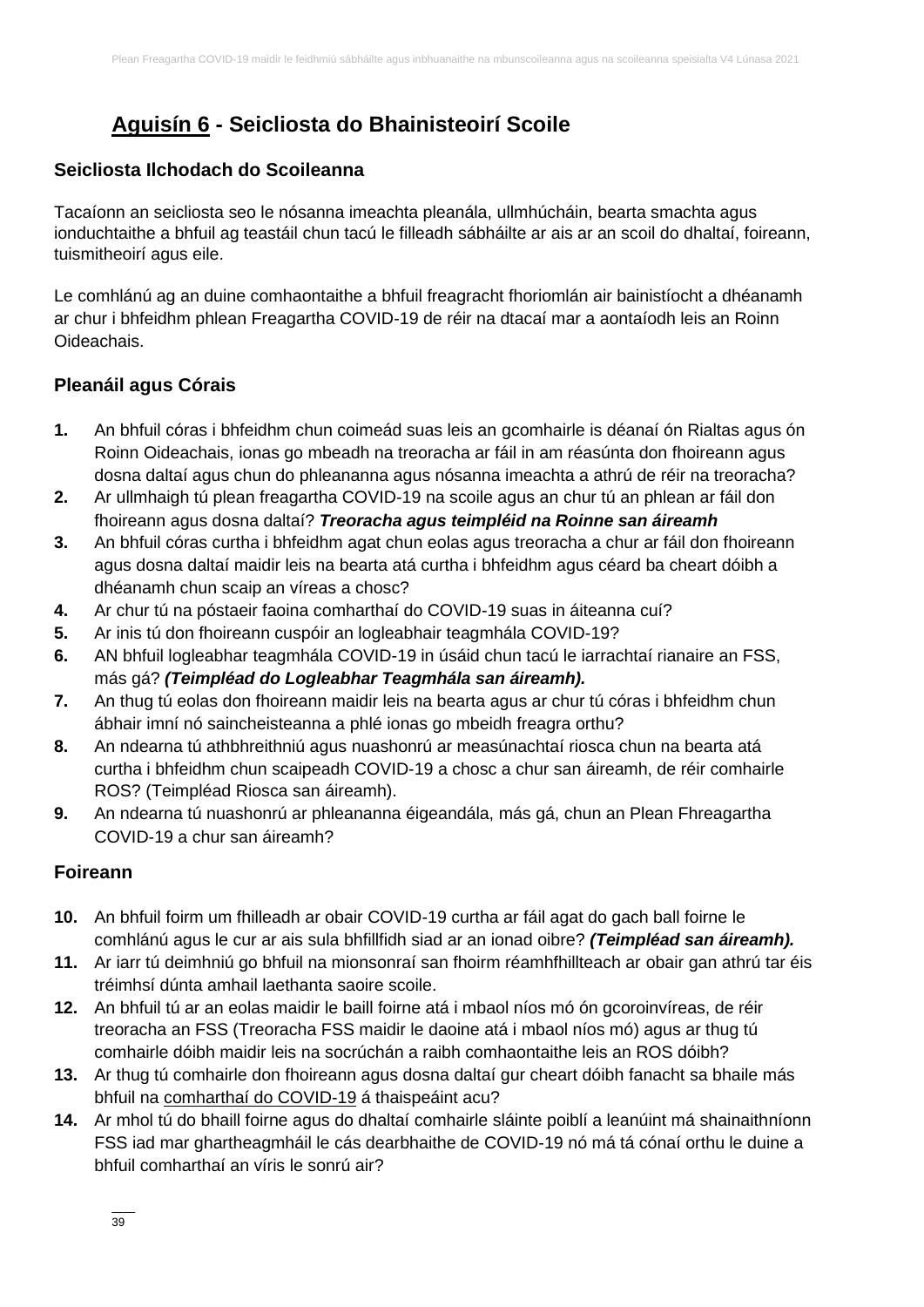- **15.** Ar mhol tú do bhaill foirne agus do dhaltaí féachaint ar an gcomhairle is déanaí ón Rialtas maidir le taisteal ar an gcoigríoch agus cloí léi?
- **16.** An ndúirt tú leis an bhfoireann agus leis na daltaí cad atá le déanamh agus cad ba cheart dóibh a bheith ag súil leis, chomh maith le cá bhfuil an ionad leithlise, má thosaíonn siad ag taispeáint comharthaí COVID-19 agus iad ar scoil?
- **17.** Ar chuir tú comhairle ar bhaill foirne agus ar dhaltaí comhoibriú le hoifigigh sláinte poiblí agus leis an scoil chun críocha rianaithe teagmhála agus aon chomhairle sláinte poiblí a leanúint i gcás cás nó ráige sa scoil;
- **18.** Ar thug tú comhairle don fhoireann maidir le tacaithe an chláir sláinte agus folláine ceirde de chuid Spectrum.Life?
- **19.** Ar aimsítear príomhionadaí oibrithe (de réir an bpróiseas atá comhaontaithe leis an ROS agus a pairtnéirí oideachais agus atá leagtha amach i gCuid 4.3 don phlean seo) chun comhairle a thabhairt don fhoireann chomh maith le monatóireacht a dhéanamh ar chomhlíonadh le bearta smachta COVID-19 sa scoil, agus an ndearna tú cinnte gurb fhios do gach bhaill don fhoireann cé hiad an t-ionadaí?

### **Oiliúint agus Ionduchtú**

- **20.** Ar mhol tú do bhaill foirne nua súil a caitheamh ar ábhair oiliúna na Roinne Oideachais atá ar fáil ar líne?
- **21.** An ndearna tú nuashonrú ar thraenáil ionduchtaithe agus taithíochta do scoil chun aon eolas breise maidir le COVID-19 a chur san áireamh?
- **22.** Ar tugadh oiliúint nuashonraithe do gharchabhróirí, má tá siad ar fáil, faoi cosc agus rialú ionfhabhtaithe maidir le sláinteachas láimhe agus úsáid TCP mar is cuí?

#### **Foirgnimh/Trealamh**

- **23.** Má tá aeráil mheicniúil sa scoil an bhfuil gá le glanadh nó cothabháil a dhéanamh sula nathosclaíonn an scoil tar éis tréimhsí a bheith dúnta?
- **24.** An gcaithfidh an córas uisce a shruthlú ag asraonta i ndiaidh úsáid íseal chun galar Legionella a chosc?
- **25.** Ar seiceáladh trealamh scoile le haghaidh comharthaí meathlúcháin nó damáiste sula mbaintear úsáid arís astu?
- **26.** Ar shocraigh tú go ndéanfaí an scoil, lena n-áirítear an trealamh, na deasca, na binsí, na doirse agus na dromchlaí a ndéantar teagmháil leo go minic a ghlanadh, a ghlanadh uair amháin sa lá

#### **Bearta Rialaithe um Chosc ar i bhfeidhm**

#### **Sláinteachas Láimhe/Anála**

- **27.** Ar aimsigh tú sholáthairtí díghalráin láimhe agus aon trealamh TCP riachtanach de réir threoir eatramhach sláinte LFCS, ón gcreat náisiúnta arna sholáthar ag an Roinn?
- **28.** An bhfuil stáisiúin níocháin/dhíghalráin láimhe leagtha amach ionas go d'fhéadfadh an fhoireann, na daltaí agus cuairteoirí cloí le treoracha na Roinne maidir le sláinteachas láimhe?
- **29.** An bhfuil socruithe déanta chun go mbeidh rochtain rialta ag an bhfoireann agus na daltaí ar áiseanna níocháin/dhíghalráin láimhe mar is cuí?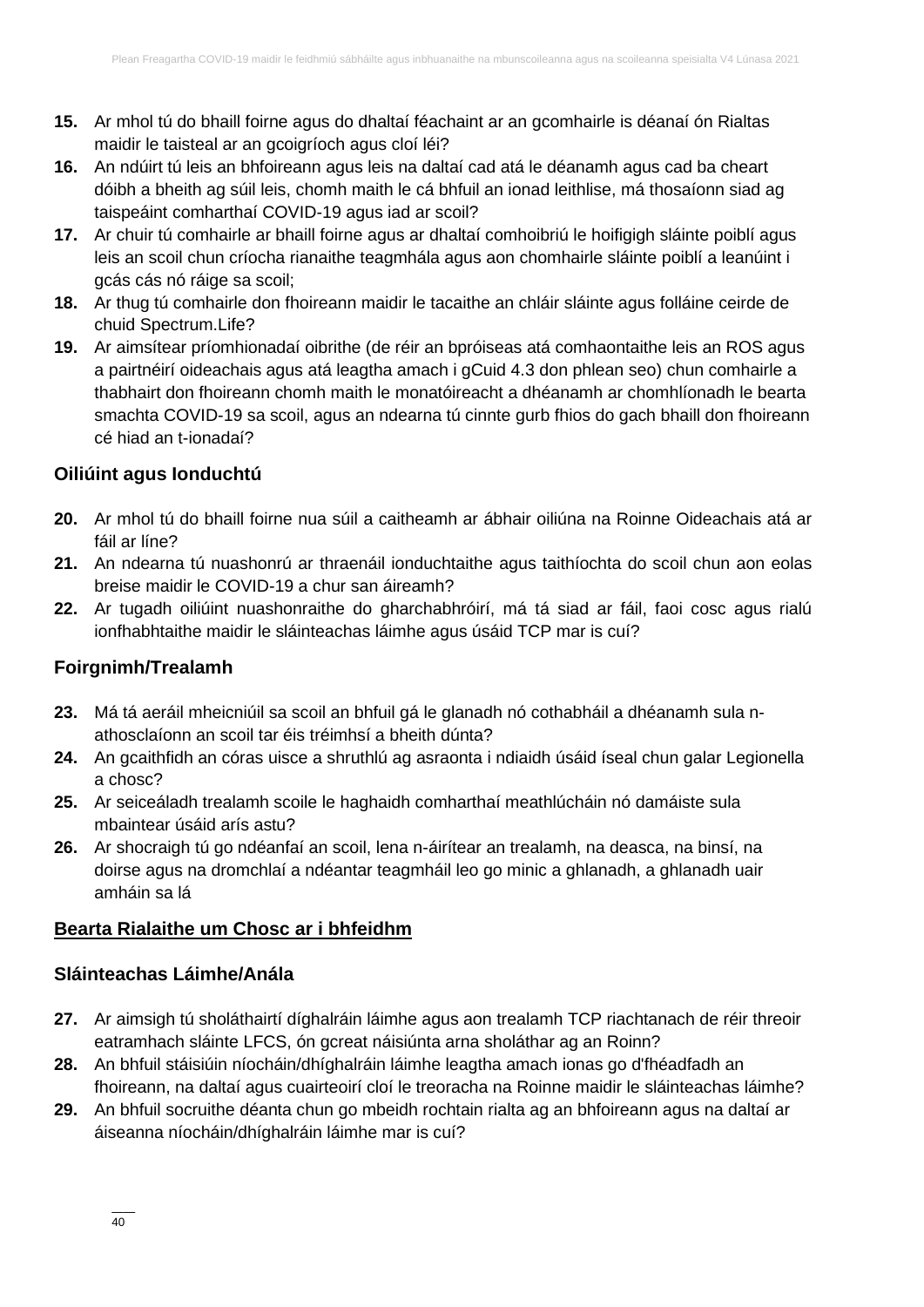- **30.** An bhfuil díghalrán láimhe ar fáil go réidh don fhoireann, na daltaí agus cuairteoirí go léir- m.sh i ngach seomra ranga agus ag pointí iontrála agus imeachta an fhoirgnimh scoile?
- **31.** An bhfuil socruithe déanta chun go ndéantar seic agus stoc rialta ar áiseanna shláinteachais láimhe?
- **32.** An bhfuil eatánól 60% ar a laghad nó 70% isopropanol mar chomhábhar gníomhach ag an díghalrán láimhe alcól-bhunaithe?
- **33.** An chuir tú in iúl don fhoireann cé chomh tábhachtach is atá níochán láimhe?
- **34.** Ar shocraigh tú go bhfeicfeadh baill foirne nua [conas do lámha a ghlanadh](https://www2.hse.ie/gaeilge/coroinvireas/conas-do-lamha-a-ghlanadh.html) (le gallúnach agus uisce ar feadh 20 soicind ar a laghad) agus conas iad a thriomú trí leas a bhaint as acmhainn físe an FSS?
- **35.** Ar thaispeáin tú do bhaill foirne nua agus do dhaltaí conas an díghalrán lámh a úsáid i gceart agus cén áit a bhfuil stáisiúin díghalráin lámh le fáil?
- **36.** Ar chuir tú [postaeir](https://www.gov.ie/ga/bailiuchan/12032f-covid-19/) maidir le conas ba cheart do láimhe a ní suas timpeall na scoile?
- **37.** Ar inis tú don fhoireann agus na daltaí cathain ba chóir dóibh a lámha a ní nó díghalrán láimhe a úsáid? Áirítear leo seo:
	- $\triangleright$  Roimh agus tar éis bia a ullmhú agus a ithe
	- ➢ tar éis casacht nó sraothartach
	- ➢ tar éis an leithreas a úsáid
	- ➢ nuair atá na lámha salach
	- ➢ Roimh agus tar éis lámhainní a caitheamh
	- ➢ Roimh agus tar éis taisteal ar an gcóras iompar poiblí
	- ➢ sular fágtar an baile
	- ➢ nuair a thagtar/fágtar an scoil/áiteanna eile
	- ➢ nuair atáthar ag dul isteach agus amach i bhfeithiclí
	- ➢ tar éis lámh a chur ar dhromchlaí a d'fhéadfadh a bheith éillithe
	- ➢ má táthar i dteagmháil le éinne atá ag thaispeáint na comharthaí do COVID-19
- **38.** Ar chuir tú in iúl don fhoireann agus dosna dhaltaí an tábhacht a bhaineann le bearta maithe anála chun scaipeadh an víris a chosc?
	- ➢ Seachain do lámha a chur ar d'aghaidh, do shúile, do shrón agus do bhéal
	- ➢ Bain úsáid as ciarsúir nó d'uilinn agus tú ag casacht nó ag sraothartach
	- ➢ Cur ciarsúir i mbosca bruscar clúdaithe

### **Scaradh Sóisialta:**

- **39.** Ar aithin tú an spás scoile ar fad atá ar fáil chun scaradh sóisialta a uasmhéadú?
- **40.** An ndearna tú athbhreithniú ar na teimpléid a chuir an Roinn Oideachais ar fáil a thaispeánann roghanna maidir le leagan amach seomraí scoile chun riachtanais scaradh sóisialta a bhaint amach?
- **41.** An ndearna tú socruithe chun leagan amach agus troscáin na seomraí a athrú de réir treoracha na Roinne, más gá?
- **42.** An ndearna tú socruithe chun go mbeadh deasc an mhúinteora 1m ar a laghad agus 2m ar shiúl ó deasca na ndaltaí más féidir?
- **43.** An ndearna tú socruithe chun go mbeadh na daltaí i ngach seomra ranga 1m ar a laghad óna chéile más féidir?
- **44.** An ndearna tú socruithe chun go mbeadh stáisiúin oibre a thabhairt ar bhonn comhsheasmhach do na baill foirne agus leanaí céanna in áit spásanna a bheith ann atá comhroinnte.?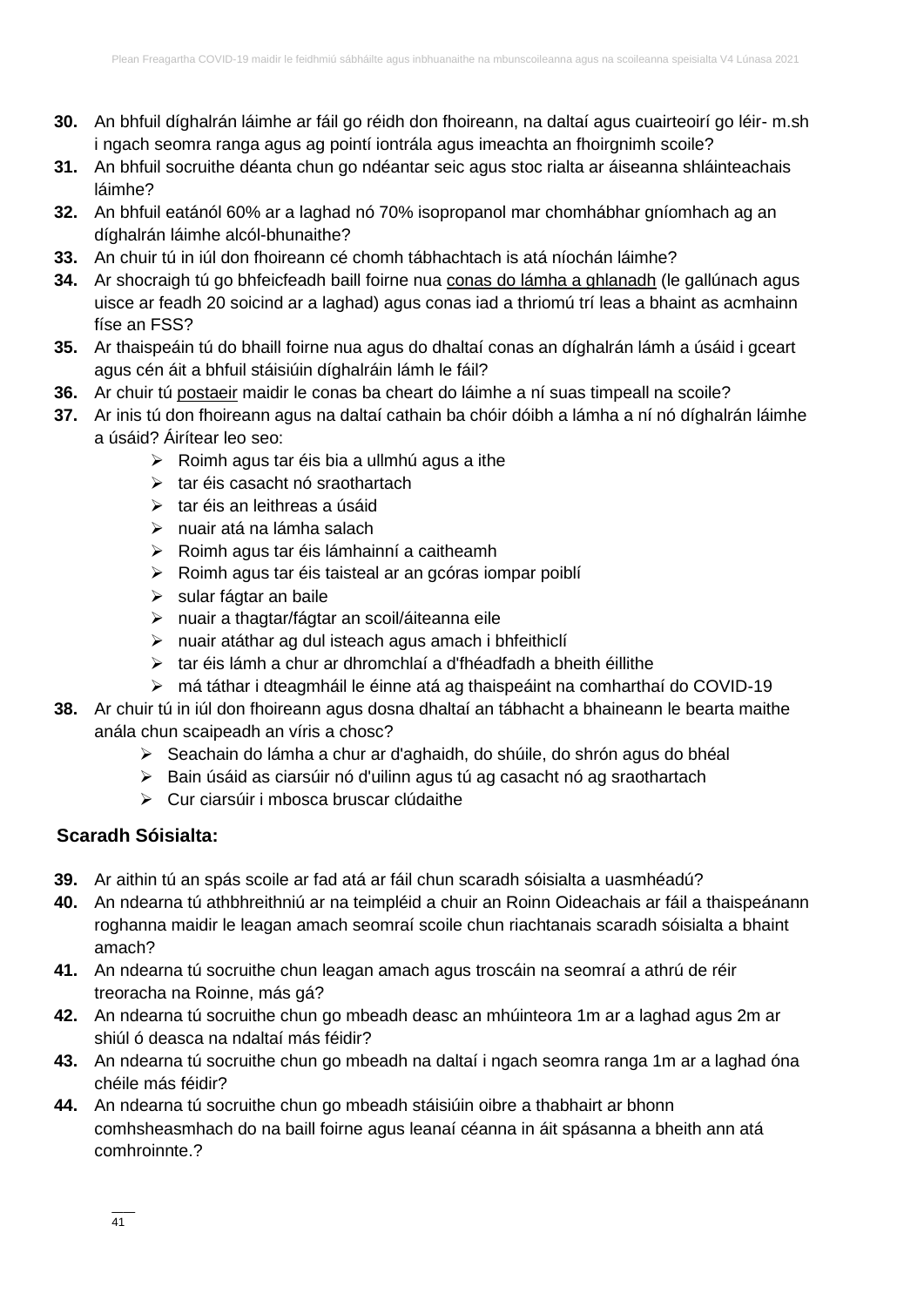- **45.** An bhfuil tú tar éis dhaltaí agus a múinteoirí a struchtúrú i mBoilgeoga Ranga (ie grúpáil ranga a fhanann scartha ó ranganna eile a oiread agus is féidir) agus foghrúpaí nó "Meithleacha" laistigh de na boilgeoga ranga sin nuair a bhíonn sé seo praiticiúil?
- **46.** Má dhéantar an rang a roinnt ina Meithleacha, an ndearna tú cinnte go mbeadh 1m ar a laghad idir Meithleacha éagsula sa bhoilgeog ranga agus idir na daoine sa Mheitheal más féidir?
- **47.** An ndearna tú socruithe chun teagmháil agus comhroinnt áiseanna comónta a theorannú idir daoine i mBoilgeoga Ranga áirithe (agus Meithleacha laistigh de na Boilgeoga Ranga sin) a oiread agus is féidir,?
- **48.** An ndearna tú socruithe ionas go mbeidh an méid daoine sna Meithleacha éagsúla chomh beag agus is dóigh a bheidh réasúnta praiticiúil i gcomhthéacs an tseomra ranga atá i gceist?
- **49.** An ndearna tú socruithe ionas go mbeidh na daltaí agus an fhoireann teagaisc sna Boilgeoga Ranga céanna go comhsheasmhach, ag admháil nach mbeifear in ann é sin a dhéanamh i gcónaí?
- **50.** An ndearna tú socruithe go mbeadh sosanna agus amanna lóin faoi leith nó áiteanna faoi leith ag Boilgeoga Ranga éagsúla ag am sosa nó béile, nuair is féidir?
- **51.** An ndearna tú socruithe chun teorann a chur le hidirghníomhaíocht ar theacht agus imeacht ón scoil agus i limistéir chomhroinnte eile?
- **52.** Ar mhol tú siúl nó rothaíocht chun na scoile a oiread agus is féidir?
- **53.** An ndearna tú socruithe chun pointí iontrála breise chun na scoile a oscailt oiread agus is féidir, ionas go d'fhéadfadh plódú a laghdú?
- **54.** An bhféidir leat córas aon bealach le haghaidh dul isteach agus amach as an scoil a shocrú, nuair is féidir?
- **55.** An ndearna tú socruithe le haghaidh cruinnithe foirne a reáchtáil ó chian nó i ngrúpaí beaga nó i spásanna móra chun scaradh sóisialta a éascú?
- **56.** An bhfuil córas i bhfeidhm agat chun an fhoireann agus na daltaí a mheabhrú maidir le scaradh sóisialta a cleachtadh?
- **57.** Ar chur tú in iúl don fhoireann nach cheart dóibh lámh éinne eile a chroitheadh agus go cheart dóibh aon teagmháil fhisiciúil a sheachaint?
- **58.** Ar chuir tú comhairle ar bhaill foirne faoi threoir na Roinne maidir le haeráil mhaith
- **59.** An ndearna tú aon chórais aerála meicniúla a sheiceáil lena chinntiú go n-úsáidtear soláthar leordhóthanach d'aer úr

### **Cuairteoirí chun na Scoile**

- **60.** Ar aithin tú na gníomhaíochta lena mbaineann idirghníomhú le cuairteoirí riachtanacha ar an scoil agus an ndearna tú socruithe chun líon na gcuairteoirí siúd a íoslaghdú agus bearta a chur i bhfeidhm chun teagmháil fhisiciúil a chosc, oiread agus is féidir?
- **61.** An ndearna tú socruithe chun na bearta atá ann chun an scaipeadh ionfhabhtaithe a chosc a chur in iúl do chuairteoirí riachtanach?
- **62.** An bhfuil córas i bhfeidhm agat do gach cuairteoir ar gá dóibh teacht chun na scoile chun coinne a dhéanamh, socrú chun dul i dteagmháil le pointe lárnach agus a gcuairt a thaifeadadh ag úsáid an logleabhar teagmhála?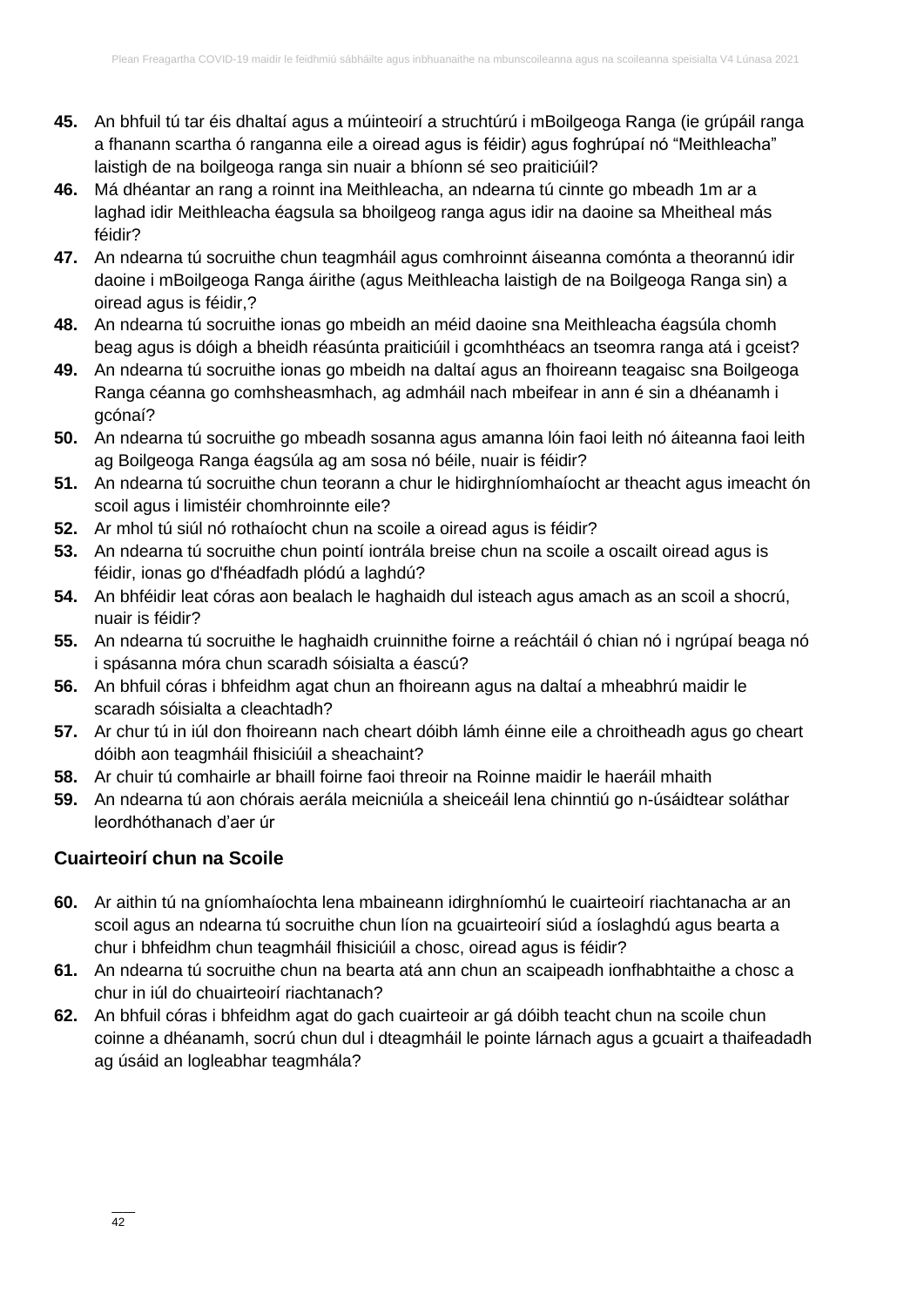# **Aguisín 7 Seicliosta chun Déileáil le Cás Amhrasta do COVID-19**

Ní mór don fhoireann déileáil le cás amhrasta de réir an prótacal agus an traenáil.

Ainmneofar ball ainmnithe d'fhoireann bainistíochta na scoile mar an duine teagmhála ainmnithe lena chinntiú go gcloítear le gach gné den phrótacal chun déileáil le cásanna amhrasta.

### **Ionad Leithlise**

- **1.** Ar aithin tú áit a d'fhéadfadh a úsáid mar ionad leithlise, áit le doras a d'fhéadfadh dúnadh ach is fearr?
- **2.** Ní gá don ionad leithlise bheith ina sheomra faoi leith, ach sa chás nach seomra í ba cheart go mbeadh an ionad 2m i bhfad óna daoine eile sa sheomra.
- **3.** An áit insroichte do bhaill foirne agus daltaí faoi mhíchumas é an t-ionad leithlise ?
- **4.** An bealach insroichte do bhaill foirne agus daltaí faoi mhíchumas é an bealach go dtí an t-ionad leithlise?
- **5.** An bhfuil plean teagmhais agat chun déileáil le níos mó ná cás amhrasta amháin do COVID-19?
- **6.** An bhfuil na rudaí seo a leanas ar fáil san ionad leithlise?
	- ➢ Ciarsúir
	- ➢ Díghalrán Lámh
	- ➢ Díghalrán/Ciarsúir
	- ➢ Lámhainní/Maisc
	- ➢ Málaí Bruscar
	- ➢ Boscaí Bruscar

### **Duine a Leithlisiú**

- **7.** An bhfuil córas i bhfeidhm chun an duine tinn a thabhairt ar an mbealach leithlise go dtí an ionad leithlise, agus iad ag cleachtadh scaradh sóisialta an t-am ar fad?
- **8.** An bhfuil an fhoireann ar an eolas faoin gcóras seo?
- **9.** Ar tugadh comhairle do dhaoine eile 2m ar a laghad a choinneáil amach ón duine a bhfuil ionfhabhtú air i gcónaí?
- **10.** An bhfuil maisc indiúscartha ar fáil don duine tinn agus iad sa limistéir comónta agus iad ag filleadh abhaile?

### **Ag déanamh socruithe le haghaidh filleadh abhaile an duine tinn**

- **11.** Foireann- an fhiafraigh tú an mbraitheann na baill foirne maith go leor chun filleadh abhaile?
- **12.** Dalta an ndeachaigh tú i dteagmháil gan mhoill lena dtuismitheoirí/caomhnóirí agus an dearna tú socrú dóibh a bpáiste a bhailiú? Ní féidir le dalta in imthosca ar bith iompar poiblí nó scoile a úsáid chun taisteal abhaile má tá amhras ann gur cás de COVID-19 é/í.
- **13.** Ba chóir moladh a thabhairt don dhuine tinn gan a lámha a chur ar daoine eile, dromchlaí nó rudaí.
- **14.** Ba chóir comhairle a thabhairt don duine le comharthaí COVID-19 a bhéal agus a shrón a chlúdach le ciarsúir indiúscartha agus iad ag casacht nó ag sraothartach, agus an ciarsúir a chur sa bhosca bruscar.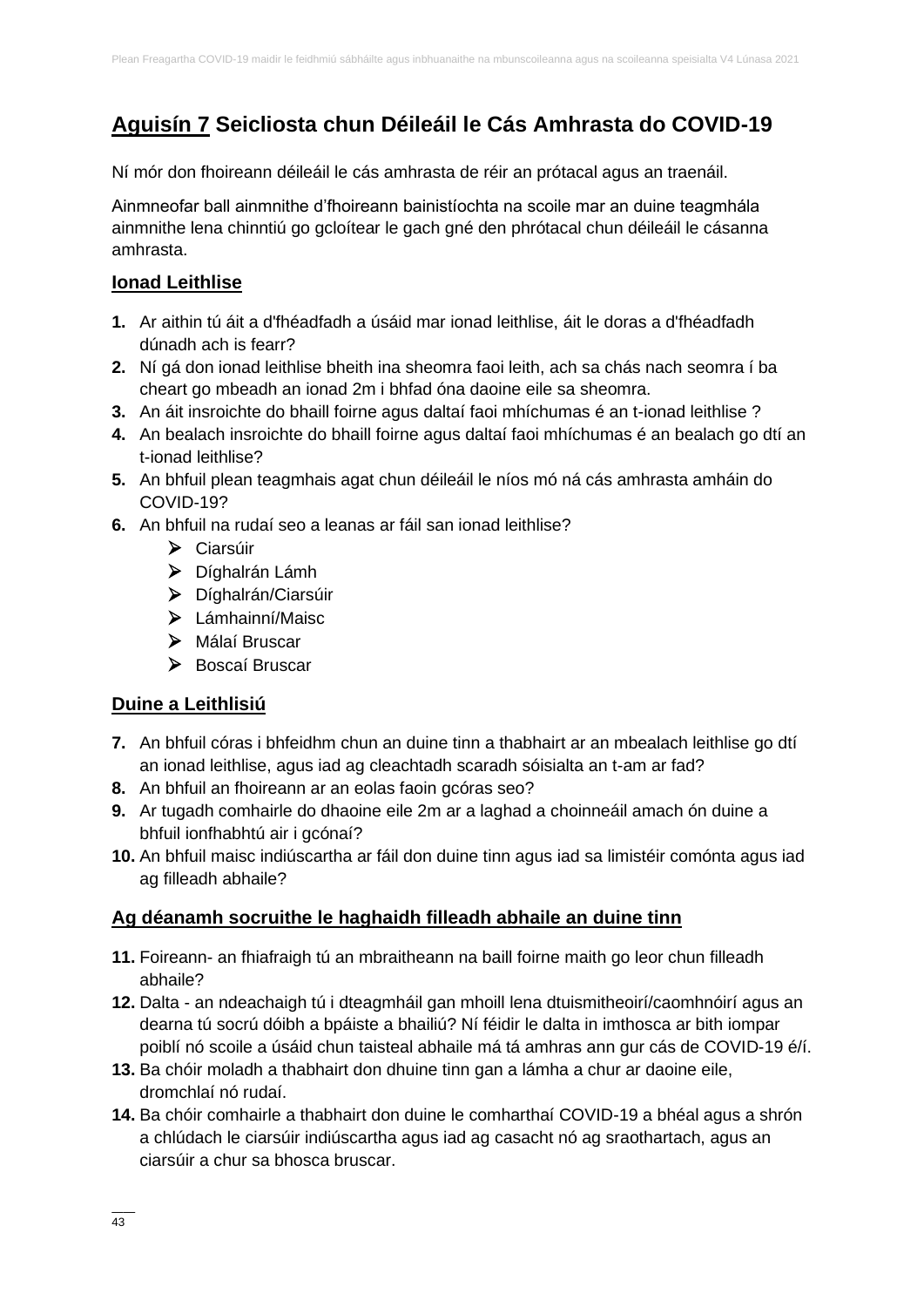- **15.** Má thug an dochtúir comhairle don dhuine imeacht abhaile nó go dtí ionad measúnachta, ar shocraigh tú síob don dhuine tinn?
- **16.** Ar mholtar don dhuine tinn nach cheart dóibh dul go dtí obráid a dhochtúir nó chuig aon chógaslann nó ospidéal?
- **17.** Ar mholtar don dhuine tinn nach cheart dóibh an córas iompar poiblí a úsáid?
- **18.** Ar mholtar don dhuine tinn leanúint ar aghaidh ag caitheamh an maisc go dtí go bhfilleann siad abhaile?

#### **Iarchúram**

**19.** An ndearna tú measúnú ar an eachtra chun aon ghníomh atá le déanamh a ainmniú?

**20.** An bhfuil tú ar fáil chun comhairle agus cabhair a thabhairt don FSS má iarrtar ort?

#### **Glantóireacht**

- **21.** Ar bhain tú an ionad leithlise as úsáid go dtí go ndearnadh é a ghlanadh agus a dhíghalrú?
- **22.** An ndearna tú socruithe chun aon seomra ranga ina raibh an fhoireann nó daltaí a ghlanadh agus a dhíghalrú?
- **23.** An ndearna tú socruithe chun an ionad leithlise agus aon áiteanna eile a raibh in úsáid a ghlanadh agus a dhíghalrú chomh luath agus is féidir tar éis an duine tinn a bheith fillte abhaile?
- **24.** Ar cuireadh oiliúint ar na glantóirí chun déileáil le limistéir éillithe agus ar soláthraíodh an TCP cuí dóibh?).

### **Aguisín 8 - Seicliosta an Phríomhionadaí Oibrithe**

- **1.** An bhfuil tú tar éis aontú le do scoil chun feidhmiú mar Príomhionadaí Oibrithe don scoil?
- **2.** Ar tugadh faisnéis agus oiliúint duit maidir le ról phríomhionadaí na n-oibrithe mura bhfuil taithí ar bith agat ar an ról?
- **3.** An bhfuil tú ag coimeád ar an eolas maidir leis na treoracha is déanaí ón Rialtas maidir le COVID-19?
- **4.** An bhfuil tuiscint agat ar [chomharthaí COVID-19??](https://www2.hse.ie/gaeilge/coroinvireas/comharthai-an-choroinviris.html)
- **5.** An dtuigeann tú [conas a scaipeann an víreas??](https://www2.hse.ie/gaeilge/coroinvireas/conas-a-scaiptear-an-coroinvireas.html)
- **6.** An dtuigeann tú conas mar a bhféidir leat cabhrú chun bac a chur le scaip COVID-19?
- **7.** Roimh filleadh ar ais ar scoil an bhfaca tú an Traenáil Ionduchtaithe ar líne a chur an Roinn Oideachais ar fáil agus ar thuig tú é?
- **8.** An bhfuil tú ag cabhrú le do chomhoibrithe chun coimeád ar an eolas maidir leis na treoracha is déanaí ón Rialtas maidir le COVID-19?
- **9.** An bhfuil tú tar éis an Foirm um Réamh-fhilleadh ar an Obair a líonadh isteach agus a thabhairt don scoil? *(Tá teimpléad d'Fhoirm um Réamh-fhilleadh ar an Obair ar fáil ón Roinn)*
- **10.**An bhfuil tú ar an eolas maidir leis na bearta smachta atá curtha i bhfeidhm ag do scoil chun baoil nochta do COVID-19 a laghdú duitse agus do dhaoine eile? *(Tá Seicliosta do Bhainistíocht na Scoile ar fáil)*
- **11.**An ndeachaigh do scoil i mbun comhairle leat maidir le bearta smachta a chur i bhfeidhm? *D'aontaigh an Roinn agus páirtnéirí an oideachais le bearta smachta ar*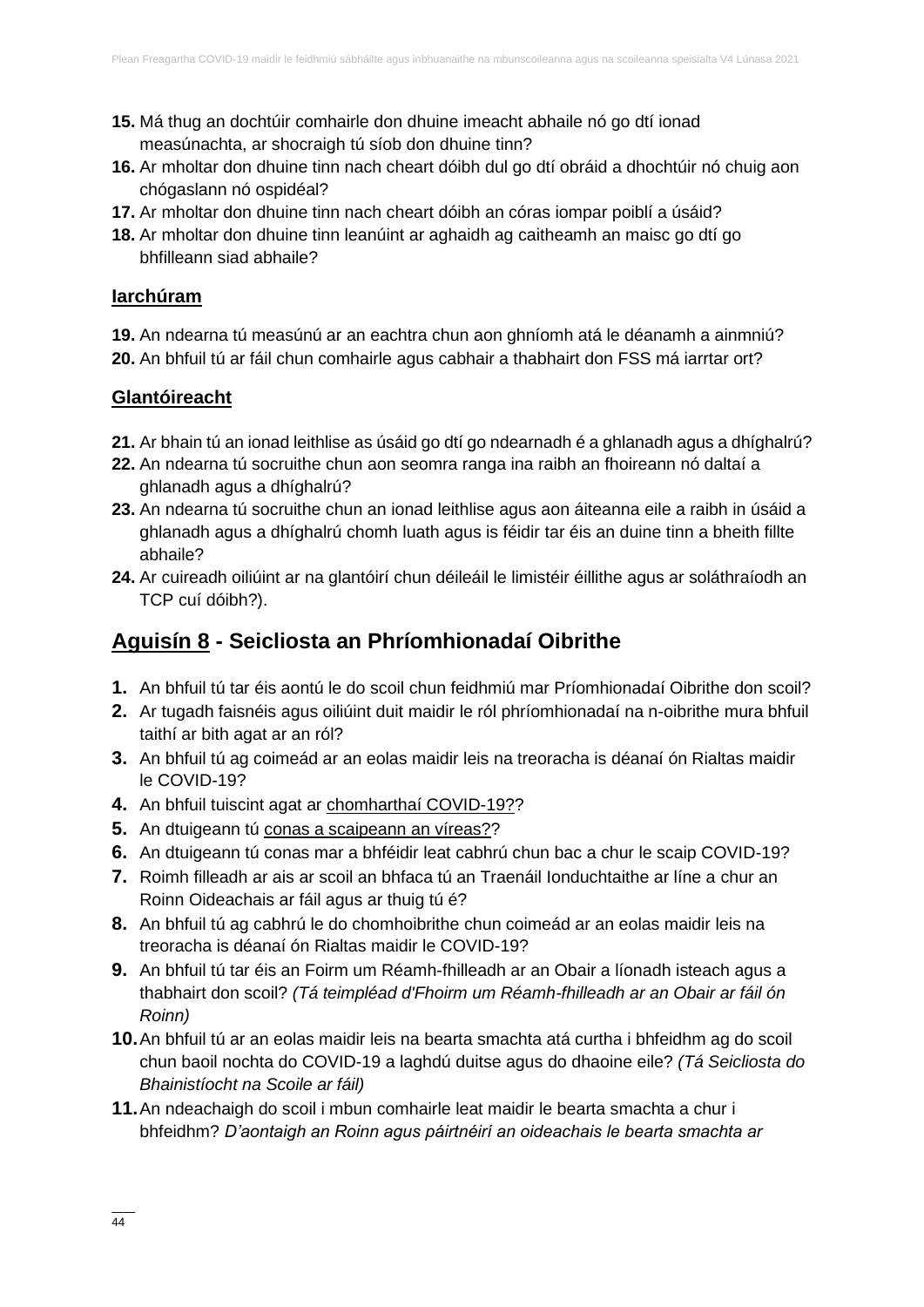*bhonn lárnach. Ba chóir go mbeadh comhairliúchán ar bhonn na scoile faoi aon socruithe áitiúil a bhfuil de dhíth chun an bearta a chur i bhfeidhm.*

- **12.**An bhfuil tú in ann dul i gcumarsáid go rialta leis an duine a bhfuil freagrach do phlean COVID-19 na scoile?
- **13.**An bhfuil tú ag obair le do scoil chun na bearta smachta a chaomhnú?
- **14.**An bhfuil tú ar an eolas maidir leis na riachtanais glantóireachta le haghaidh traséilliú a sheachaint? *(Tá Seicliosta Glantacháin agus Díghalrú ar fáil)*
- **15.**An iarrtar ort siúil timpeall agus cinntiú go bhfuil na bearta smachta i bhfeidhm?
- **16.**An dtugann tú tuairisc gan mhoill maidir le aon fadhbanna, áiteanna ina bhfuil easpa comhlíonadh nó lochtanna don duine a bhfuil freagrach do phlean COVID-19 na scoile?
- **17.**An bhfuil taifead á choimeád agat ar aon fadhbanna, áiteanna ina bhfuil easpa comhlíonadh nó lochtanna agus ar na gníomhaíochtaí a thugtar fúthu chun na fadhbanna a réitiú?
- **18.**An bhfuil fhios agat cad ba cheart a dhéanamh i gcás go mbeadh duine sa scoil ag taispeáint na comharthaí do COVID-19 agus iad ar scoil?
- **19.**An bhfuil tú ag obair le do scoil chun ionad leithlise agus bealach sábháilte go dtí an ionad leithlise a aimsiú? *(Tá Seicliosta faoi bheith ag Déileáil le Cás Amhrasta do COVID-19 ar fáil)*
- **20.**An chabhraíonn tú le maoirseacht a dhéanamh ar dhuine sa scoil a bhfuil ag taispeáint na comharthaí do COVID-19 agus iad ar scoil?
- **21.**An gcabhraíonn tú leis an meastóireacht ar cén gníomhaíochtaí leantach a bhfuil de dhíth tar éis filleadh abhaile an duine tinn?
- **22.**An gcabhraíonn tú leis an logleabhar teagmhála a chothabháil?
- **23.**An bhfuil tú ar an eolas faoi aon athruithe a ndéantar ar phlean éigeandála nó nósanna imeachta garchabhrach na scoile?
- **24.**An ndéanann tú cinnte go bhfuil tusa ar fáil chun éisteacht le aon buarthaí nó moltaí a bhfuil ag an bhfoireann maidir le bearta smachta COVID-19?
- **25.**An labhraíonn tú le do scoil faoina buarthaí nó moltaí seo agus an mbíonn tú ag labhairt leis an oibrí a d'ardaigh an ceist maidir leis an bhfreagra?
- **26.**An bhfuil fhios agat maidir leis an gclár "Wellbeing Together" de chuid Spectrum Life?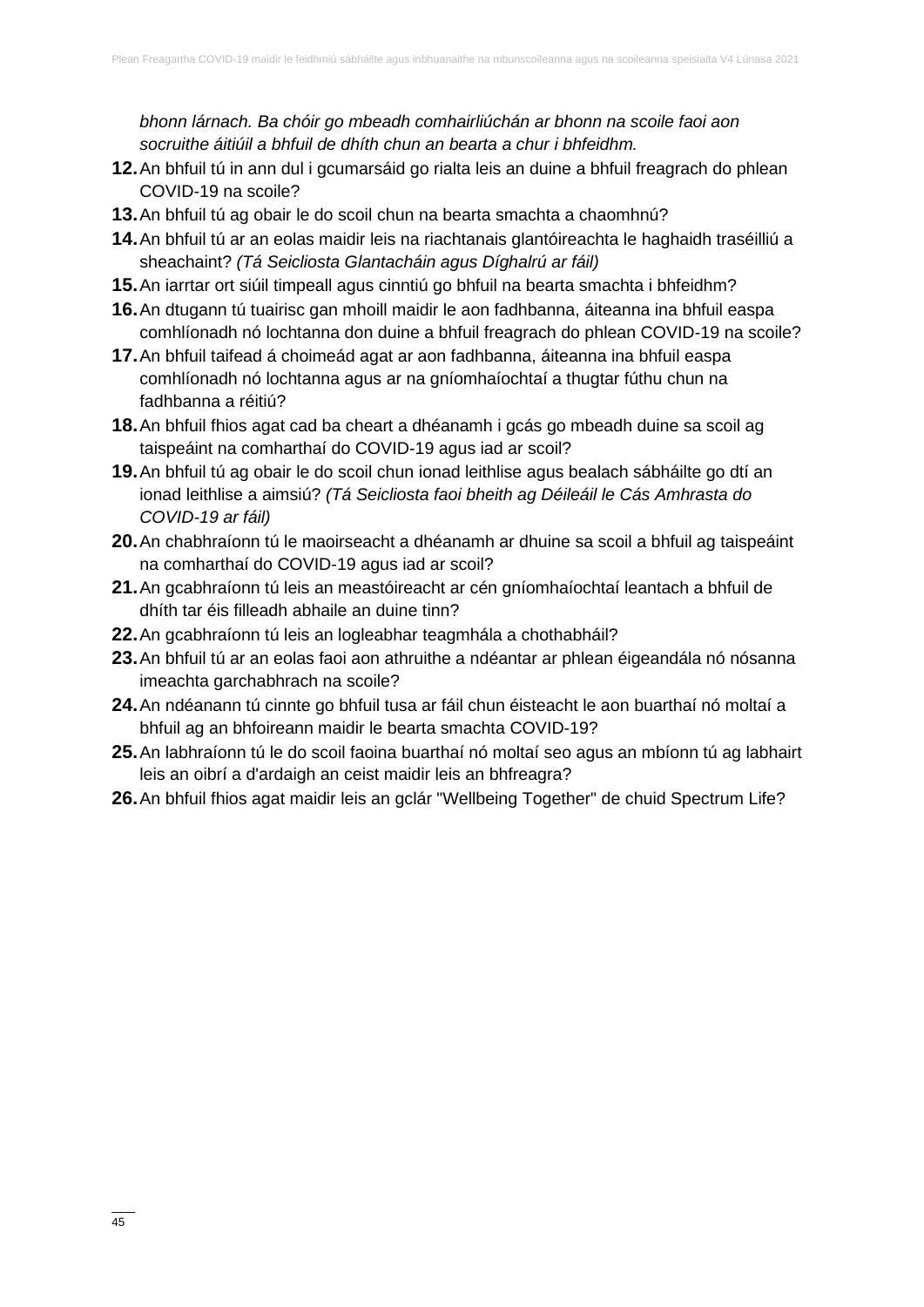# **Aguisín 9 - Seicliosta Glantacháin**

- **1.** An bhfuil córas i bhfeidhm agat chun coimeád suas leis an gcomhairle shláinte poiblí is déanaí ón Rialtas agus ón Roinn Oideachais, ionas go mbeadh na treoracha ar fáil in am chun do nósanna ghlantacháin a athrú de réir na treoracha?
- **2.** An bhfuil athbhreithniú déanta agat ar chomhairle eatramhach sláinte an LFCS maidir le hathoscailt shábháilte scoileanna, go háirithe *Roinn 5.6 Sláinteachas Comhshaoil?*
- **3.** Ar mhínigh tú don bhfoireann cén fáth a bhfuil gá don chóras ghlantacháin breisithe?
- **4.** An dtuigeann tú gurb é an modh ghlantacháina is fearr ná glantach ilchuspóireach, uisce te, éadaí ghlan agus mapaí a úsáid agus an gníomh meicniúil a bhaineann le cuimilt agus ag glanadh agus ansin le bheith ag sruthlú agus ag triomú?
- **5.** An bhfuil dóthain ábhair ghlantacháin ar fáil chun tacú leis an gcóras glantóireachta breisithe?
- **6.** Ar chur tú oiliúint breise ar fáil don fhoireann glantóireachta faoin gcóras glantóireachta breisithe?
- **7.** An ndearna tú socrúcháin le haghaidh folmhú rialta agus sábháilte na mboscaí bruscair?
- **8.** An bhfuil tú ar an eolas faoina roghanna ghlantacháin sa chomhairle eatramhach sláinte an LFCS do scoileanna maidir le dromchlaí, leithris, trealamh glantóireachta, TCP agus bainistíocht dramhaíola?
- **9.** An bhfios duit go chóir gach scoil a ghlanadh uair amháin sa lae?
- **10.**Ar chur tú ábhar ghlantacháin ar fáil don fhoireann ionas go bhféidir leo a mbinse nó spás oibre féin a ghlanadh?
- **11.**Ar chur tú in iúl don fhoireann go bhfuil an freagracht orthu nithe pearsanta a thugadh chun oibre agus a láimhseálfar i mbun oibre nó i rith sosanna (mar shampla fón póca agus ríomhairí glúine) a ghlanadh, agus nach cheart dóibh iad a chur síos ar dhromchlaí chomhchoiteanna nó beidh orthu an dromchlaí a ghlanadh nuair a bhaineann siad an earra pearsanta?
- **12.**Ar thug tú comhairle don fhoireann agus dosna daltaí nach cheart dóibh comhroinnt a dhéanamh ar nithe ar nós cupáin, buidéil, sceanra agus pinn?
- **13.**Ar chur tú sceideal ghlantacháin scríofa ar fáil don fhoireann glantóireachta, leis na nithe seo a leanas san áireamh:
	- ➢ Rudaí agus áiteanna le ghlanadh
	- ➢ Minicíocht Ghlantacháin
	- ➢ Ábhar ghlantacháin le úsáid
	- ➢ Dromchlaí a ndéantar teagmháil leo go minic amhailmeasíní díola, measíní caife agus hanlaí dorais
	- ➢ Trealamh le h-úsáid agus modh oibríochta?
- **14.**Tá sonraí faoi conas ba cheart glanadh a dhéanamh tar éis cás amhrasta do COVID-19 ar fáil i **gCuid 7 don Phlean thuas**
- **15.**Dá mbeadh gá le díghalrú a dhéanamh ar dhromchlaí éillithe an bhfuil córas ann chun é a dhéanamh?
- **16.**Dá dtugadh comhairle don fhoireann glantóireachta lámhainní a chaitheamh agus iad i mbun glanadh, an bhfuil fhios acu go bhfuil gá a lámha a ní go críochnúil le gallúnach agus uisce roimh agus tar éis na lámhainní a chaitheamh?